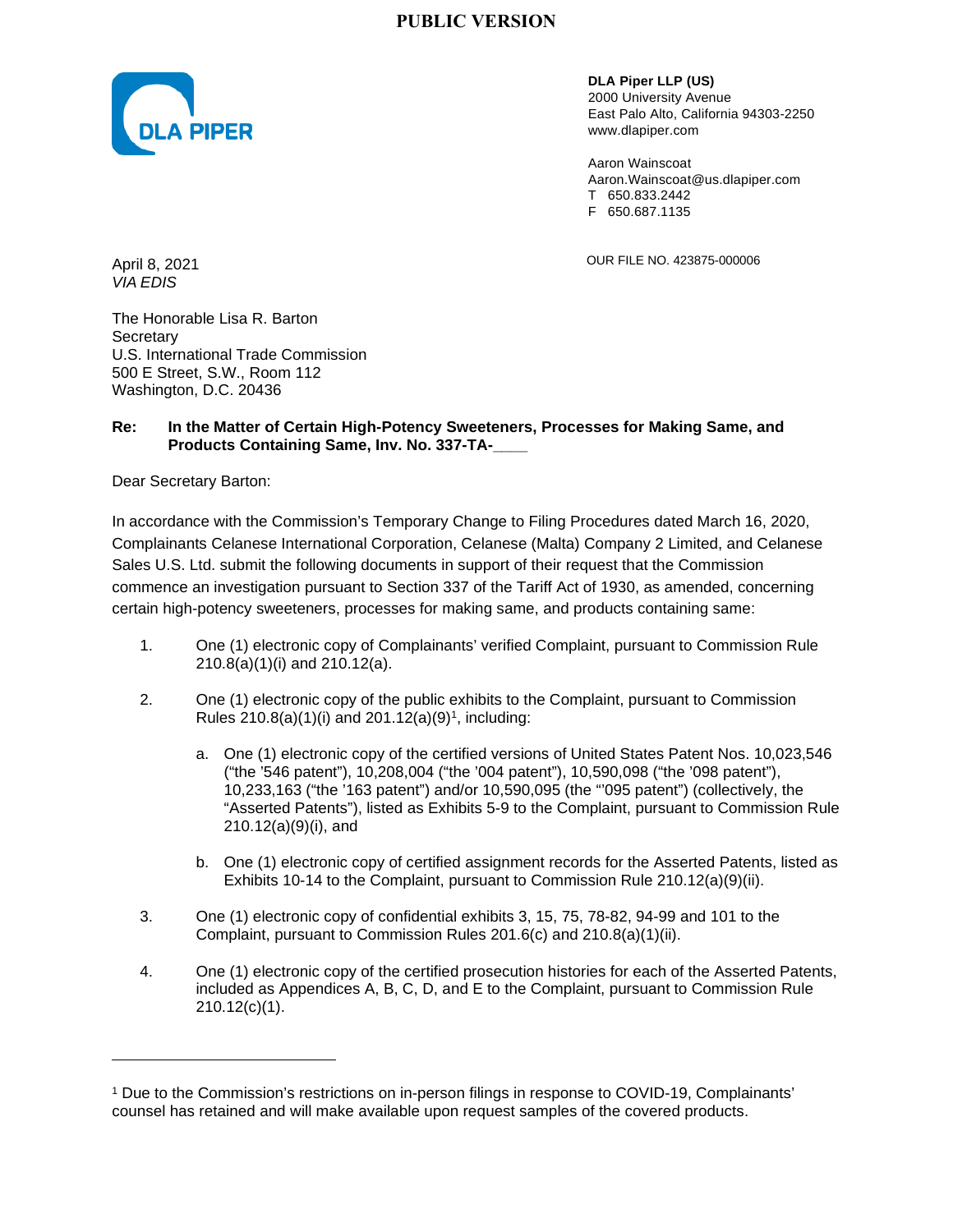

The Honorable Lisa R. Barton April 8, 2021 Page Two

- 5. One (1) electronic copy of each of the patents and applicable pages of each technical reference identified in the prosecution histories of the Asserted Patents as Appendices F, G, and H to the Complaint, pursuant to Commission Rule 210.12(c)(2).
- 6. A letter and certification requesting confidential treatment for the information contained in confidential exhibits 3, 15, 75, 78-82, 94-99, and 101 to the Complaint, pursuant to Commission Rules 201.6 and 210.5.
- 7. A Statement on the Public Interest regarding the remedial orders sought by the Complainants in the Complaint, pursuant to Commission Rule 210.8(b).

Please contact me with any questions regarding this submission. Thank you for your attention to this matter.

Respectfully submitted,

#### **DLA Piper LLP (US)**

*/s/ Aaron Wainscoat* 

Aaron Wainscoat

**Enclosures**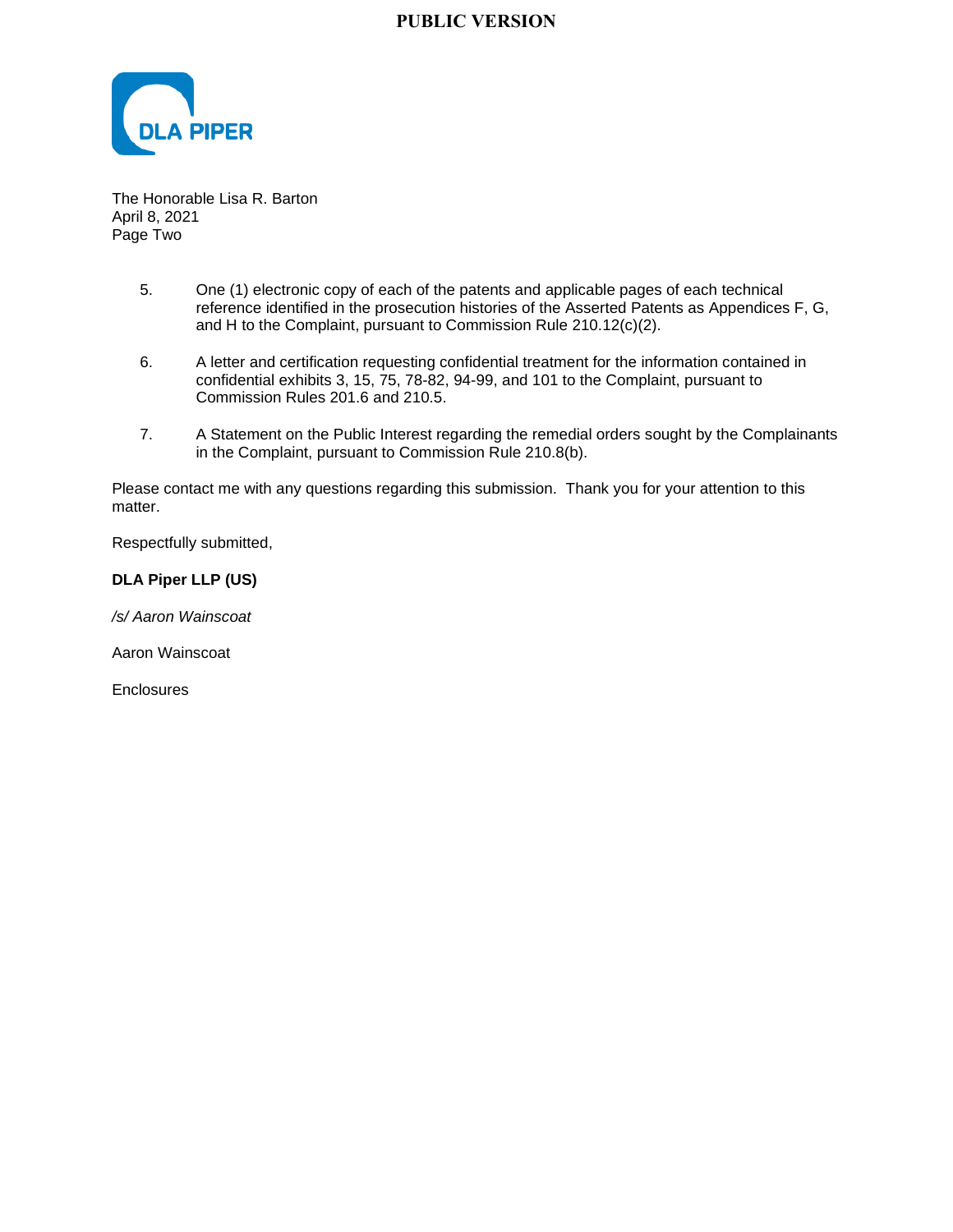

**DLA Piper LLP (US)**  2000 University Avenue East Palo Alto, California 94303-2250 www.dlapiper.com

Aaron Wainscoat Aaron.Wainscoat@us.dlapiper.com T 650.833.2442 F 650.687.1135

April 8, 2021 **OUR FILE NO. 423875-000006** 

*VIA EDIS* 

The Honorable Lisa R. Barton **Secretary** U.S. International Trade Commission 500 E Street, S.W., Room 112 Washington, D.C. 20436

#### **Re: In the Matter of Certain High-Potency Sweeteners, Processes for Making Same, and Products Containing Same, Inv. No. 337-TA-\_\_\_\_**

Dear Secretary Barton:

Pursuant to Commission Rules 201.6 and 210.5, Complainants Celanese International Corporation, Celanese (Malta) Company 2 Limited, and Celanese Sales U.S. Ltd. respectfully request confidential treatment of certain confidential business information contained in Confidential Exhibits 3, 15, 75, 78-82, 94-99, and 101 of the Complaint filed contemporaneously with this letter.

The information contained in the Confidential Exhibits contain confidential data regarding (a) Celanese's financial investments and expenditures, (b) Celanese's business operations including confidential license information, and (c) technical details regarding the processes for manufacturing and testing the covered products. The information in the Confidential Exhibits qualifies as confidential information pursuant to 19 C.F.R. § 201.6 because:

- 1. it is not available to the public;
- 2. unauthorized disclosure of such information could cause substantial harm to Celanese's competitive position; and
- 3. its disclosure could impair the Commission's ability to obtain information necessary to perform its statutory function.

Non-confidential versions of these exhibits with the confidential information redacted are being filed concurrently.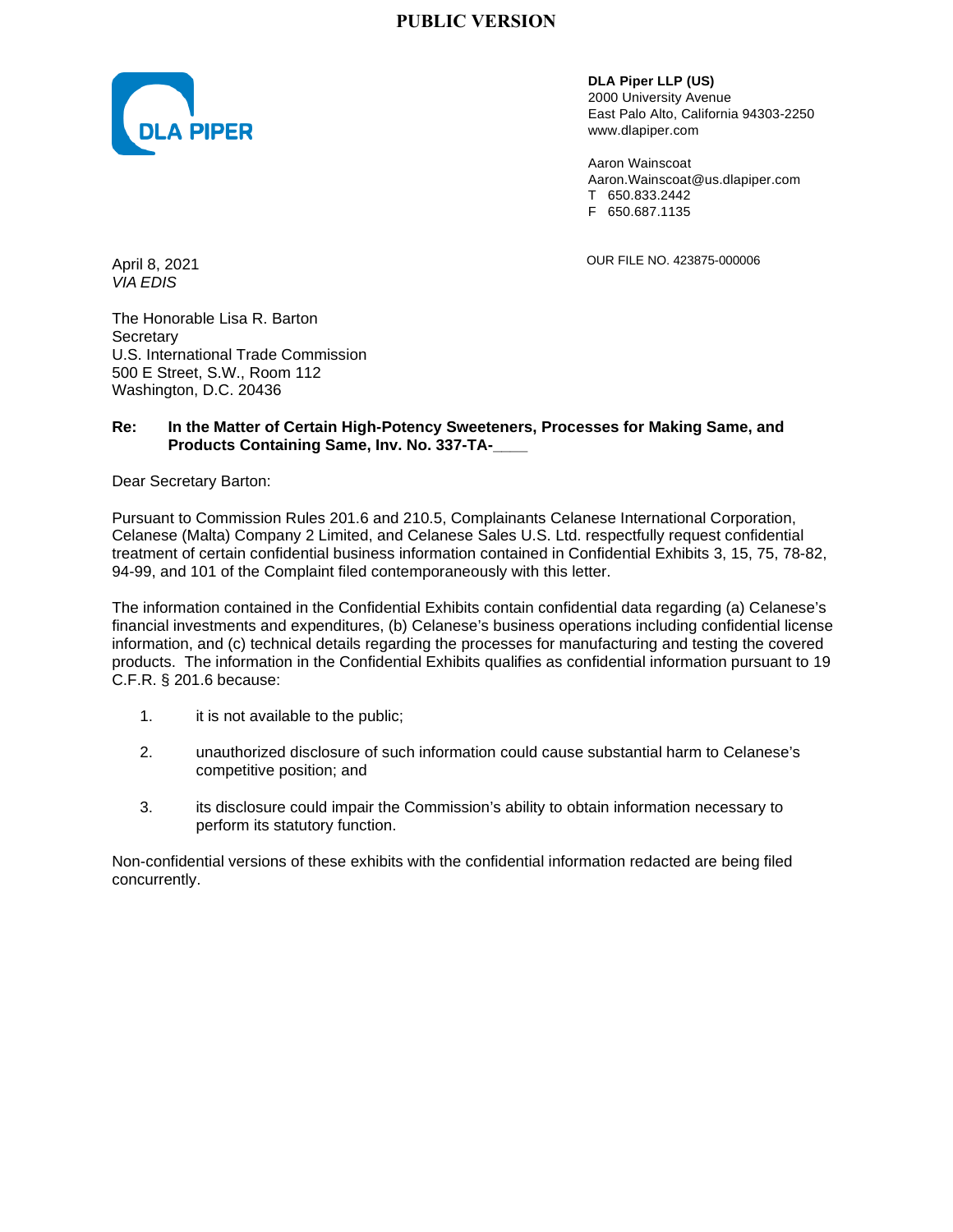

The Honorable Lisa R. Barton April 8, 2021 Page Two

Please contact me with any questions regarding this submission. Thank you for your attention to this matter.

Respectfully submitted,

### **DLA Piper LLP (US)**

*/s/ Aaron Wainscoat* 

Aaron Wainscoat

Enclosures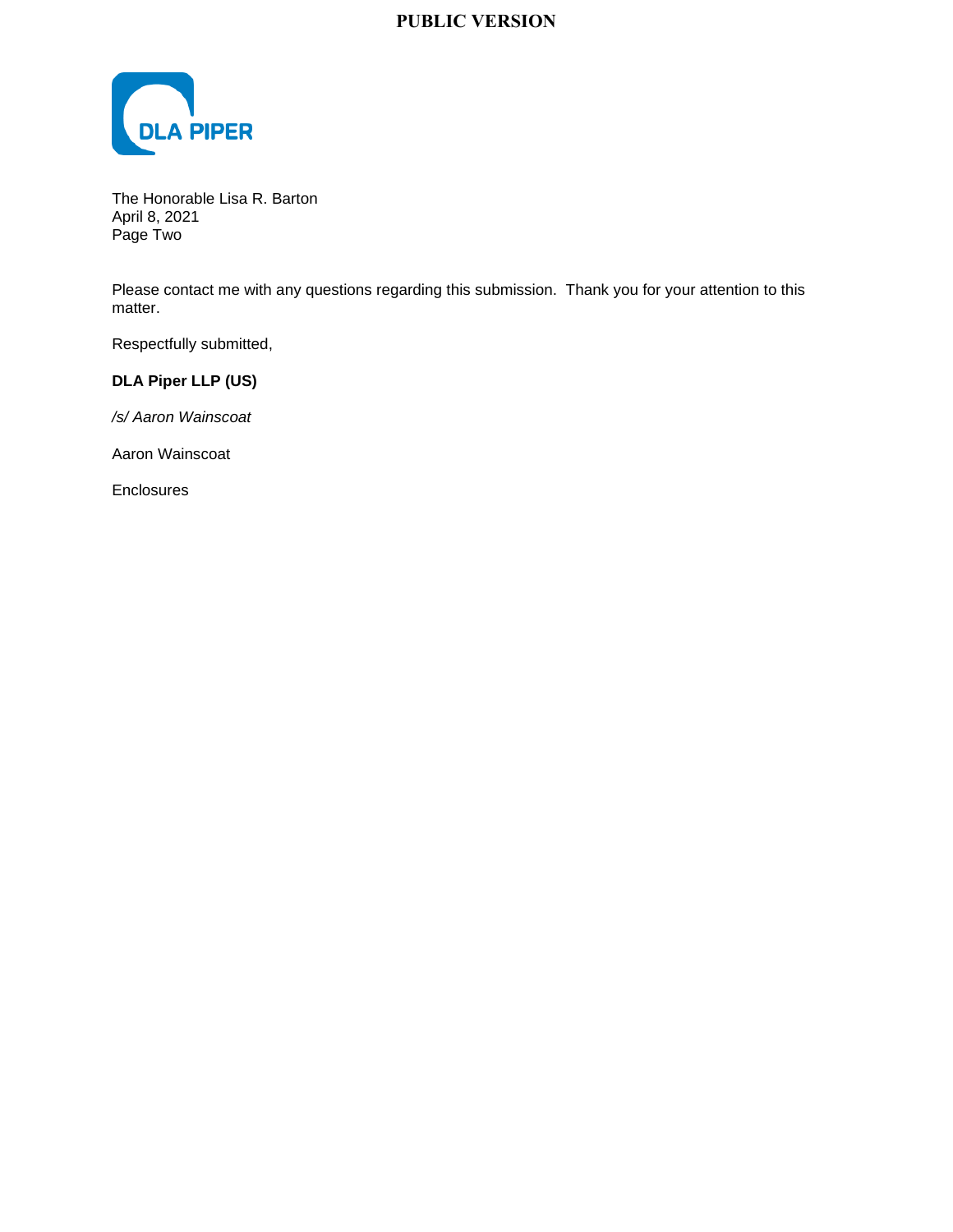#### **UNITED STATES INTERNATIONAL TRADE COMMISSION WASHINGTON, D.C. 20436**

**In the Matter of** 

### **CERTAIN HIGH-POTENCY SWEETENERS, PROCESSES FOR MAKING SAME, AND PRODUCTS CONTAINING SAME**

**Investigation No. 337-TA-**

#### **COMPLAINANTS' STATEMENT OF PUBLIC INTEREST**

Pursuant to Commission Rule 210.8(b), 19 C.F.R. § 210.8(b), Celanese International Corporation, Celanese Sales U.S. Ltd. and Celanese (Malta) Company 2 Limited (collectively, "Celanese" or "Complainants") respectfully submit this statement on public interest issues in support of the concurrently filed Complaint entitled *In the Matter of Certain High-Potency Sweeteners, Processes for Making Same, and Products Containing Same* against the Proposed Respondents named in the Complaint.

This proceeding involves the importation, sale for importation, and/or sale after importation into the United States of certain high-potency sweeteners, particularly acesulfame potassium ("Ace-K"), processes for making same, and products containing same that infringe Celanese's five United States patents as asserted in the Complaint (the "Asserted Patents"). Celanese seeks a permanent limited exclusion order to exclude from entry into the United States infringing high-potency sweeteners and products containing such sweeteners, as well as orders directing Respondents to cease and desist from marketing, advertising, distributing, offering for sale, selling, or otherwise transferring, including the movement or shipment of inventory, in the United States, or transferring outside the United States for sale in the United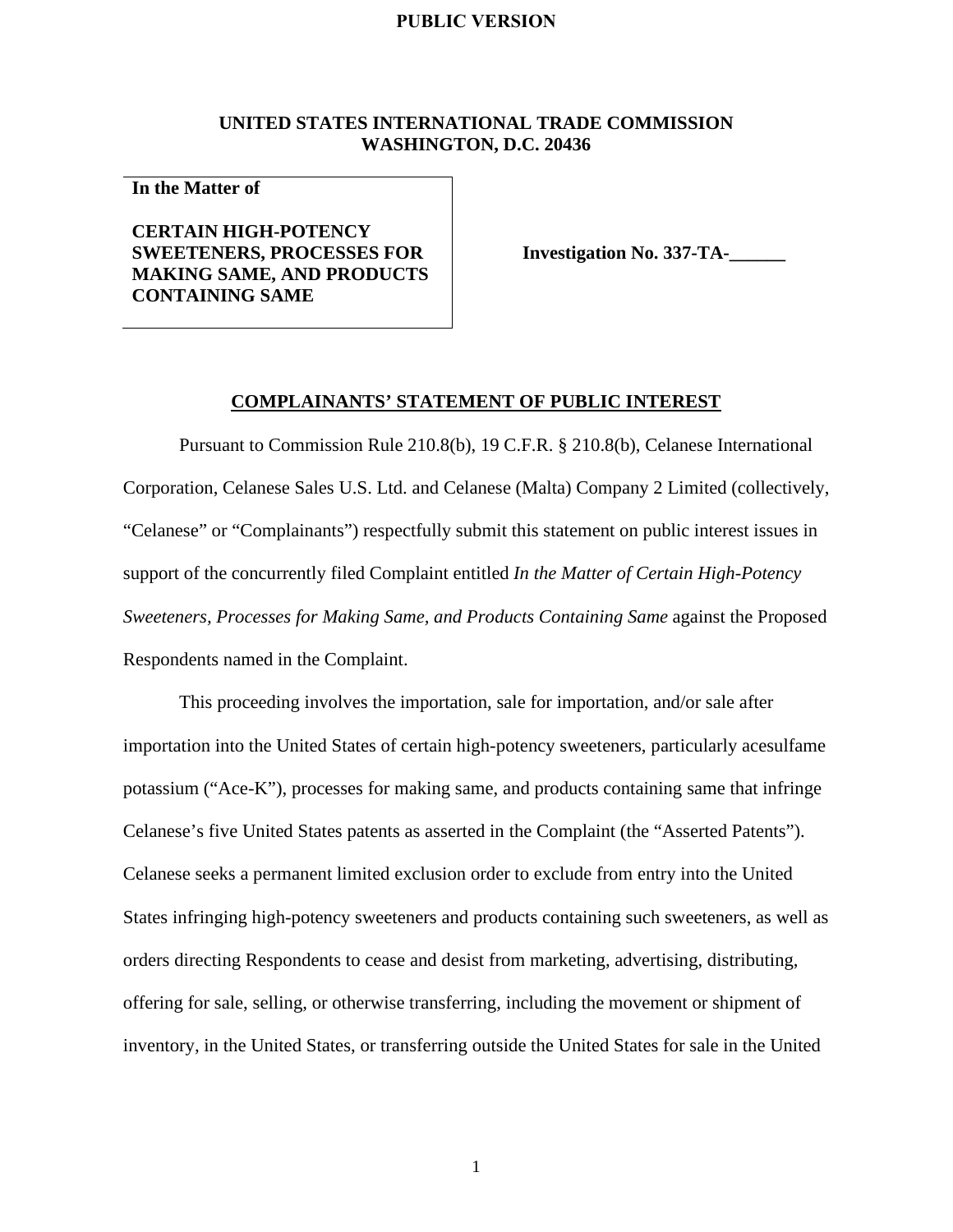States Respondents' high-potency sweeteners and products containing such sweeteners that infringe the Asserted Patents.

The requested orders are in the public interest. The Commission has long recognized the strong public interest in enforcing intellectual property rights. *See, e.g, Certain Baseband Processor Chips and Chipsets, Transmitter and Receiver (Radio) Chips, Power Control Chips, and Products Containing Same, Including Cellular Telephone Handsets,* Inv. No. 337-TA-543, USITC Pub. 4258, at 136-37 (Oct. 2011). This public interest is rooted in incentivizing innovators to disclose their technology in exchange for the statutory right to exclude others, and "[t]he importation of any infringing merchandise derogates from the statutory right, diminishes the value of the intellectual property, and thus indirectly harms the public interest." *Id*. at 63-64 n.231 (quoting S. Rep. 100-71, at 128-29 (1987)). The Commission rarely denies relief on public interest grounds. *Id.* at 137-38. The few instances where relief has been denied involve situations not present here, where "inadequate supply within the United States – by both the patentee and domestic licensees – meant that an exclusion order would deprive the public of products necessary for some important health or welfare need . . . ." *See Spansion, Inc. v. ITC*, 629 F.3d 1331, 1360 (Fed. Cir. 2010).

In this case, the requested remedial orders against Respondents will not have an adverse effect on the public health and welfare in the United States, competitive conditions in the United States economy, the production of likely or directly competitive articles in the United States, or United States consumers. Here, the subject articles are certain high potency sweeteners that are not necessary to the public health or welfare. Celanese is one of the largest producers of Ace-K and has capacity to supply demand occupied by Respondents' infringing products. Moreover, Celanese's intellectual property is being appropriated to the severe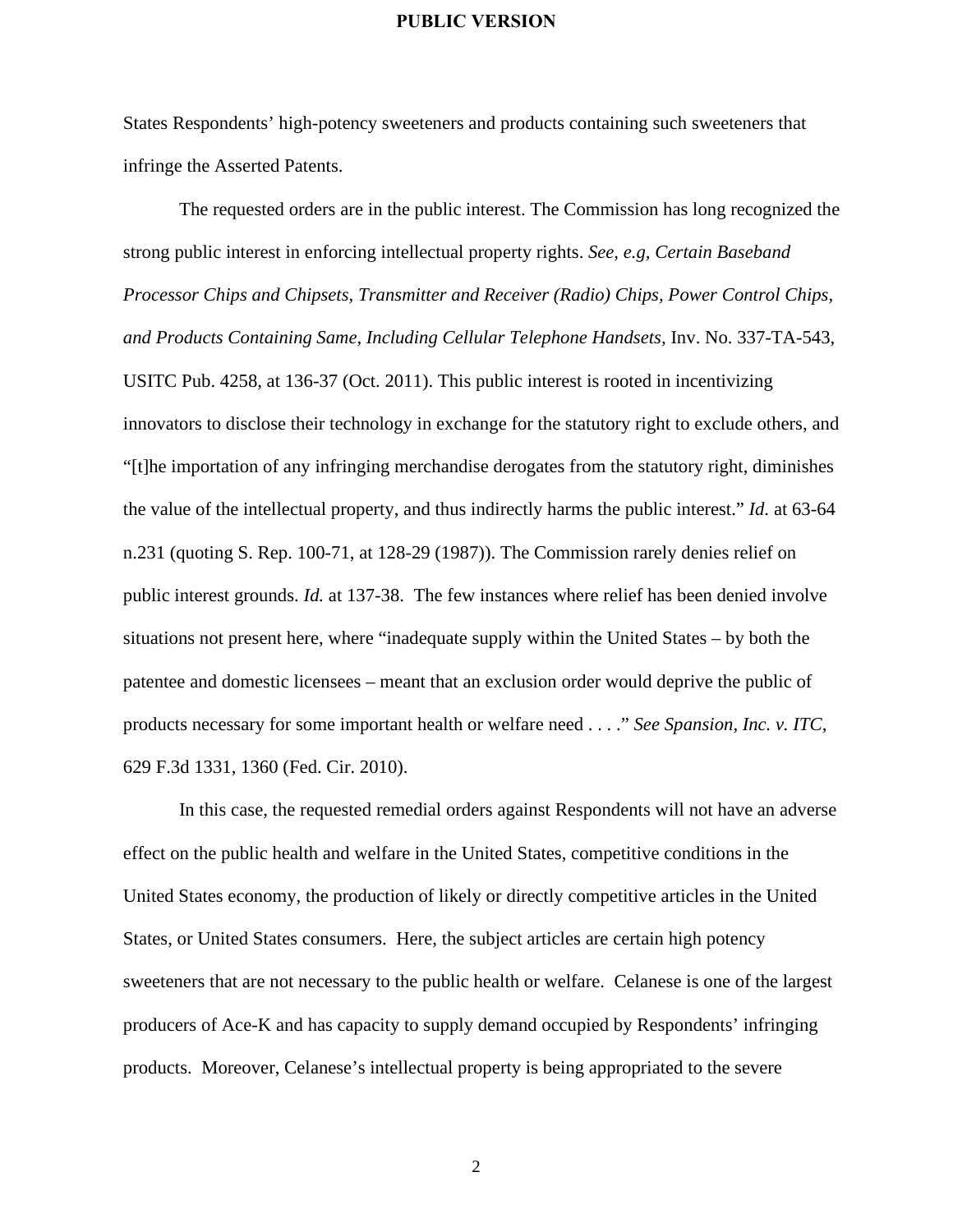detriment of Celanese. Thus, there is a strong public interest in protecting Celanese's intellectual property and no countervailing adverse effects to outweigh that public interest.

#### **1. Explanation Of How The Articles Potentially Subject To The Requested Orders Are Used In The United States.**

The accused products at issue in this investigation are high-potency sweeteners, processes for making same, and products containing the same. The accused products are used as low-calorie sweeteners in food products, beverages, and pharmaceuticals.

#### **2. Identification Of Any Public Health, Safety, Or Welfare Concerns Relating To The Requested Orders.**

There are no health, safety, or welfare concerns at issue in this investigation that rise to the level of public interest concerns. The accused Ace-K products are high-potency sweeteners and products containing such sweeteners, and they are not the type of products that have raised concerns by the Commission about public health, safety, or welfare, such as medical devices, pharmaceuticals, or military hardware important to national security and defense. *See Certain Radio Control Hobby Transmitters and Receivers and Products Containing the Same*, Inv. No. 337-TA-757, Notice of Issuance of Limited Exclusion Order (Sept. 27, 2011). While the accused Ace-K products healthfully limit caloric intake, alternatives to the accused products are readily available, as indicated in the next section.

### **3. Identification Of Like Or Directly Competitive Articles That Complainants Or Third Parties Make That Would Replace The Subject Articles If They Were To Be Excluded.**

Celanese develops and sells a high-potency sweetener product under its Sunett® Sweetener trademark. Other chemical companies produce high-potency sweeteners that do not infringe the Asserted Patents, and these products are readily available on the market. Examples of non-infringing high-potency sweeteners include aspartame, saccharin, sucralose, and various formulations thereof, provided that such formulations do not include infringing Ace-K. Thus, if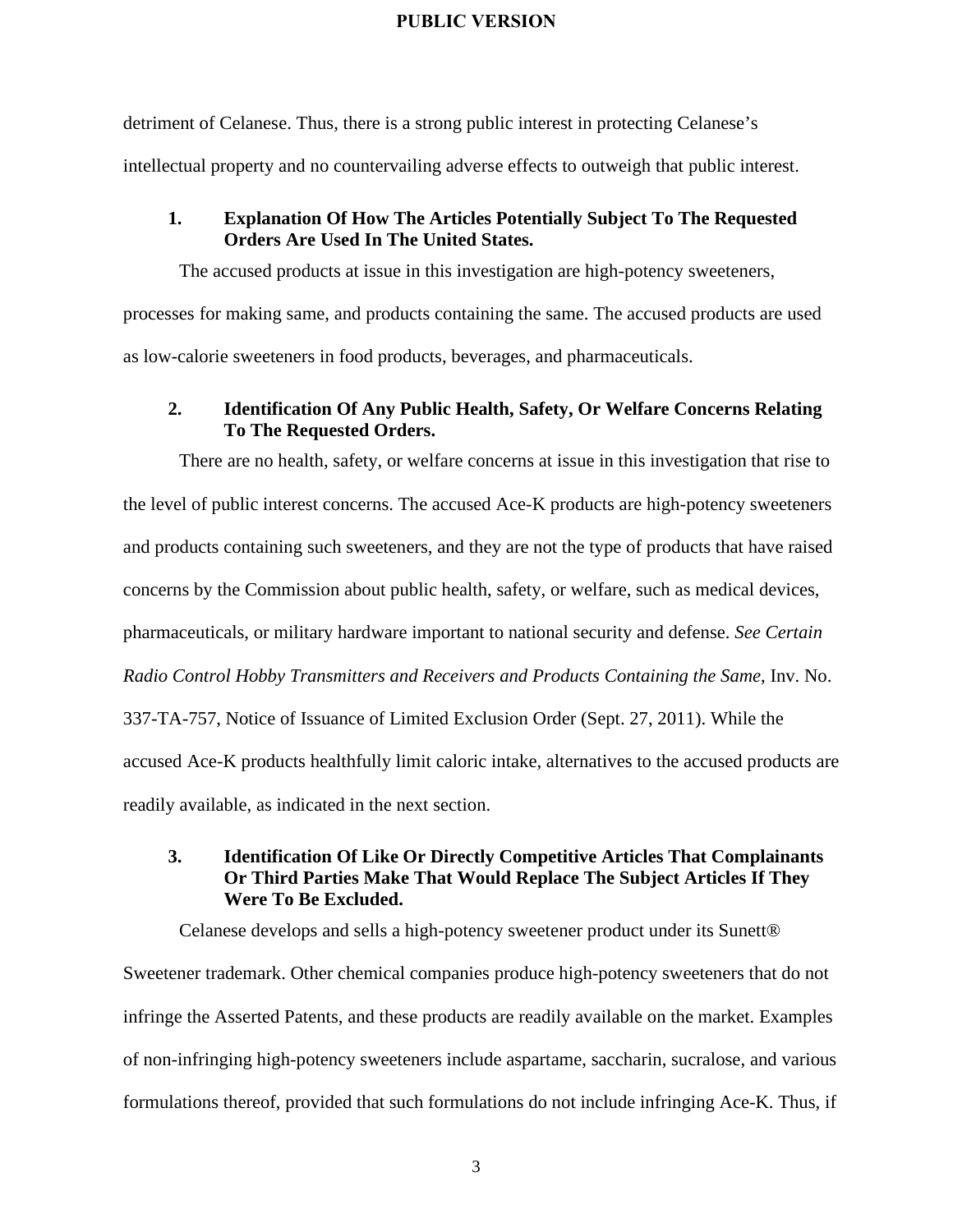the high-potency sweeteners at issue in this investigation were excluded, consumers of highpotency sweeteners would still have a variety of products from which to choose that would be produced by Celanese and other competitors.

### **4. Identification Of Whether The Complainants And/Or Third Parties Have The Capacity To Replace The Volume Of Articles Subject To The Requested Orders In A Commercially Reasonable Time In The United States.**

Celanese and other non-infringing producers of high-potency sweeteners have ample capacity to provide the United States market with a supply of high-potency sweeteners sufficient to replace the supply of high-potency sweeteners provided by Respondents that may become subject to an exclusion order in this investigation. Indeed, as described in more detail in the domestic industry section and supporting declarations of the Complaint, Celanese sold more than a thousand tons of its Sunett® Sweetener high-potency sweetener product in the U.S. alone during the last two years (and more globally), and it has capacity to increase its production sales of Sunett® Sweetener to meet increased demand in the United States. In addition to Celanese's Sunett® Sweetener high-potency sweetener product, numerous other high-potency sweetener products are available on the market, including, for example aspartame, saccharin, sucralose, and various formulations thereof, provided that such formulations do not include infringing Ace-K.

#### **5. Statement Of How The Requested Remedial Orders Would Impact Consumers.**

For at least the reasons articulated above, it would be unlikely that consumers would experience any impact from the requested remedial orders. Since, as discussed above, Respondents' subject articles are high potency sweeteners that do not implicate any public health, safety, or welfare concerns, their exclusion will not create any public interest concerns. As discussed above, consumers would not be deprived of like or directly competitive products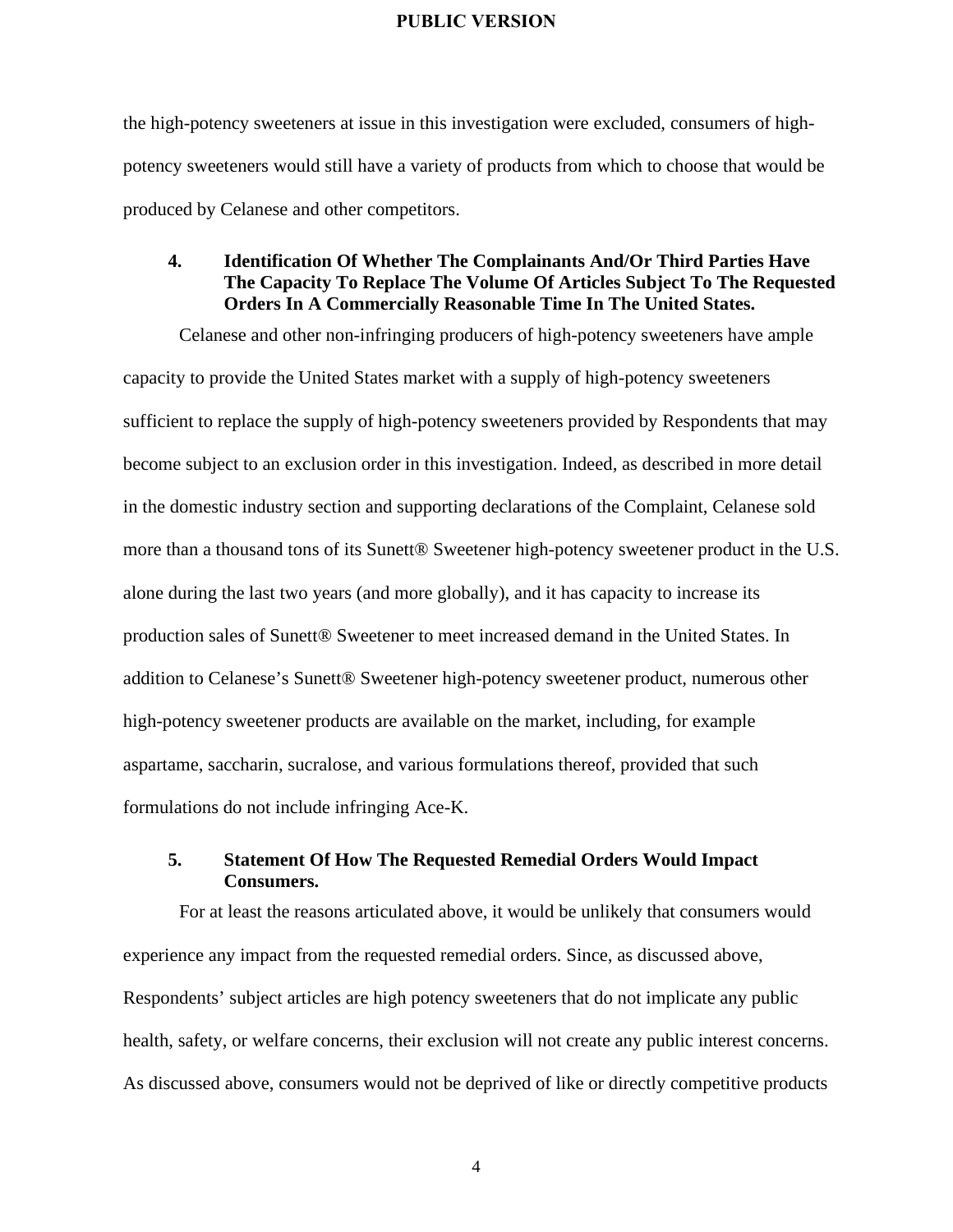due to the presence of others in the relevant market, including Celanese and other suppliers. Substitute products would be available to provide U.S. consumers with replacement products within a commercially reasonable time. Due to the availability of such alternatives, negative economic outcomes from the requested remedial orders are also unlikely. Regardless, even negative economic outcomes, as opposed to negative public health, safety, and welfare outcomes, do not outweigh the strong public interest in protecting Celanese's intellectual property rights. *See, e.g., Certain Lens-Fitted Film Packages*, Inv. No. 337-TA-406, Comm'n. Op., 1999 ITC LEXIS 202, at \*40 (June 28, 1999) (price increase insufficient to warrant preclusion of remedial order under public interest analysis). Thus, any potential effect on the public interest from the exclusion of Respondents' infringing products would be minimal at most.

Dated: April 8, 2021 Respectfully submitted,

By: */s/ Aaron Wainscoat*

Aaron G. Fountain **DLA Piper LLP (US)** 303 Colorado Street, Suite 3000 Austin, TX 78701 Telephone: (512) 457-7000 Facsimile: (512) 457-7001

Aaron Wainscoat Susan M. Krumplitsch **DLA Piper LLP (US)** 2000 University Avenue East Palo Alto, CA 94303 Telephone: (650) 833-2000 Facsimile: (650) 833-2001

Erin McLaughlin **DLA Piper LLP (US)** 1251 Avenue of the Americas New York, NY 10020 Telephone: (212) 335-4500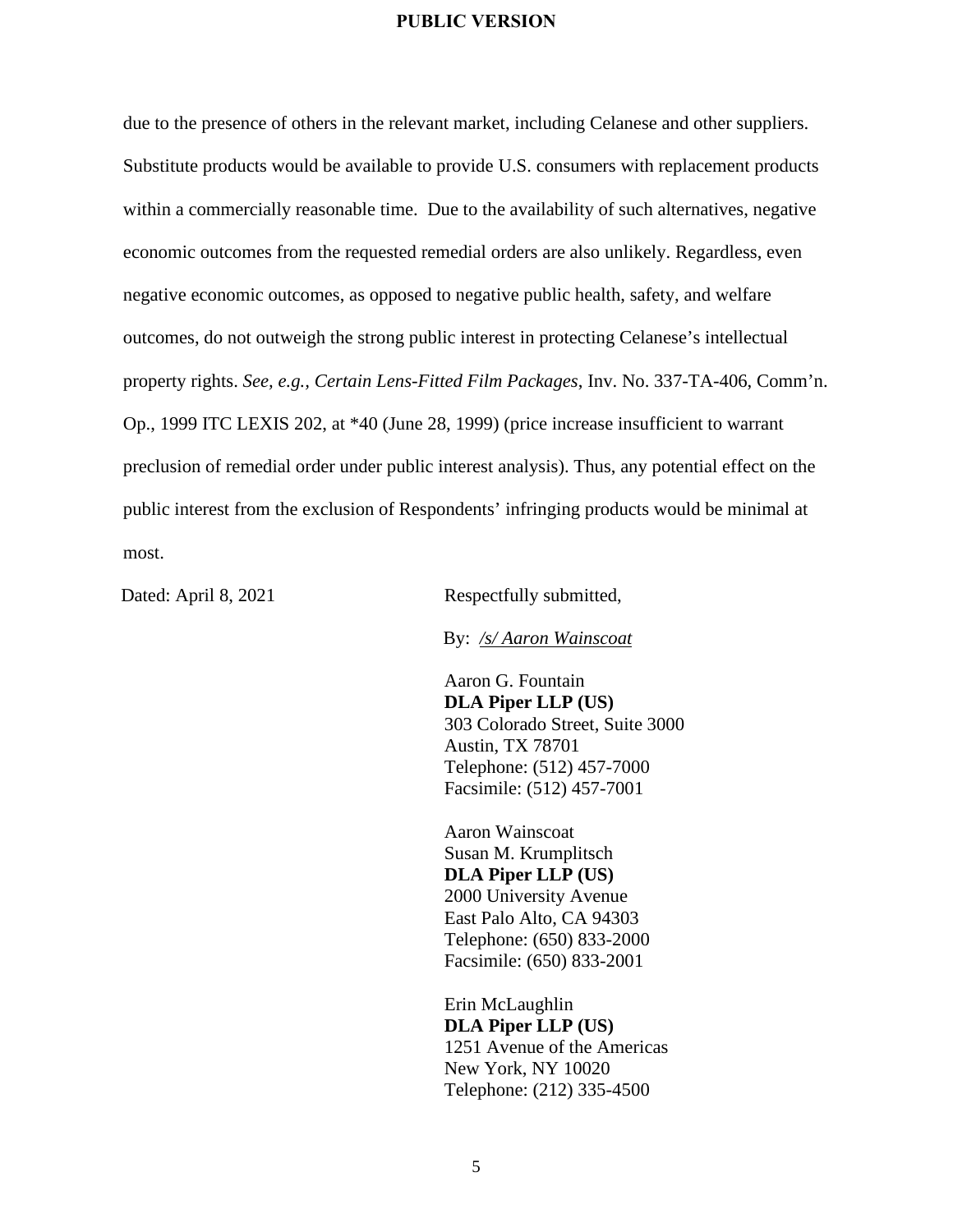Facsimile: (212) 335-4501

Ellen A. Scordino Kristin M. Beale **DLA Piper LLP (US)** 33 Arch Street, 26th Floor Boston, MA 02110 Telephone: (617) 406-6000 Facsimile: (617) 406-6100

*Counsel for Complainants Celanese International Corporation, Celanese Sales U.S. Ltd. and Celanese (Malta) Company 2 Limited*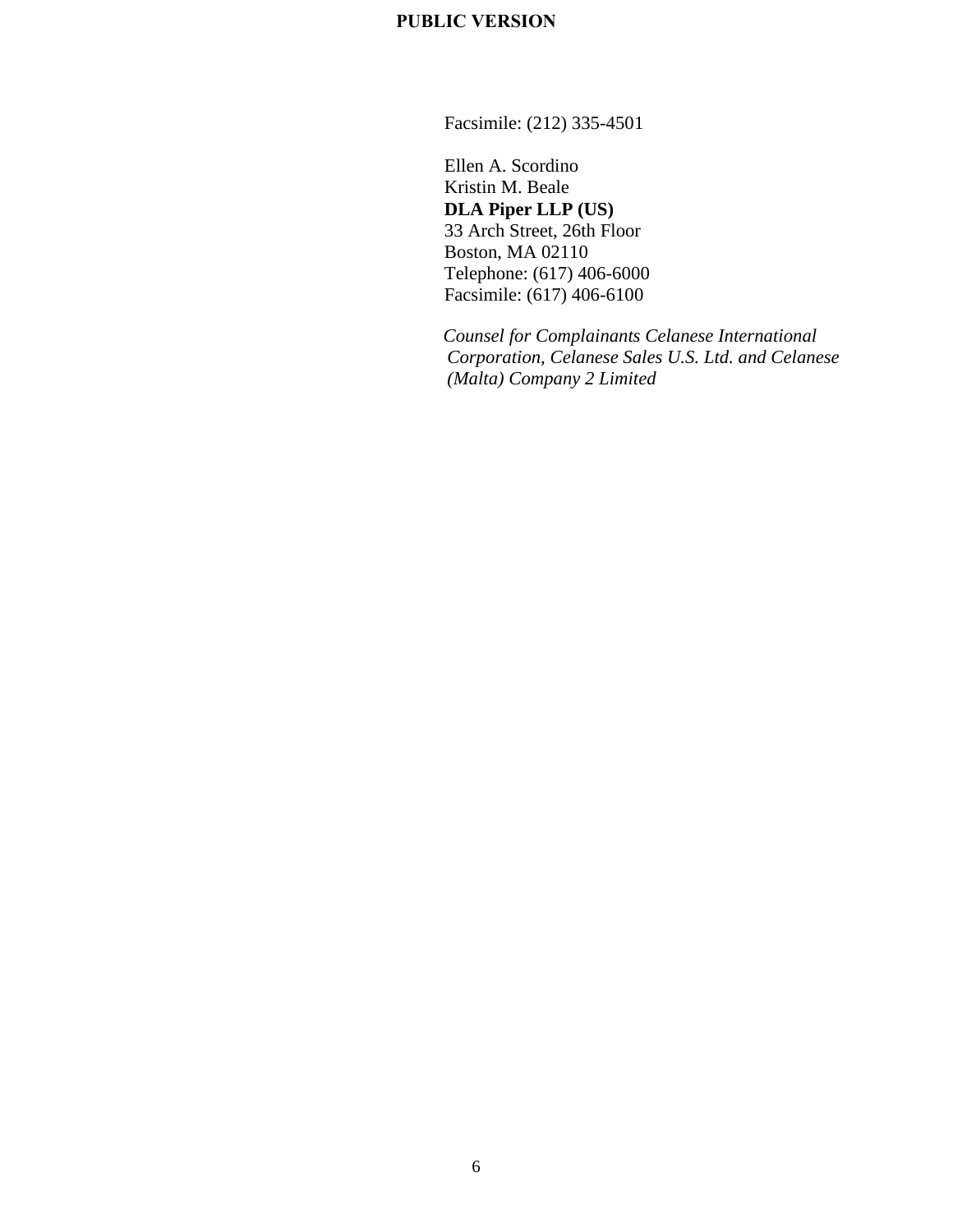#### **UNITED STATES INTERNATIONAL TRADE COMMISSION WASHINGTON, D.C. 20436**

**In the Matter of** 

### **CERTAIN HIGH-POTENCY SWEETENERS, PROCESSES FOR MAKING SAME, AND PRODUCTS CONTAINING SAME**

**Investigation No. 337-TA-\_\_\_\_\_\_** 

### **COMPLAINT OF CELANESE INTERNATIONAL CORPORATION, CELANESE (MALTA) COMPANY 2 LIMITED, AND CELANESE SALES U.S. LTD. UNDER SECTION 337 OF THE TARIFF ACT OF 1930, AS AMENDED**

#### **COMPLAINANTS**

Celanese International Corporation 222 West Las Colinas Blvd, Suite 900N, Irving, Texas 75039 Telephone: (972) 443-4000

Celanese (Malta) Company 2 Limited 78 Mill street, Zone 5, Central Business District, Qormi, CBD 5090, Malta Telephone: +35 2031-0327

Celanese Sales U.S. Ltd. 222 West Las Colinas Blvd, Suite 900N, Irving, Texas 75039 Telephone: (972) 443-4000

#### **COUNSEL FOR COMPLAINANTS**

Aaron G. Fountain **DLA Piper LLP (US)**  303 Colorado Street, Suite 3000 Austin, TX 78701 Telephone: (512) 457-7000 Facsimile: (512) 457-7001

Aaron Wainscoat Susan M. Krumplitsch **DLA Piper LLP (US)** 2000 University Avenue

#### **PROPOSED RESPONDENTS**

Anhui Jinhe Industrial Co., Ltd. 127 East Street, Lai'an County, Chuzhou City, Anhui 239200, People's Republic of China Telephone: (86) 0550-5612755

Jinhe USA LLC 111 West Jackson Blvd., Suite 1350, Chicago, Illinois 60604 Telephone: (847) 376-8836

Agridient, Inc. 28580 Orchard Lake Road, Suite 205, Farmington Hills, Michigan 48334 Telephone: (248) 539-4040

Apura Ingredients Inc. 14168 Central Ave., Unit A, Chino, CA 91710 Telephone: (909) 364-1158

Crossroad Ingredients 271 Route 46 West, Suite H206, Fairfield NJ 07004 Telephone: (973) 244-0899

Hhoya USA Inc. 228 East 45th Street, Suite 9E, New York, New York 10017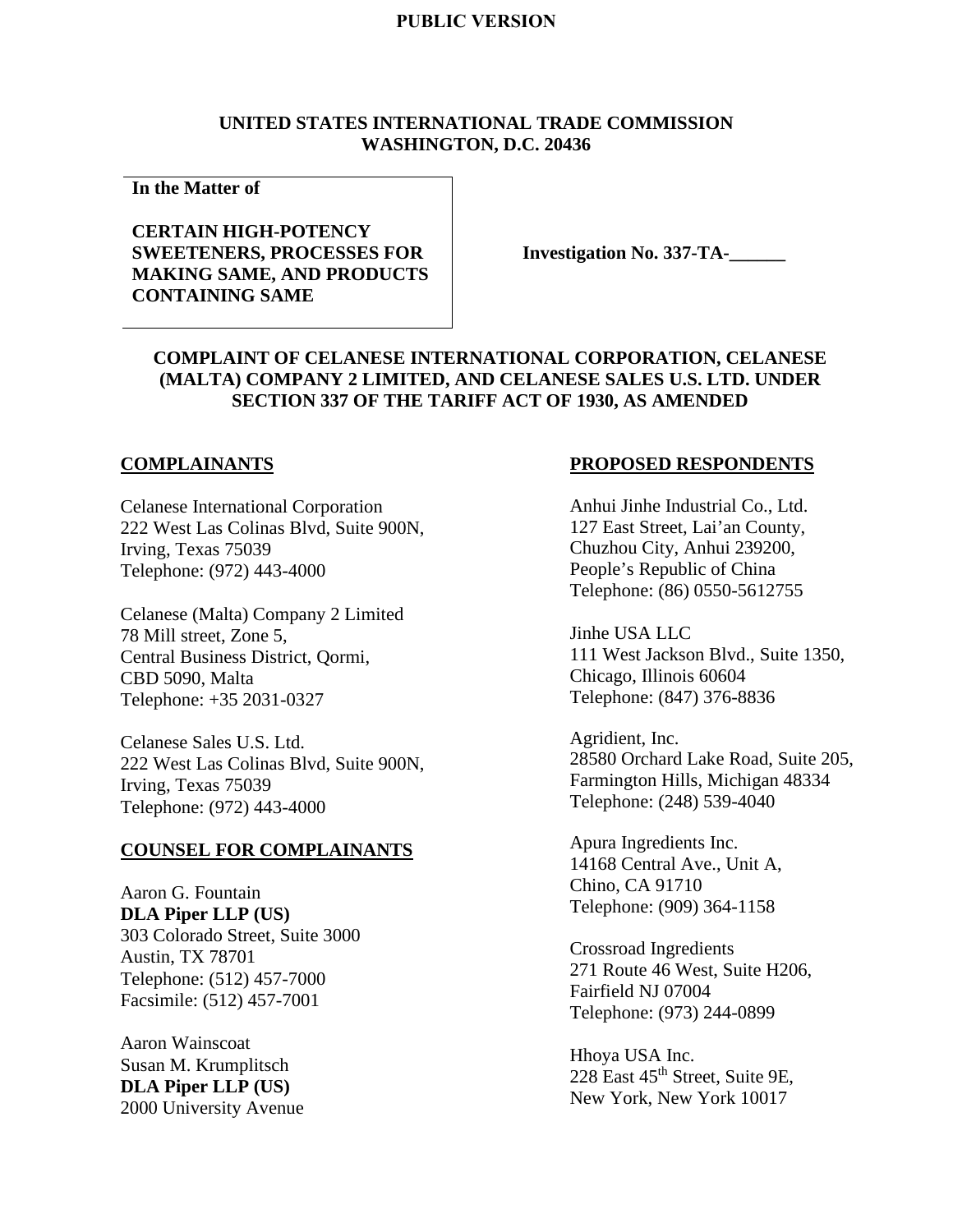East Palo Alto, CA 94303 Telephone: (650) 833-2000 Facsimile: (650) 833-2001

Erin McLaughlin **DLA Piper LLP (US)** 1251 Avenue of the Americas New York, NY 10020 Telephone: (212) 335-4500 Facsimile: (212) 335-4501

Ellen A. Scordino Kristin M. Beale **DLA Piper LLP (US)** 33 Arch Street, 26th Floor Boston, MA 02110 Telephone: (617) 406-6000 Facsimile: (617) 406-6100

Telephone: (917) 862-0655

Ingredis US LLC 5 Chandler Court, Plainsboro, New Jersey 08536 Telephone: (732) 781-6717

NiuSource Inc. 14266 Euclid Ave., Chino, California 91710 Telephone: (909) 631-2895

Prinova US LLC 6525 Muirfield Drive, Hanover Park, IL 60133 Telephone: (630) 868-0300

Prosweetz Ingredients Incorporated d/b/a Panasource Ingredients Inc. 98-A Mayfield Ave, Edison, New Jersey 08837 Telephone: (732) 512-0886

Suzhou-Chem Inc. 396 Washington Street, Suite 318, Wellesley, Massachusetts 02481 Telephone: (781) 433-8618

UMC Ingredients, LLC fka JRS International LLC 160 Chubb Avenue, Suite 206, Lyndhurst, New Jersey, 07071 Telephone: (201) 507 -3300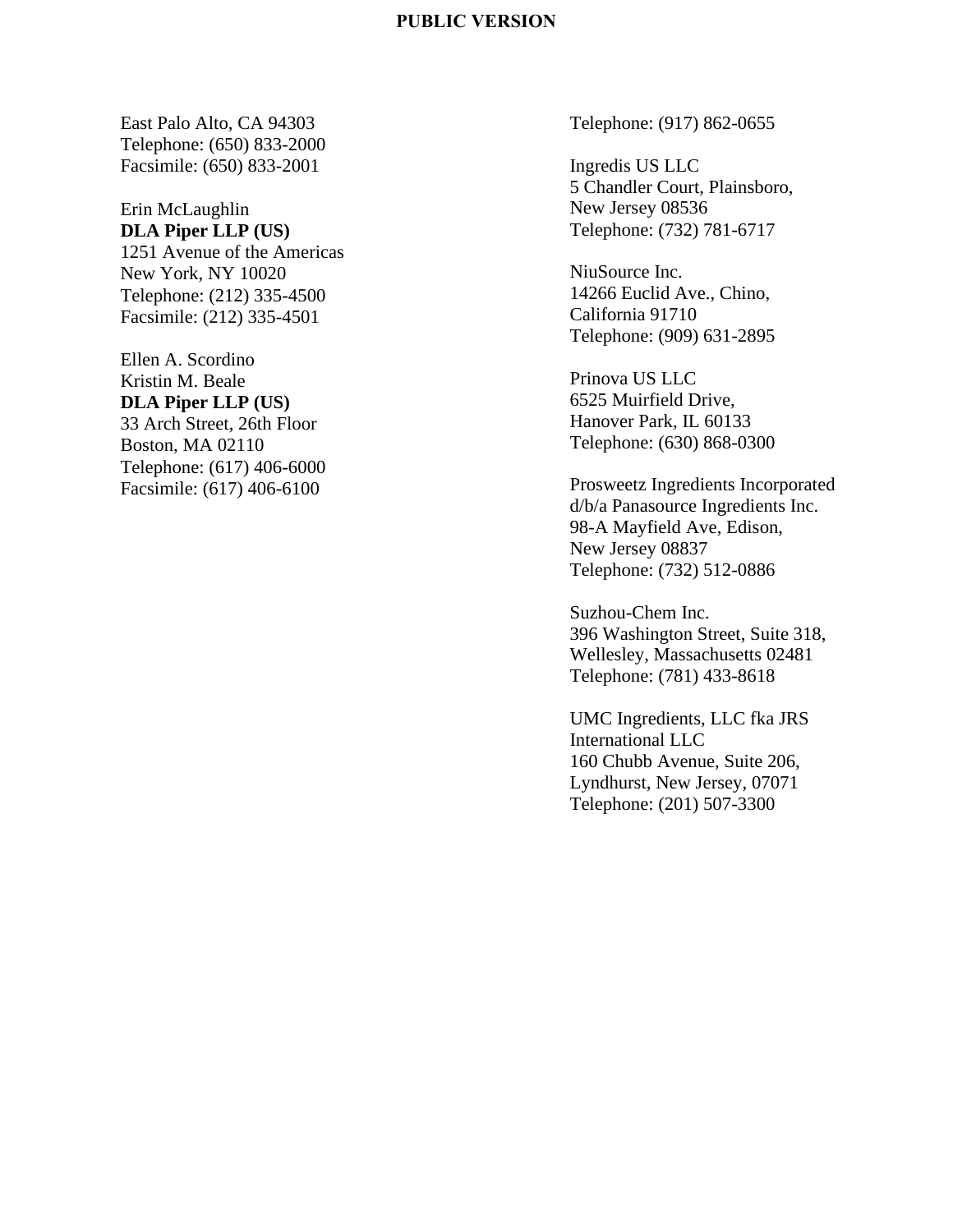# **TABLE OF CONTENTS**

| I.        |                                                                        |
|-----------|------------------------------------------------------------------------|
| П.        |                                                                        |
| Ш.        |                                                                        |
| A.        |                                                                        |
| <b>B.</b> |                                                                        |
| C.        |                                                                        |
| D.        |                                                                        |
| Ε.        |                                                                        |
| F.        |                                                                        |
| G.        |                                                                        |
| H.        |                                                                        |
| Ι.        |                                                                        |
| J.        |                                                                        |
| Κ.        |                                                                        |
| L.        |                                                                        |
| IV.       |                                                                        |
| V.        | THE ASSERTED PATENTS AND NON-TECHNICAL DESCRIPTION OF THE INVENTIONS17 |
| A.        |                                                                        |
| <b>B.</b> |                                                                        |
| C.        |                                                                        |
| D.        |                                                                        |
| Е.        |                                                                        |
| F.        |                                                                        |
| G.        |                                                                        |
| Н.        |                                                                        |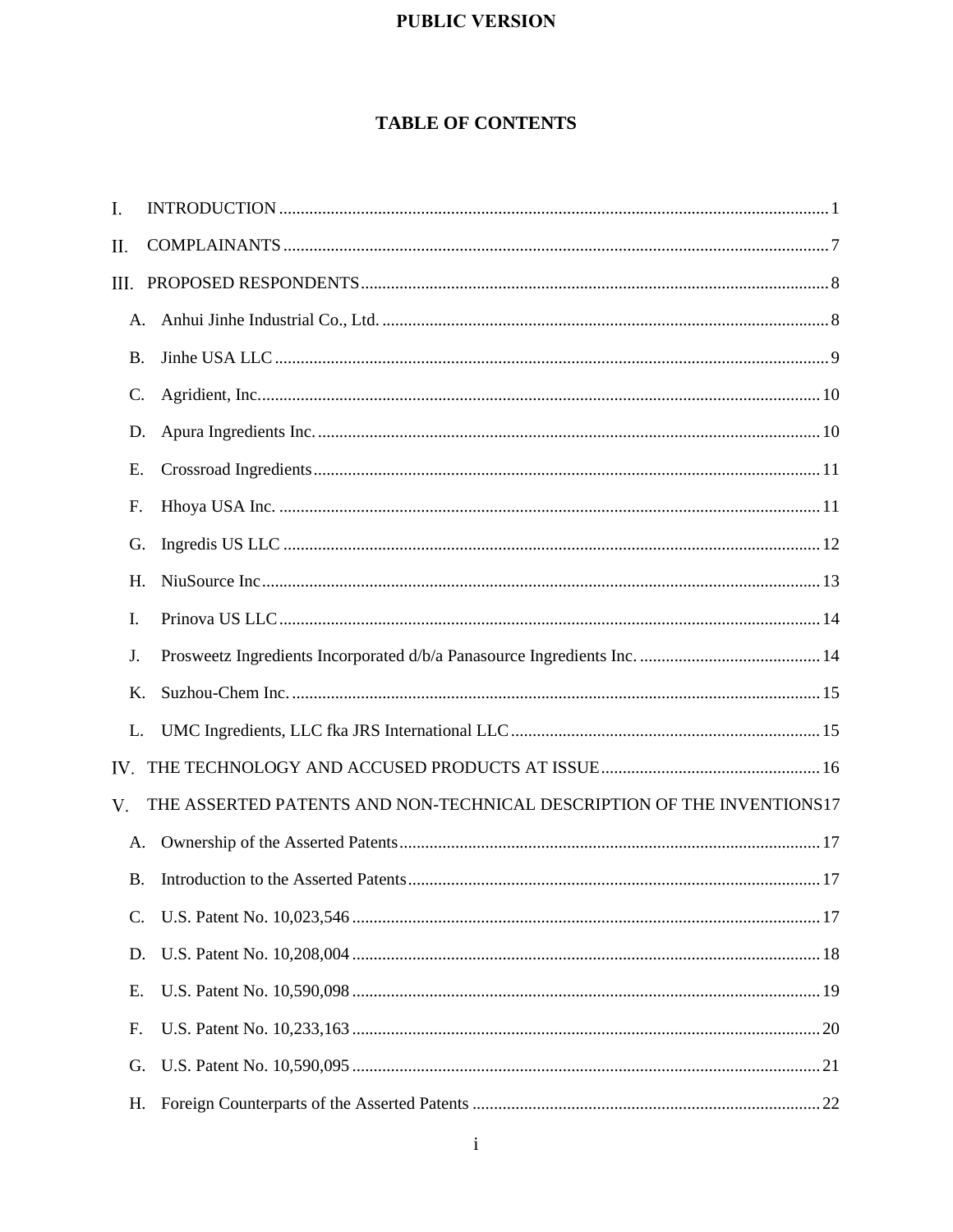| A.        |                                                                                             |  |
|-----------|---------------------------------------------------------------------------------------------|--|
| <b>B.</b> |                                                                                             |  |
| C.        |                                                                                             |  |
| D.        |                                                                                             |  |
| E.        |                                                                                             |  |
| F.        |                                                                                             |  |
| G.        |                                                                                             |  |
| H.        |                                                                                             |  |
| I.        |                                                                                             |  |
| J.        |                                                                                             |  |
| K.        |                                                                                             |  |
| L.        |                                                                                             |  |
|           | VII. CLASSIFICATION OF THE INFRINGING PRODUCTS UNDER THE HARMONIZED TARIFF                  |  |
|           |                                                                                             |  |
|           |                                                                                             |  |
|           |                                                                                             |  |
| $X_{-}$   |                                                                                             |  |
|           |                                                                                             |  |
| <b>B.</b> | United States Economic Activity Relating to the Domestic Industry Products and the Asserted |  |
|           |                                                                                             |  |
|           |                                                                                             |  |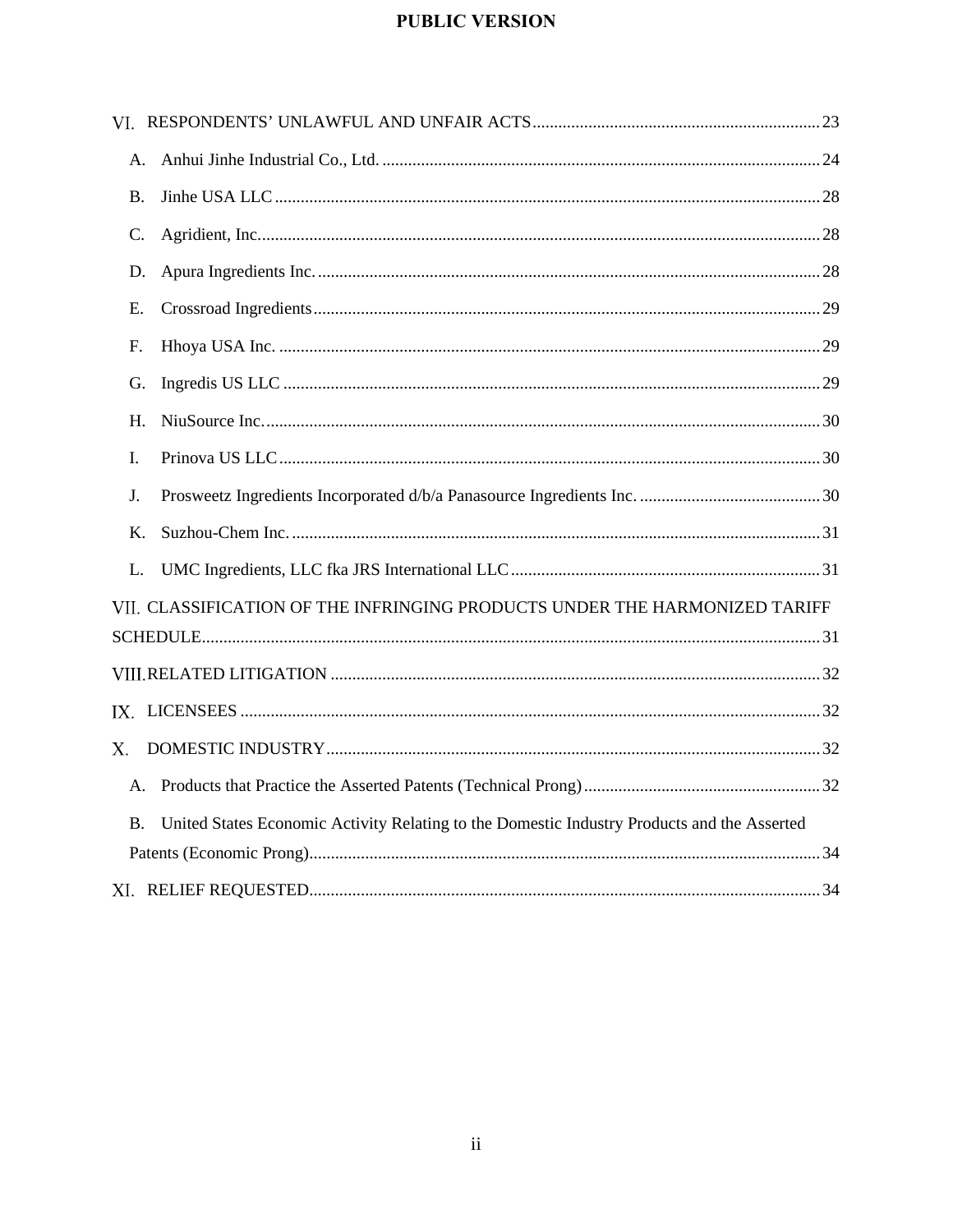# **TABLE OF EXHIBITS**

| <b>Exhibit</b><br><b>Number</b> | <b>Description</b>                                                                                                                                                                                                         | <b>Designation</b> |  |  |
|---------------------------------|----------------------------------------------------------------------------------------------------------------------------------------------------------------------------------------------------------------------------|--------------------|--|--|
| $\mathbf{1}$                    | <b>Celanese: Investor Relations</b>                                                                                                                                                                                        | Public             |  |  |
| $\overline{2}$                  | Celanese Corporation Form 10-K                                                                                                                                                                                             | Public             |  |  |
| 3C                              | Declaration of Tom Kelly in Support of the Complaint of Celanese<br>International Corporation, Celanese Sales U.S. Ltd. & Celanese<br>(Malta) Company 2 Limited under Section 337 of the Tariff Act of<br>1930, as amended | Confidential       |  |  |
| $\overline{4}$                  | Sunett® Acesulfame Potassium: A Superior Sweetener for<br><b>Achieving Sugar Reduction Goals</b>                                                                                                                           | Public             |  |  |
| 5                               | Certified Copy of U.S. Patent No. 10,023,546                                                                                                                                                                               | Public             |  |  |
| 6                               | Certified Copy of U.S. Patent No. 10,208,004                                                                                                                                                                               | Public             |  |  |
| $\overline{7}$                  | Certified Copy of U.S. Patent No. 10,590,098                                                                                                                                                                               | Public             |  |  |
| 8                               | Certified Copy of U.S. Patent No. 10,233,163                                                                                                                                                                               | Public             |  |  |
| 9                               | Certified Copy of U.S. Patent No. 10,590,095                                                                                                                                                                               | Public             |  |  |
| 10                              | Certified Copy of Recorded Assignment as to U.S. Patent No.<br>10,023,546                                                                                                                                                  | Public             |  |  |
| 11                              | Certified Copy of Recorded Assignment as to U.S. Patent No.<br>10,208,004                                                                                                                                                  |                    |  |  |
| 12                              | Certified Copy of Recorded Assignment as to U.S. Patent No.<br>10,590,098                                                                                                                                                  | Public             |  |  |
| 13                              | Certified Copy of Recorded Assignment as to U.S. Patent No.<br>10,233,163                                                                                                                                                  | Public             |  |  |
| 14                              | Certified Copy of Recorded Assignment as to U.S. Patent No.<br>10,590,095                                                                                                                                                  | Public             |  |  |
| 15C                             | <b>Licenses to Asserted Patents</b>                                                                                                                                                                                        | Confidential       |  |  |
| 16                              | Quality Information Pack: Sunett <sup>®</sup> (March 2020)                                                                                                                                                                 | Public             |  |  |
| 17                              | Excerpt of Anhui Jinhe's Website (en.jinheshiye.com) - About Us                                                                                                                                                            | Public             |  |  |
| 18                              | Excerpt of Anhui Jinhe's Website (en.jinheshiye.com) - Contact Us                                                                                                                                                          | Public             |  |  |
| 19                              | Excerpt of Anhui Jinhe's Website (ajhfood.com) - About Us                                                                                                                                                                  | Public             |  |  |
| 20                              | Anhui Jinhe Enlarges Sucralose Capacity and Product Mix<br>(cnchemicals.com) (October 17, 2016)                                                                                                                            | Public             |  |  |
| 21                              | Excerpt of Anhui Jinhe Website (en.jinheshiye.com) - Products                                                                                                                                                              | Public             |  |  |
| 22                              | State of Delaware - Entity Details - Jinhe USA LLC                                                                                                                                                                         | Public             |  |  |
| 23                              | Excerpt of Jinhe USA's website (jinheusa.com) - Contact                                                                                                                                                                    | Public             |  |  |
| 24                              | Excerpt of Jinhe USA's website (jinheusa.com) - Home                                                                                                                                                                       | Public             |  |  |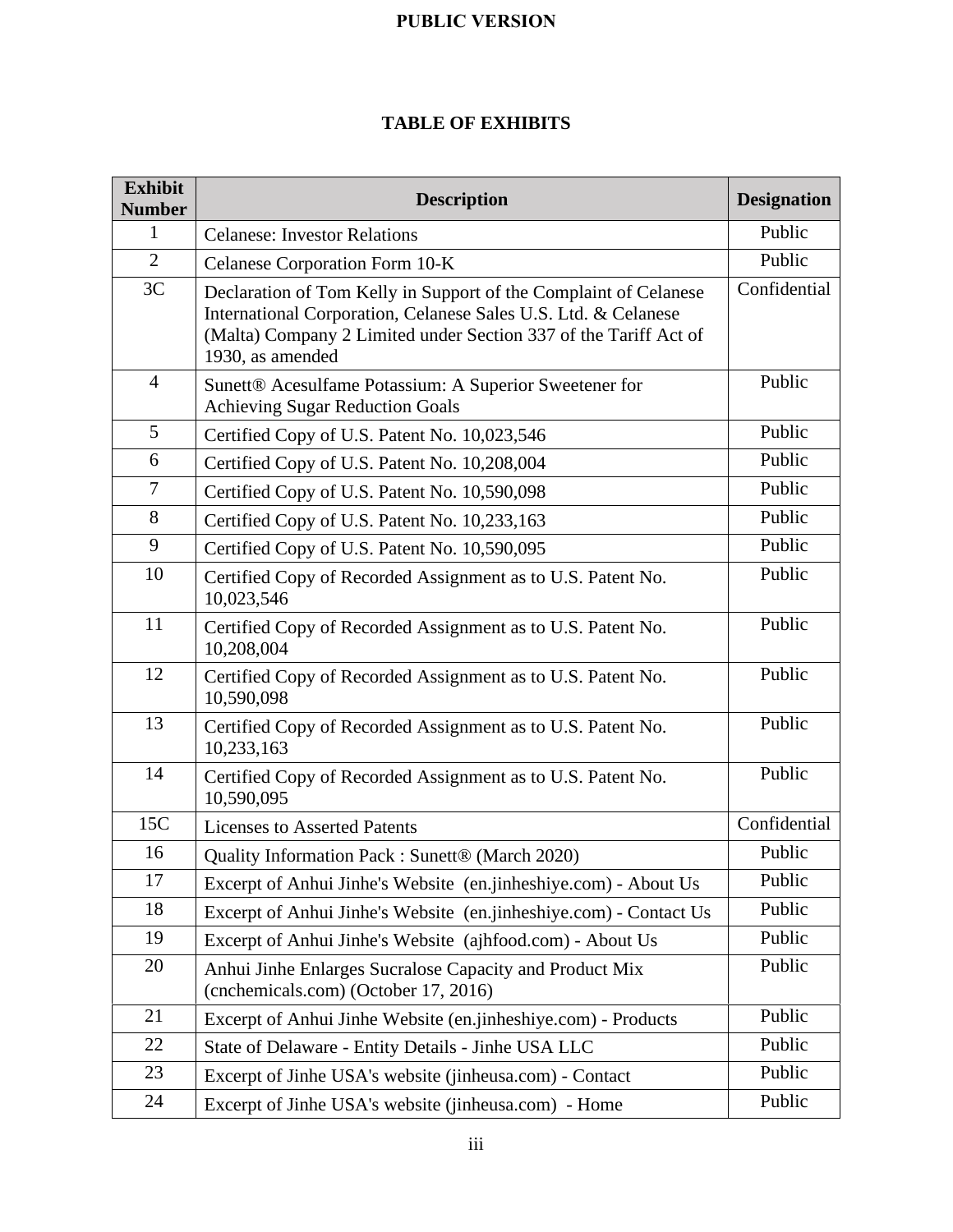| <b>Exhibit</b><br><b>Number</b> | <b>Description</b><br><b>Designation</b>                                                              |        |  |  |  |
|---------------------------------|-------------------------------------------------------------------------------------------------------|--------|--|--|--|
| 25                              | Excerpt of Jinhe USA's website (jinheusa.com) - Products                                              | Public |  |  |  |
| 26                              | Excerpt of Jinhe USA's website (jinheusa.com) - About                                                 | Public |  |  |  |
| 27                              | State of Delaware - Entity Details - Agridient, Inc.                                                  |        |  |  |  |
| 28                              | Excerpt of Agridient's Website (agridient.com) - About Us                                             | Public |  |  |  |
| 29                              | California Secretary of State - Entity Detail for Apura Ingredients,<br>Inc.                          | Public |  |  |  |
| 30                              | Excerpt of Apura Ingredient's Website (apuraingredients.com)-<br><b>Contact Apura</b>                 | Public |  |  |  |
| 31                              | Excerpt of Apura Ingredient's Website (apuraingredients.com)-<br>About                                | Public |  |  |  |
| 32                              | Excerpt of Apura Ingredient's Website (apuraingredients.com)-<br><b>Acesulfame Potassium</b>          | Public |  |  |  |
| 33                              | Apura Ingredients Acesulfame Potassium Product Factsheet                                              | Public |  |  |  |
| 34                              | Apura Ingredients Acesulfame Potassium Granular Product<br>Factsheet                                  | Public |  |  |  |
| 35                              | Apura Ingredients Acesulfame Potassium Powder Product Factsheet                                       |        |  |  |  |
| 36                              | New Jersey Secretary of State Business Entity Information for<br>Crossroad Ingredients LLC            | Public |  |  |  |
| 37                              | Excerpt of Crossroad Ingredients' website<br>(crossroadingredients.com) - Home                        |        |  |  |  |
| 38                              | Excerpt of Crossroad Ingredients' website<br>(crossroadingredients.com) - Our Products                | Public |  |  |  |
| 39                              | Excerpt of Crossroad Ingredients' website<br>(crossroadingredients.com) - Sample Request              |        |  |  |  |
| 40                              | Excerpt of Crossroad Ingredients' website<br>(crossroading redients.com) - Quote Request              |        |  |  |  |
| 41                              | New York State Department of State Division of Corporations<br>Entity Information for Hhoya USA, Inc. |        |  |  |  |
| 42                              | Excerpt of Hhoya's website (hhoya.com) - Contact Us                                                   |        |  |  |  |
| 43                              | Excerpt of Hhoya's website (hhoya.com) - About Us                                                     | Public |  |  |  |
| 44                              | LinkedIn Page for Hhoya                                                                               | Public |  |  |  |
| 45                              | Excerpt of Hhoya's website (hhoya.com) - Sweeteners                                                   | Public |  |  |  |
| 46                              | New Jersey Secretary of State Business Entity Information for<br>Ingredis US LLC                      | Public |  |  |  |
| 47                              | Excerpt of Ingredis US's website (ingredisus.com) - Contact                                           |        |  |  |  |
| 48                              | Excerpt of Ingredis US's website (ingredisus.com) - About                                             |        |  |  |  |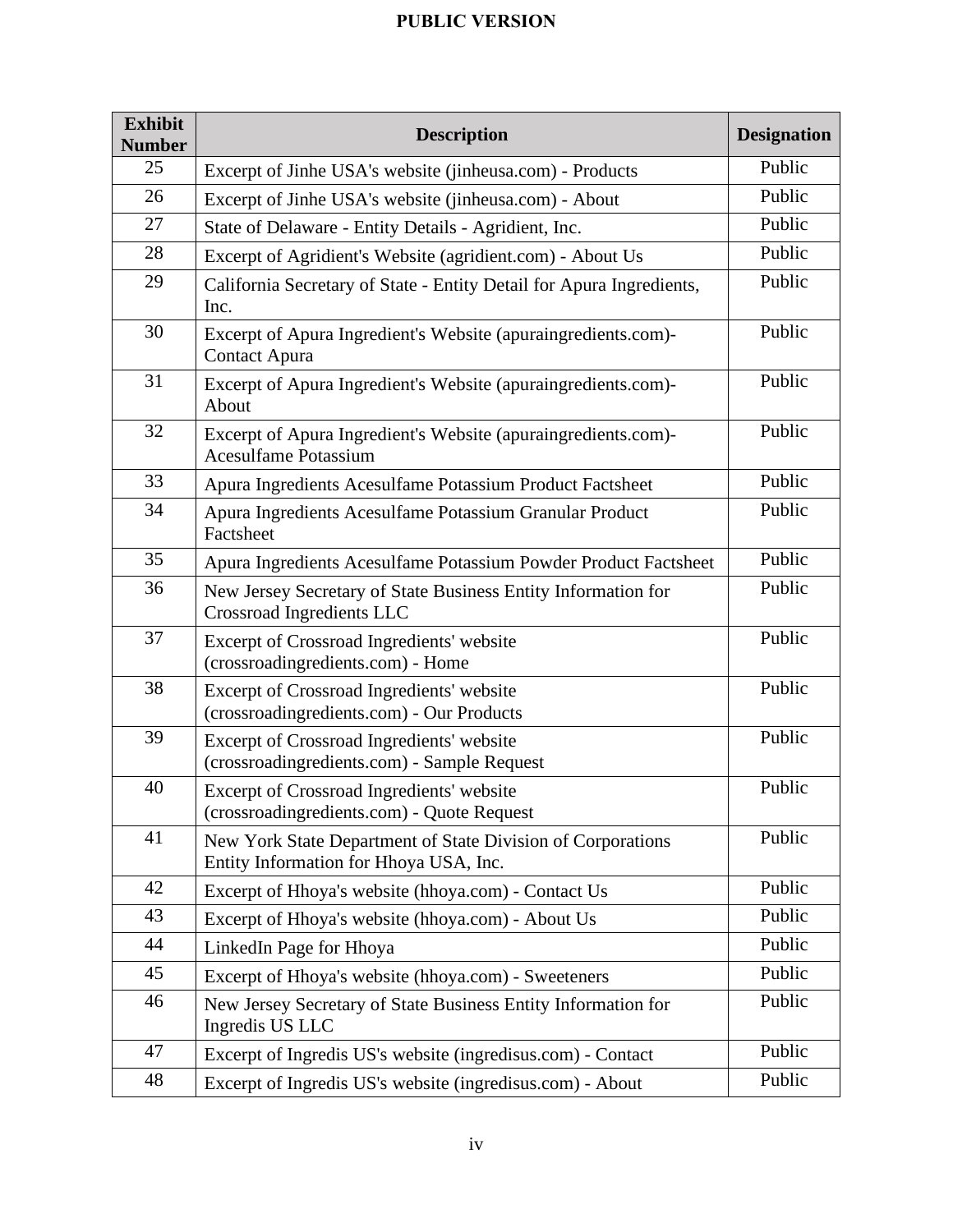| <b>Exhibit</b><br><b>Number</b> | <b>Description</b>                                                                   | <b>Designation</b> |  |  |
|---------------------------------|--------------------------------------------------------------------------------------|--------------------|--|--|
| 49                              | Excerpt of Ingredis US's website (ingredisus.com) - Our Products                     | Public             |  |  |
| 50                              | California Secretary of State - Entity Detail for NiuSource, Inc.                    | Public             |  |  |
| 51                              | Excerpt of NiuSource's website (niusource.com) - Our Specialties                     |                    |  |  |
| 52                              | Excerpt of NiuSource's website (niusource.com) - About Us                            | Public             |  |  |
| 53                              | NiuSource Acesulfame Potassium (Ace-K) Product Brochure                              | Public             |  |  |
| 54                              | Excerpt of NiuSource's website (niusource.com) - Acesulfame<br>Potassium (Ace-K)     | Public             |  |  |
| 55                              | State of Delaware Entity Details for Prinova US LLC                                  | Public             |  |  |
| 56                              | Excerpt of Prinova's website (prinovausa.com) - Contact Us                           | Public             |  |  |
| 57                              | Excerpt of Prinova's website (prinovausa.com) - Sweeteners                           | Public             |  |  |
| 58                              | New Jersey Business Entity Information for Prosweetz Ingredients,<br>Incorporated    | Public             |  |  |
| 59                              | Excerpt of Panasource's website (panasourceusa.com) - Contact Us                     | Public             |  |  |
| 60                              | Excerpt of Panasource's website (panasourceusa.com) - About Us                       | Public             |  |  |
| 61                              | Excerpt of Panasource's website (panasourceusa.com) - Acesulfame<br>Potassium        | Public             |  |  |
| 62                              | ISO 22000 Certificate to Anhui Jinhe posted on Panasource's<br>website               |                    |  |  |
| 63                              | ISO 14001 Certificate to Anhui Jinhe posted on Panasource's<br>website               |                    |  |  |
| 64                              | ISO 9001 Certificate to Anhui Jinhe posted on Panasource's website                   | Public             |  |  |
| 65                              | FSSC 22000 Certificate to Anhui Jinhe posted on Panasource's<br>website              | Public             |  |  |
| 66                              | Kosher Certificate to Anhui Jinhe posted on Panasource's website                     | Public             |  |  |
| 67                              | Halal Certificate to Anhui Jinhe posted on Panasource's website                      | Public             |  |  |
| 68                              | Secretary of State of Massachusetts Business Entity Summary for<br>Suzhou-Chem, Inc. | Public             |  |  |
| 69                              | Excerpt of Suzhou-Chem's website (suzhouchem.com) - Logistics                        |                    |  |  |
| 70                              | Excerpt of Suzhou-Chem's website (suzhouchem.com) - About Us                         | Public             |  |  |
| 71                              | New Jersey Business Entity Information for UMC Ingredients, LLC                      | Public             |  |  |
| 72                              | Excerpt of UMC Corp.'s website (umccorp.com) - Home Office                           | Public             |  |  |
| 73                              | Excerpt of UMC Corp.'s website (umccorp.com) - Warehouse                             | Public             |  |  |
| 74                              | UMC Ingredients - Food, Beverage and Nutrition Product List                          | Public             |  |  |
| 75C                             | Declaration of Christoph Mollenkopf                                                  | Confidential       |  |  |
| 76                              | List of Foreign Counterparts for the Asserted Patents                                | Public             |  |  |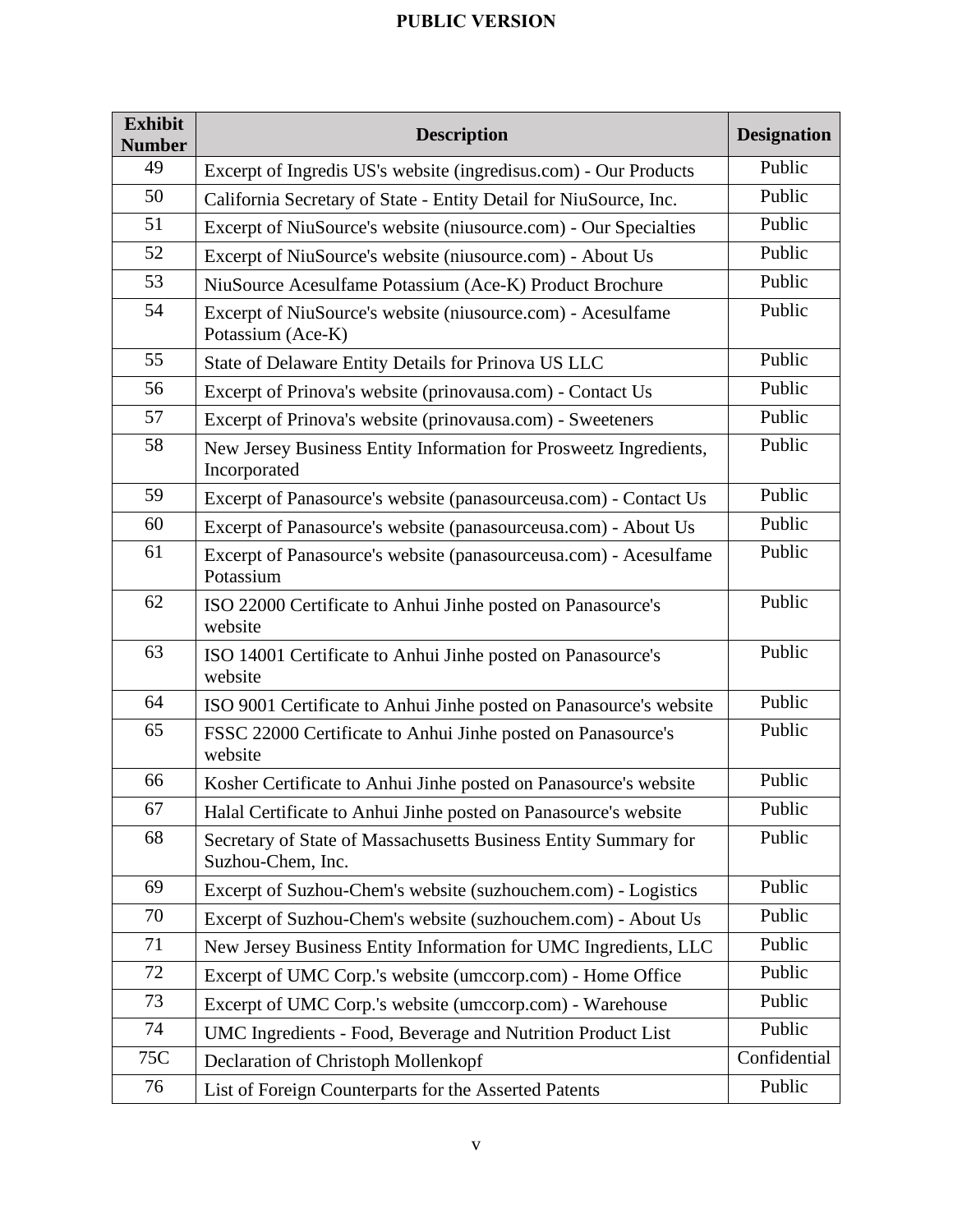| <b>Exhibit</b><br><b>Number</b> | <b>Description</b>                                                                                                          | <b>Designation</b> |  |  |  |
|---------------------------------|-----------------------------------------------------------------------------------------------------------------------------|--------------------|--|--|--|
| 77                              | Import Genius Records for Anhui Jinhe                                                                                       | Public             |  |  |  |
| <b>78C</b>                      | Confidential<br>Claim Chart Showing Infringement of U.S. Patent No. 10,023,546<br>by the Jinhe Acesulfame Potassium Product |                    |  |  |  |
| 79C                             | Confidential<br>Claim Chart Showing Infringement of U.S. Patent No. 10,208,004<br>by the Jinhe Acesulfame Potassium Product |                    |  |  |  |
| <b>80C</b>                      | Claim Chart Showing Infringement of U.S. Patent No. 10,590,098<br>by the Jinhe Acesulfame Potassium Product                 | Confidential       |  |  |  |
| 81C                             | Claim Chart Showing Infringement of U.S. Patent No. 10,233,163<br>by the Jinhe Acesulfame Potassium Product                 | Confidential       |  |  |  |
| 82C                             | Claim Chart Showing Infringement of U.S. Patent No. 10,590,095<br>by the Jinhe Acesulfame Potassium Product                 | Confidential       |  |  |  |
| 83                              | Import Genius Records for Jinhe USA                                                                                         | Public             |  |  |  |
| 84                              | <b>Import Genius Records for Agridient</b>                                                                                  | Public             |  |  |  |
| 85                              | Import Genius Records for Apura Ingredients Inc.                                                                            | Public             |  |  |  |
| 86                              | <b>Import Genius Records for Crossroad Ingredients</b>                                                                      | Public             |  |  |  |
| 87                              | Import Genius Records for Hhoya USA Inc.                                                                                    | Public             |  |  |  |
| 88                              | Import Genius Records for Ingredis US LLC                                                                                   | Public             |  |  |  |
| 89                              | Import Genius Records for NiuSource Inc.                                                                                    | Public             |  |  |  |
| 90                              | Import Genius Records for Panasource Ingredients Inc./ Prosweetz<br><b>Ingredients Incorporated</b>                         | Public             |  |  |  |
| 91                              | Import Genius Records for Prinova US LLC                                                                                    | Public             |  |  |  |
| 92                              | Import Genius Records for Suzhou-Chem Inc.                                                                                  | Public             |  |  |  |
| 93                              | Import Genius Records for UMC Ingredients, LLC fka JRS<br><b>International LLC</b>                                          | Public             |  |  |  |
| 94C                             | Declaration of Dr. Louis DeFilippi                                                                                          | Confidential       |  |  |  |
| 95C                             | Claim Chart Showing Domestic Industry of U.S. Patent No.<br>10,023,546 by the Sunett® Acesulfame Potassium Product          | Confidential       |  |  |  |
| 96C                             | Claim Chart Showing Domestic Industry of U.S. Patent No.<br>10,208,004 by the Sunett® Acesulfame Potassium Product          |                    |  |  |  |
| 97C                             | Claim Chart Showing Domestic Industry of U.S. Patent No.<br>10,590,098 by the Sunett® Acesulfame Potassium Product          | Confidential       |  |  |  |
| 98C                             | Claim Chart Showing Domestic Industry of U.S. Patent No.<br>10,233,163 by the Sunett® Acesulfame Potassium Product          | Confidential       |  |  |  |
| 99C                             | Claim Chart Showing Domestic Industry of U.S. Patent No.<br>10,590,095 by the Sunett® Acesulfame Potassium Product          | Confidential       |  |  |  |
| 100                             | Certified English Translation of the Anhui Jinhe Acesulfame<br><b>Potassium Product Manual</b>                              | Public             |  |  |  |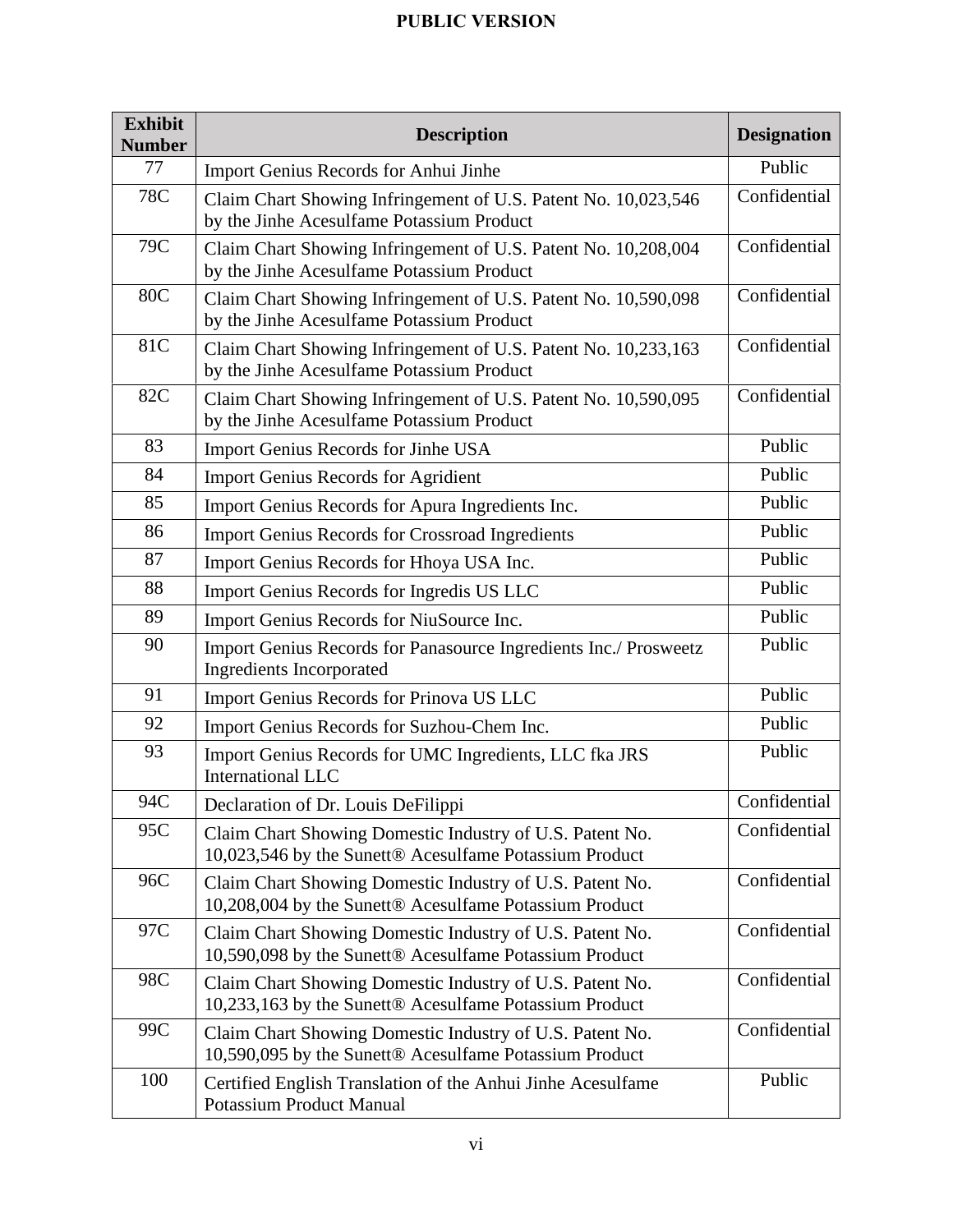| <b>Exhibit</b><br><b>Number</b> | <b>Description</b>                                                                          | <b>Designation</b> |
|---------------------------------|---------------------------------------------------------------------------------------------|--------------------|
| 101C                            | Laboratory Testing Results of Impurity Contents in Anhui Jinhe<br><b>Acesulfame Product</b> | Confidential       |
| 102                             | Jinhe Ace-K Product (1kg package)                                                           | <b>Public</b>      |
| 103                             | Jinhe Ace-K Product (25kg package)                                                          | Public             |
| 104                             | Celanese Sunett® Ace-K Product Package                                                      | Public             |
| 105                             | Sunett <sup>®</sup> Ace-K Product Brochure                                                  | Public             |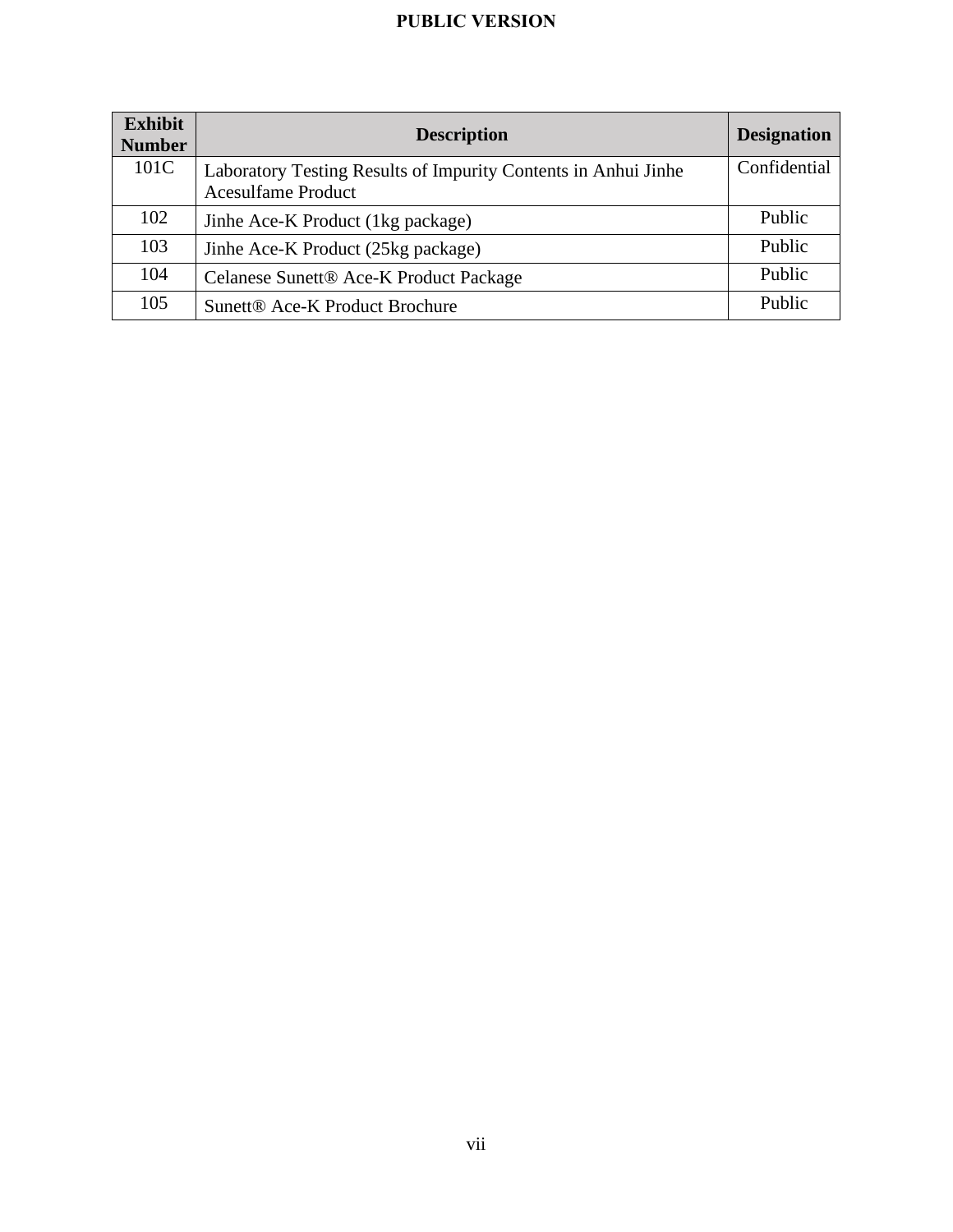# CONFIDENTIAL BUSINESS INFORMATION – CONFIDENTIAL TREATMENT REQUESTED

| <b>Appendix</b><br><b>Number</b> | <b>Description</b>                                                                                                                                   |
|----------------------------------|------------------------------------------------------------------------------------------------------------------------------------------------------|
| A                                | Certified Copy of the Prosecution History of U.S. Patent No. 10,023,546                                                                              |
| B                                | Certified Copy of the Prosecution History of U.S. Patent No. 10,208,004                                                                              |
| $\mathcal{C}$                    | Certified Copy of the Prosecution History of U.S. Patent No. 10,590,098                                                                              |
| D                                | Certified Copy of the Prosecution History of U.S. Patent No. 10,233,163                                                                              |
| E                                | Certified Copy of the Prosecution History of U.S. Patent No. 10,590,095                                                                              |
| $\mathbf{F}$                     | Copies of Patents and Other References Cited in the Prosecution of U.S. Patent<br>Nos. 10,023,546, 10,208,004, 10,590,098, 10,233,163 and 10,590,095 |
| G                                | Copies of Additional Patents and Other References Cited in the Prosecution of<br>U.S. Patent No. 10,023,546                                          |
| H                                | Copies of Additional Patents and Other References Cited in the Prosecution of<br>U.S. Patent No. 10,233,163                                          |

# **TABLE OF APPENDICES**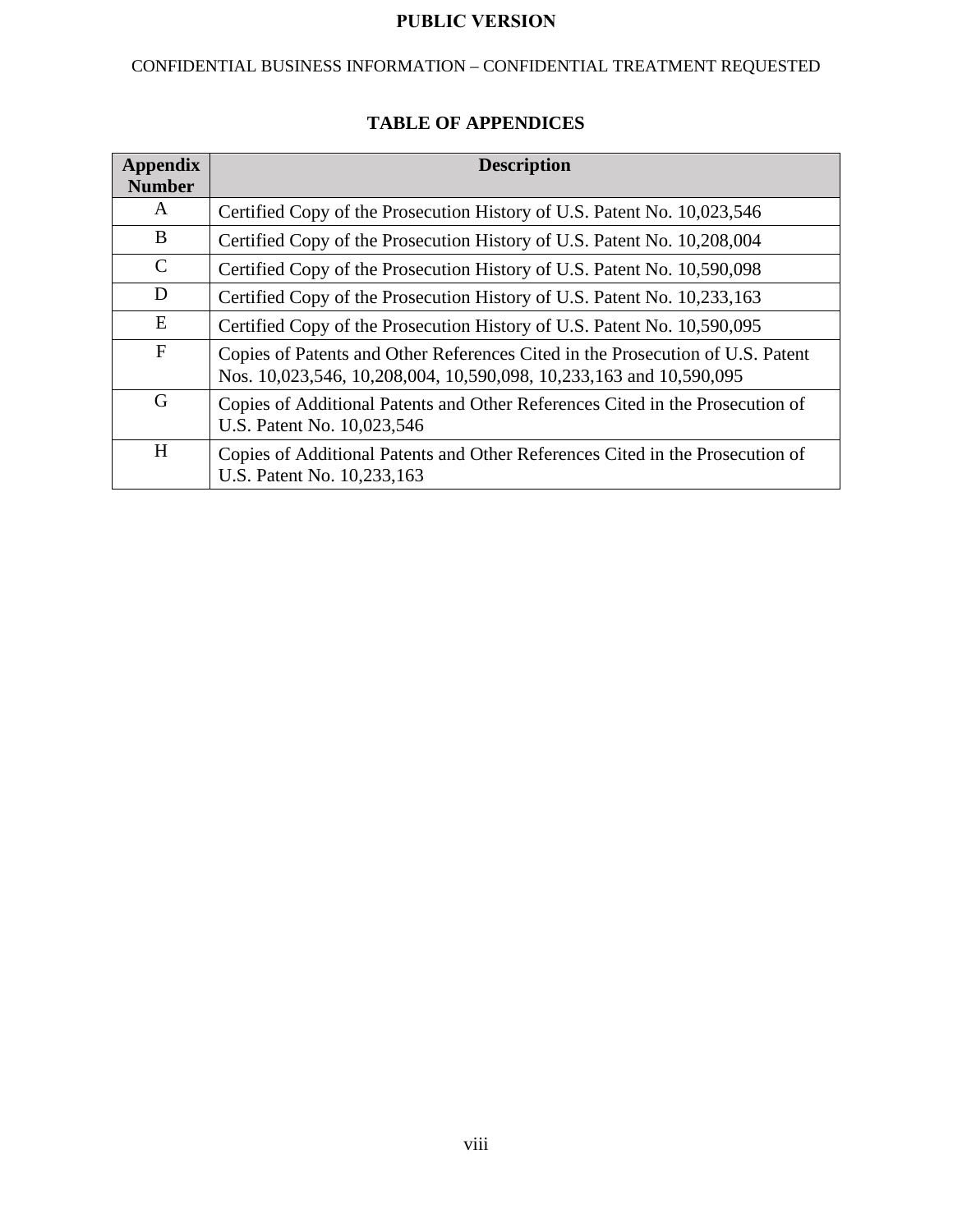#### $\mathbf{L}$ **INTRODUCTION**

1. Celanese International Corporation, Celanese (Malta) Company 2 Limited, and Celanese Sales U.S. Ltd. (collectively, "Celanese" or "Complainants") bring this complaint under Section 337 of the Tariff Act of 1930, as amended, 19 U.S.C. § 1337, based on the unlawful importation into the United States, the sale for importation into the United States, and/or the sale within the United States after importation by Anhui Jinhe Industrial Co., Ltd. ("Jinhe"); Jinhe USA LLC ; Agridient, Inc.; Apura Ingredients Inc.; Crossroad Ingredients; Hhoya USA Inc.; Ingredis US LLC; NiuSource Inc.; Prinova US LLC; Prosweetz Ingredients Incorporated d/b/a Panasource Ingredients Inc.; Suzhou-Chem Inc.; and UMC Ingredients, LLC fka JRS International LLC (collectively, "the Proposed Respondents") of high-purity acesulfame potassium ("Ace-K"), a high-potency sweetener, processes for making same, and products containing same that directly or indirectly infringe one or more claims of U.S. Patent No. 10,023,546 ("the '546 patent"), U.S. Patent No. 10,208,004 ("the '004 patent"), U.S. Patent No. 10,590,098 ("the '098 patent"), U.S. Patent No. 10,233,163 ("the '163 patent") and/or U.S. Patent No. 10,590,095 (the "'095 patent") (collectively, "Asserted Patents"), either literally or under the doctrine of equivalents. The allegations herein are made based on the personal knowledge of the Complainants with respect to their own actions, and upon information and belief as to all other matters.

2. Respondent Jinhe manufactures the accused Ace-K in China, and the remaining respondents import and/or sell after importation in the United States Ace-K manufactured by Jinhe ("Accused Products").

3. The Accused Products were manufactured, without license, using the technologies protected by the Asserted Patents. The Accused Products were manufactured by a process that practices at least the following claims of each of the Asserted Patents: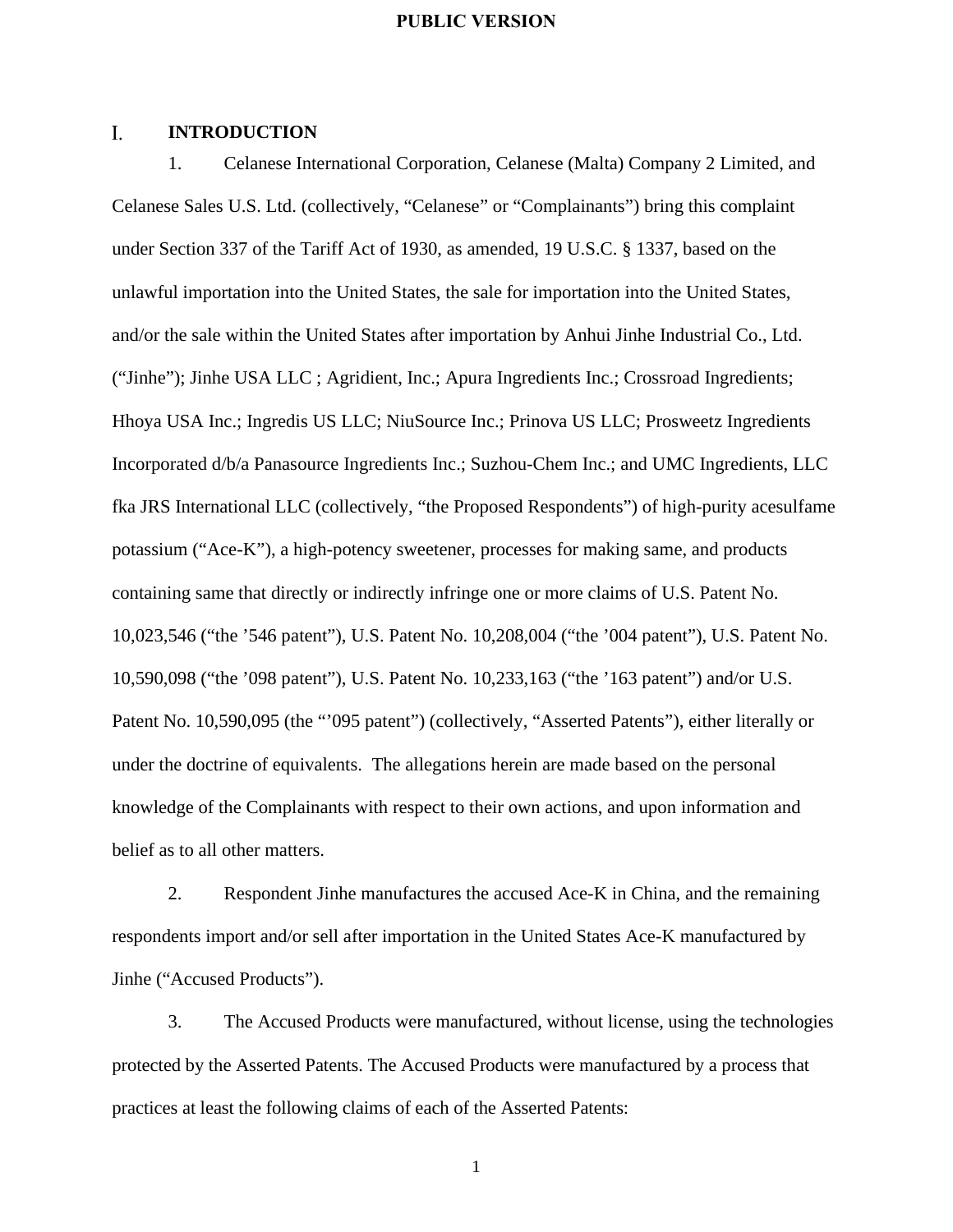| <b>Asserted Patents</b> | <b>Asserted Claims</b><br>(Independent claims in bold) |
|-------------------------|--------------------------------------------------------|
| The '546 patent         | 1, 11-13, 15-18, 22, and 27                            |
| The '004 patent         | 1-5, 7-9, 11-13, 21-33, and 35-42                      |
| The '098 patent         | 1-5, 7-9, 11-12, 20-32, 34, and 36-38                  |
| The '163 patent         | 1, 4-5, 7-11, 13, 15-16, 18-19, and 22-37              |
| The '095 patent         | 1, 4-5, 7-11, 13, 15, 18-19, and 22-39                 |

4. Celanese is a global technology leader in the production of specialty materials and chemical products which are used in most major industries and consumer applications. Celanese's products, essential to everyday living, are manufactured in North America, Europe and Asia. Celanese is one of the world's largest producers of acetyl products, which are intermediate chemicals for nearly all major industries. Celanese is also a leading global producer of high-performance engineered polymers that are used in a variety of high-value applications. Ex. 1.

5. Celanese is an industry leader in the production of acetic acid, derivatives of acetic acid (e.g., acetic anhydride and vinyl acetate), and products produced using acetic acid. Celanese is the only Western producer of Acesulfame potassium ("Ace-K"), a type of high-potency sweetener that is a commonly used ingredient in beverages, confections, baked goods, dairy products, dental floss, and chewing gum. Ex. 2, at 6. Celanese's Sunett®-brand Ace-K, for example, is a sweetener The Coca-Cola Company has used for its Coke Zero and other products. Ex. 3C at  $\P$  3.

6. Ace-K was discovered in 1967, when Hoechst researcher Karl Claus was conducting research on oxathiazinondioxides and found that they tasted sweet. A subsequent research program evaluated structurally related compounds until a great-tasting, safe, stable, and commercially viable compound was selected — now known as Ace-K. Ex. 4, at 3.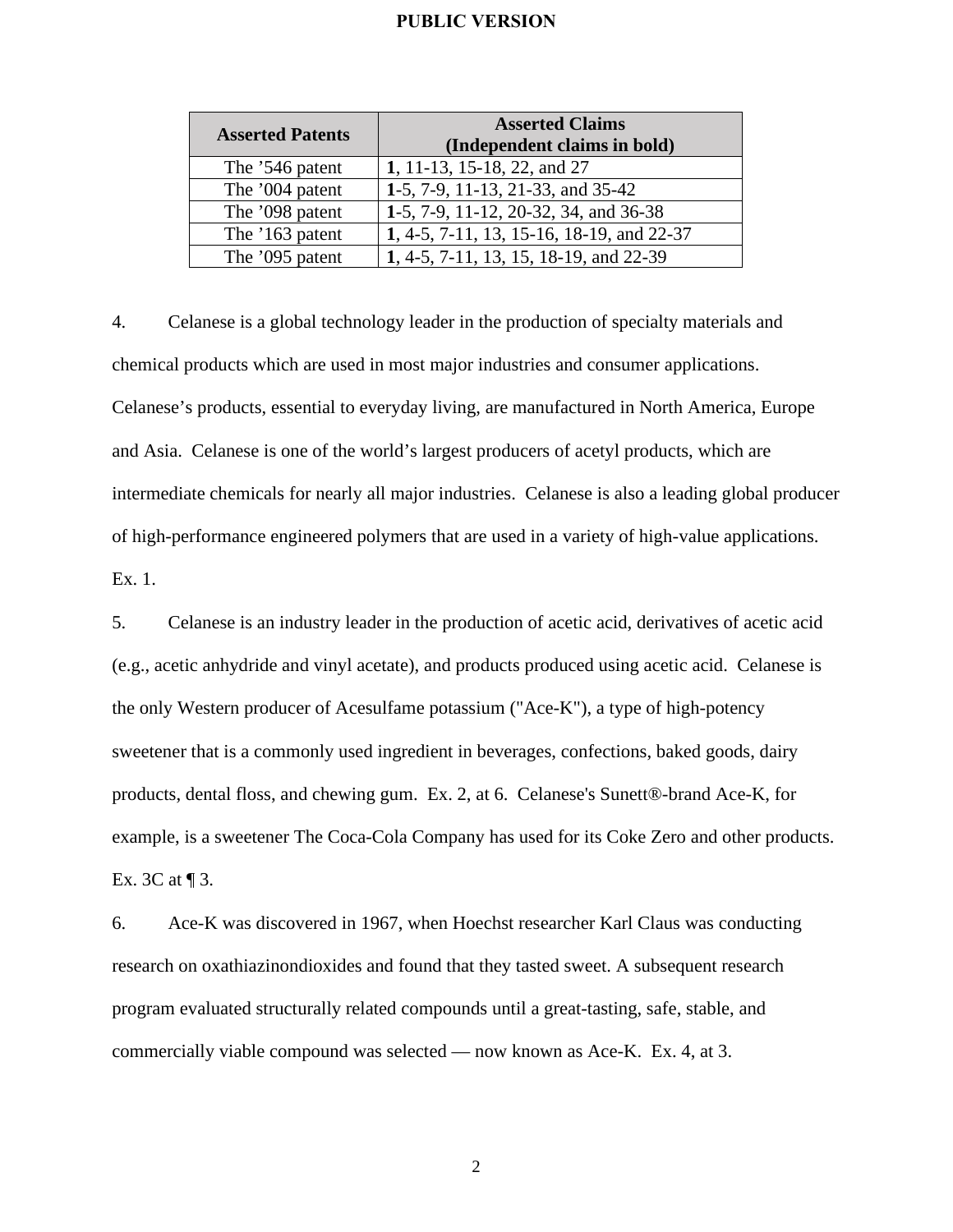7. While no single high potency sweetener tastes exactly like sugar, blends that include Ace-K can significantly improve the sweetness quality of a zero-calorie product as compared to an individual sweetener. The reason that Ace-K blends provide sugar-like taste is linked to Ace-K's temporal profile. Other high potency sweeteners, such as aspartame, sucralose, and stevia, have a delayed onset of sweetness or the sort of lingering sweetness that consumers associate with an "artificial" or diet taste. Ace-K, on the other hand, has a fast onset of sweetness, which fades quickly (also unlike sugar). And, when Ace-K is blended with lingering sweeteners, the resulting taste profile is much more like sugar. Ex. 4, at 2.

8. The physical and chemical versatility of Ace-K ensures that it can be used in food and beverages without issue: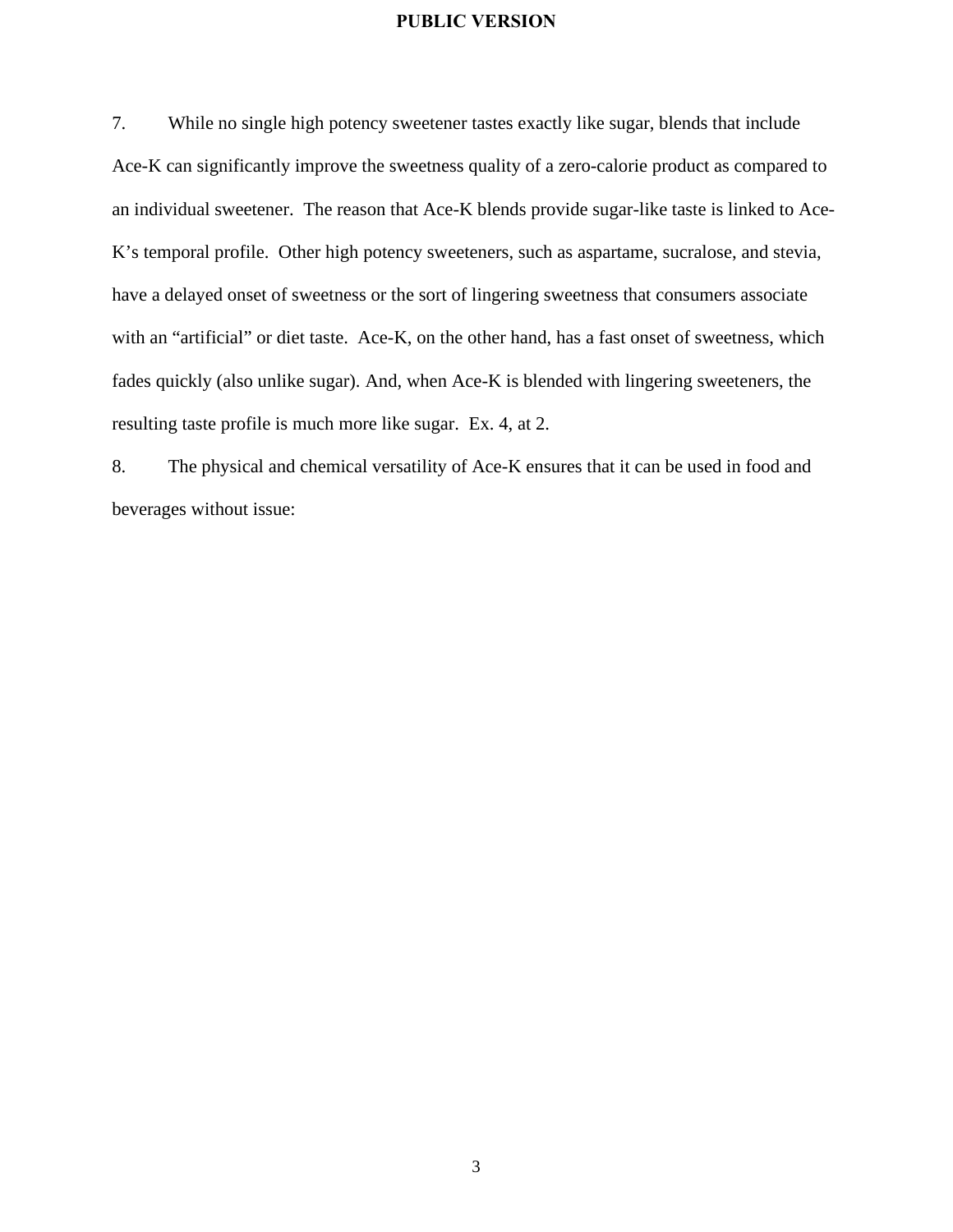# **ACESULFAME-K FEATURES AND BENEFITS**

| <b>Feature</b>                                                                     | <b>Benefit</b>                                                                                                                        |  |  |  |
|------------------------------------------------------------------------------------|---------------------------------------------------------------------------------------------------------------------------------------|--|--|--|
| <b>Excellent heat</b>                                                              | Ace-K can be used in a wide variety of thermally-processed                                                                            |  |  |  |
| stability - up to                                                                  | products (baked goods, boiled confections, hot filled beverages,                                                                      |  |  |  |
| 230oF                                                                              | canned goods).                                                                                                                        |  |  |  |
| <b>Broad pH stability</b>                                                          | Ace-K can be used successfully in essentially all food, beverage and                                                                  |  |  |  |
| from 3.0 to 9.0                                                                    | pharmaceutical products.                                                                                                              |  |  |  |
| 200 times sweetener                                                                | High potency of Ace-K means that usage levels are low, making it a                                                                    |  |  |  |
| than sugar                                                                         | very cost-effective sweetener.                                                                                                        |  |  |  |
| Does not react/                                                                    | Ace-K can be used in all food, beverage, and pharmaceutical                                                                           |  |  |  |
| interact with other                                                                | formulations without concern about quality changes over time due                                                                      |  |  |  |
| food ingredients                                                                   | to ingredient interactions.                                                                                                           |  |  |  |
| <b>Excellent water</b><br>solubility - up to<br>27% soluble at room<br>temperature | Ace-K quickly and fully dissolves in water for ease of production. It<br>is easily incorporated into concentrates and beverage bases. |  |  |  |
| <b>Zero calories</b>                                                               | Ace-K is not metabolized and doesn't contribute any calories to<br>your formula.                                                      |  |  |  |

Ex. 4, at 3.

9. Through a series of mergers and divestitures, the name of the owner of the production, intellectual property, and know-how have changed from Hoechst to Nutrinova® to the current name, Celanese. Since its discovery, Celanese has generated an abundance of safety data to satisfy the requirements of global regulatory approvals, bolstered its production know-how with a robust patent portfolio, broadened its expertise in the usage of Ace-K in foods and beverage, and trademarked the name Sunett® Ace-K for the sweetener. Ex. 4, at 3.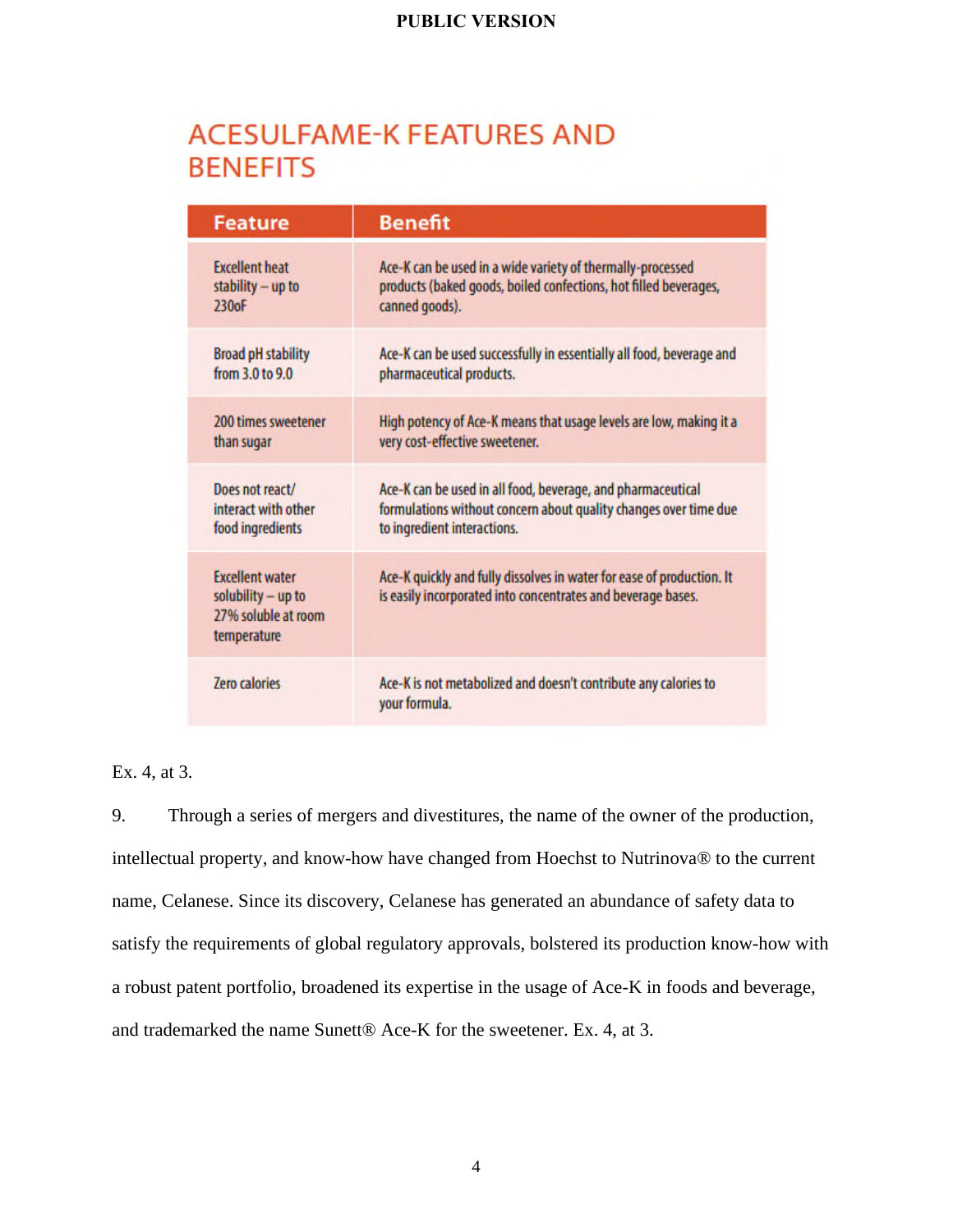10. Sunett® Ace-K has predictable purity which provides flavor and color stability and enhanced shelf life in the final product. It also confers stable processing conditions and does not clog filtration systems. Sunett ® Ace-K also has consistent particle size which offers benefits like dry premix blending consistencies, potential dosage stability, low maintenance time, and consistent sweetener distribution. Ex. 4, at 4.

11. The amount of time and resources that Celanese invested in bringing Sunett® Ace-K to market has made Celanese experts in the production and usage of this unique sweetener. This expertise has led to an extensive production and application patent portfolio, which Celanese continues to build, implement, and enforce. Ex. 4, at 3. Celanese's numerous innovations include not only technological advances in chemical products, but also technological advances in processes and techniques for improving the efficiency of the production of chemical products.

12. The Asserted Patents relate to processes that reduce impurity levels in the production of Ace-K.

13. The inventions protected by the Asserted Patents have been incorporated into Celanese's high-potency sweetener products. Celanese's Sunett® Ace-K products are manufactured by practicing the asserted patents.

14. Proposed Respondents import, sell for importation into the United States, and/or sell after importation into the United States certain high-purity Ace-K manufactured by Jinhe, and products containing same that appear to have been manufactured using Celanese's patented processes for making same ("Accused Products"). Indeed, Proposed Respondents' Accused Products appear to have been manufactured using Celanese's patented processes for reducing impurity levels during the manufacture of Ace-K.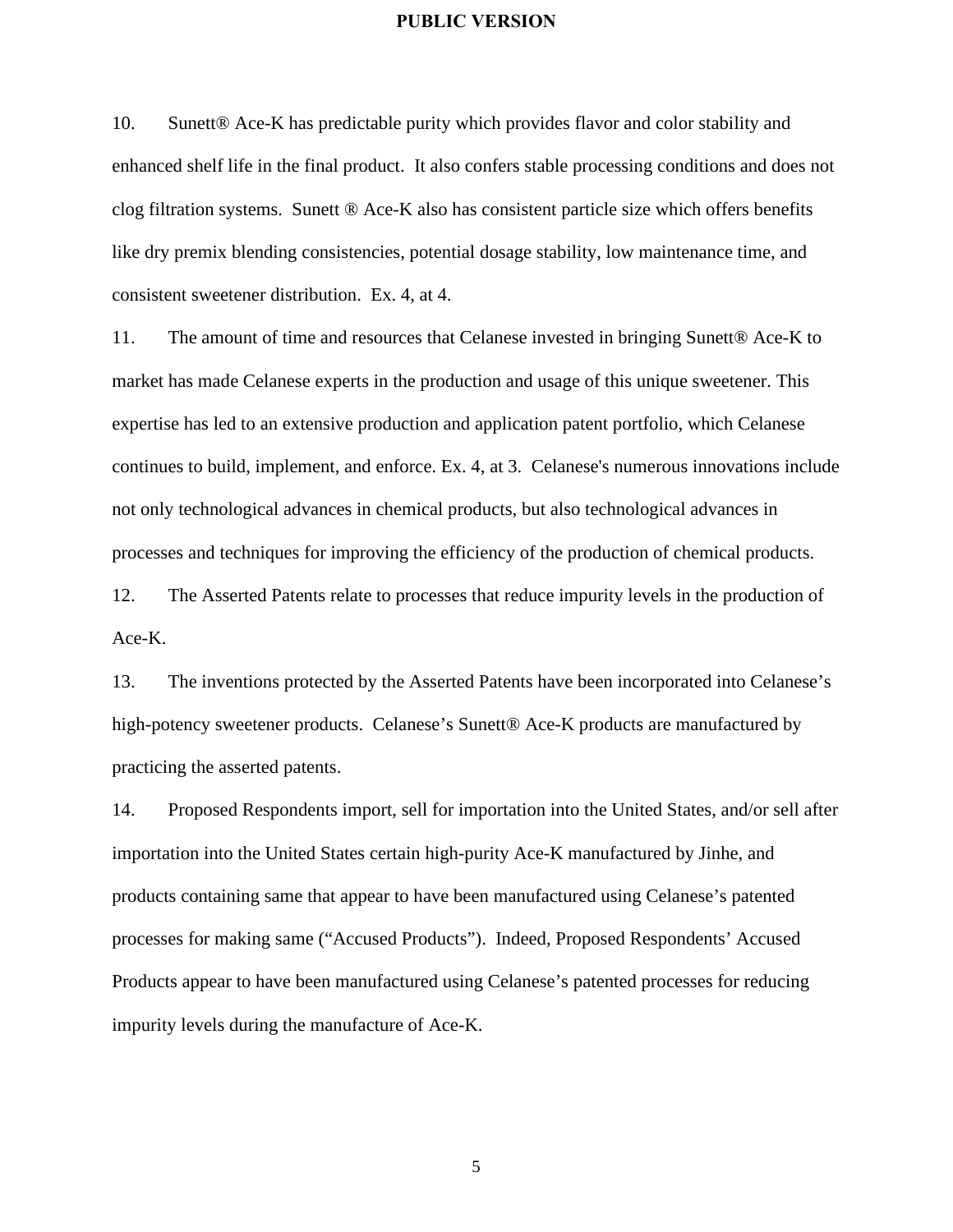15. As set forth in Sections III and VI below, the Accused Products are manufactured abroad and are imported, sold for importation into the United States, and/or sold after importation into the United States.

16. Copies of the certified version of the Asserted Patents are included as Exhibits 5-9. Celanese owns all rights, title, and interest in each of the Asserted Patents, including the right to sue for infringement. Copies of the assignment records relating to the Asserted Patents are included as Exhibits 10-14. Copies of the internal licenses relating to the Asserted Patents are included as Confidential Exhibit 15C.

17. An industry as required by 19 U.S.C. § 1337(a)(2) and (3) exists in the United States relating to articles protected by the Asserted Patents. The domestic industry includes significant domestic investments in plant and equipment and significant domestic employment of labor and capital in the Sunett® Ace-K products by Celanese.

18. Complainant Celanese seek as relief a permanent limited exclusion order under 19 U.S.C. § 1337(d) barring from entry into the United States infringing high-potency sweeteners, processes for making same, and products containing same that are manufactured abroad, sold for importation, imported, and/or sold in the United States after importation by or on behalf of the Proposed Respondents.

19. Celanese also seeks as relief permanent cease-and-desist orders under 19 U.S.C. § 1337(f) prohibiting the Proposed Respondents from importing, selling, marketing, advertising, distributing, offering for sale, transferring (except for exportation), soliciting United States agents or distributors, or aiding and abetting other entities in the importation, sale for importation, sale after importation, transfer (except for exportation), or distribution of certain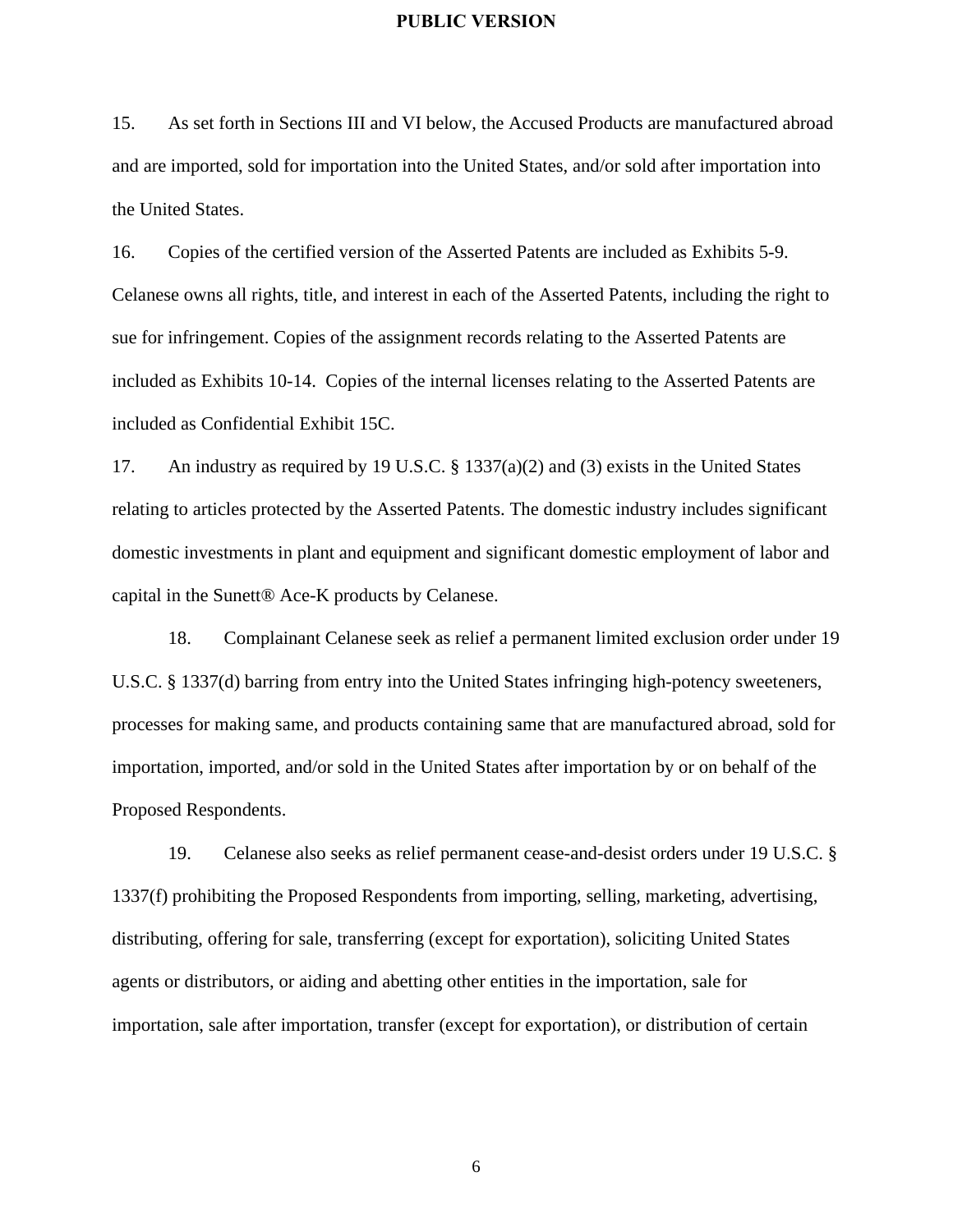high-potency sweeteners, processes for making same, and products containing same that infringe one or more claims of the Asserted Patents.

20. Complainants also request that the Commission require an appropriate bond during the 60-day Presidential review period pursuant to 19 U.S.C. § 1337(j).

#### $II.$ **COMPLAINANTS**

21. Celanese International Corporation is a United States company organized and existing under the laws of Delaware, having its principal place of business at 222 West Las Colinas Boulevard, Suite 900N, Irving, Texas 75039. Celanese (Malta) Company 2 Limited is a limited company organized under the laws of Malta, having its registered office at 78 Mill street, Zone 5, Central Business District, Qormi, CBD 5090, Malta and registered with company registration number C97343. Celanese Sales U.S. Ltd. is a limited partnership, organized and existing under the laws of Texas, having its principal place of business at 222 West Las Colinas Boulevard, Suite 900N, Irving, Texas 75039. Celanese International Corporation, Celanese (Malta) Company 2 Limited, and Celanese Sales U.S. Ltd. are wholly owned subsidiaries of Celanese Corporation.

22. Celanese is a global technology leader in the production of specialty materials and chemical products which are used in most major industries and consumer applications. Celanese is the only Western producer of Acesulfame potassium ("Ace-K"), a type of high-potency sweetener, which is a commonly used ingredient in beverages, confections, baked goods, dairy products, dental floss, and chewing gum. Celanese's Sunett®-brand Ace-K, for example, is a sweetener and other products. *See* Ex. 3C, at ¶ 3; Ex. 2, at 6. Ace-K also sweetens and dozens of other American products. Ex. 3C, at 1 3.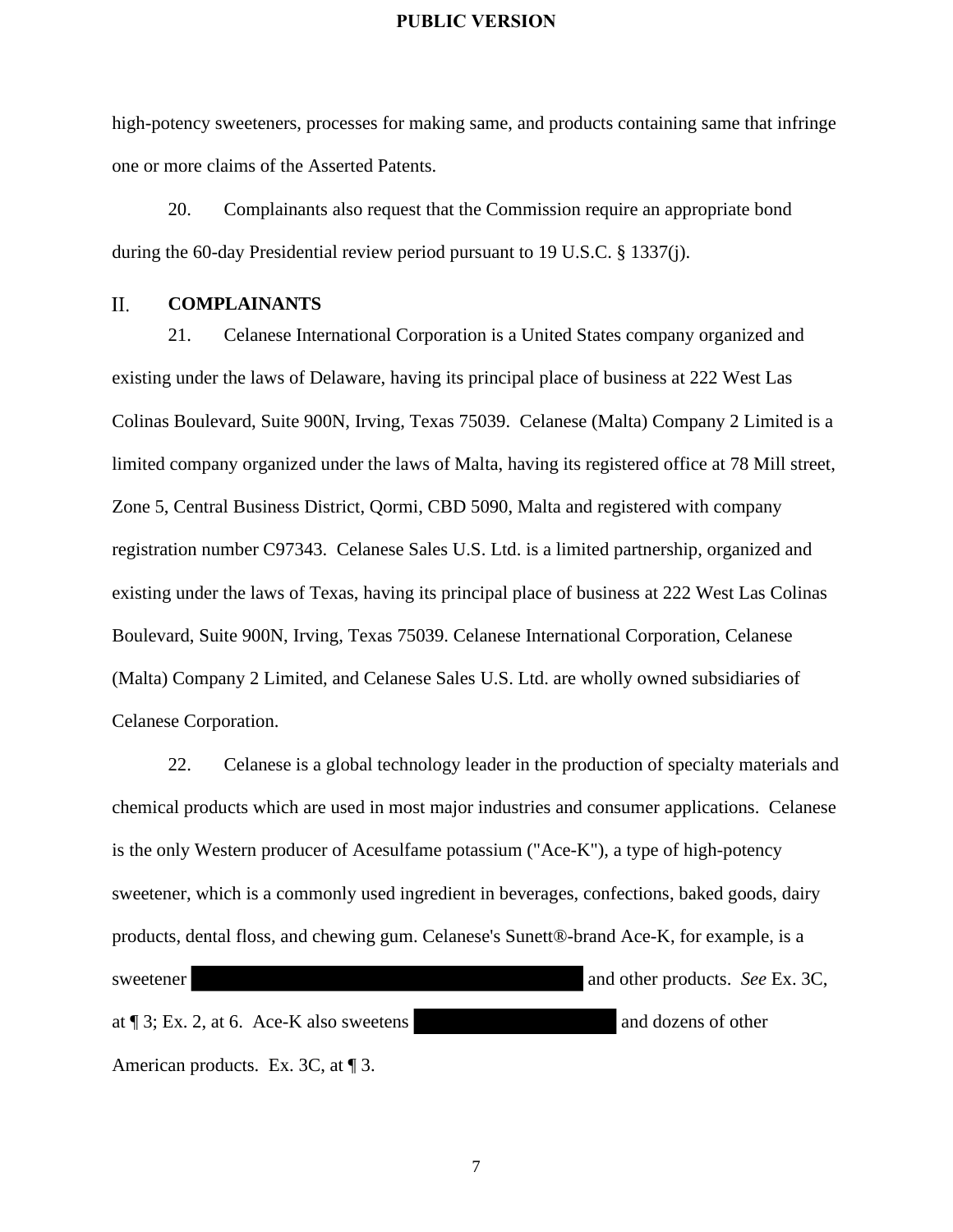23. Sunett® Ace-K is manufactured by Celanese in a modern single purpose facility in Frankfurt, Germany. Ex. 4, at 4; Ex. 16, at 5. Celanese also owns and operates an acetic acid plant in Clear Lake, Texas which manufactures acetic acid that is used to provide diketene, an essential precursor and primary raw material for the manufacture of Sunett® Ace-K. Ex. 2, at 7, 26; Ex. 3C at ¶ 14.

24. Celanese's centralized approach to manufacturing and considerable production expertise ensures the high quality of Sunett® Ace-K. Celanese's seamless system processing minimizes defects and minimizes risks throughout the supply chain because each step in the production of Sunett<sup>®</sup> Ace-K is monitored for quality control and documented. Ex. 4, at 4. A vertically integrated supply chain means that critical raw materials are on the manufacturing site so there is no exposure to possible contamination during shipping. Ex. 4, at 4. And, Sunett® Ace-K is certified as best in class by AIB, HACCP, BRC, and NFPA/GMA-SAFE as well as compliant with the Food Safety and Modernization Act. Ex. 4, at 4.

25. The Food Ingredients business unit at Celanese supports the Ace-K patent portfolio and the use of Sunett® Ace-K in the market. Between January 2019 and November 2020 alone, Celanese's Food Ingredients business unit sold over 1,500,000 kilograms of its proprietary Sunett<sup>®</sup> Ace-K within the United States for revenues of over \$25 million. Ex. 3C, at ¶ 3.

#### III. **PROPOSED RESPONDENTS**

#### **A. Anhui Jinhe Industrial Co., Ltd.**

26. On information and belief, Proposed Respondent Anhui Jinhe Industrial Co., Ltd. ("Jinhe") is a Chinese company publicly traded under the "SZ002597" symbol with its principal place of business at 127 East Street, Lai'an County, Chuzhou City, Anhui 239200, People's Republic of China. Exs. 17, 18.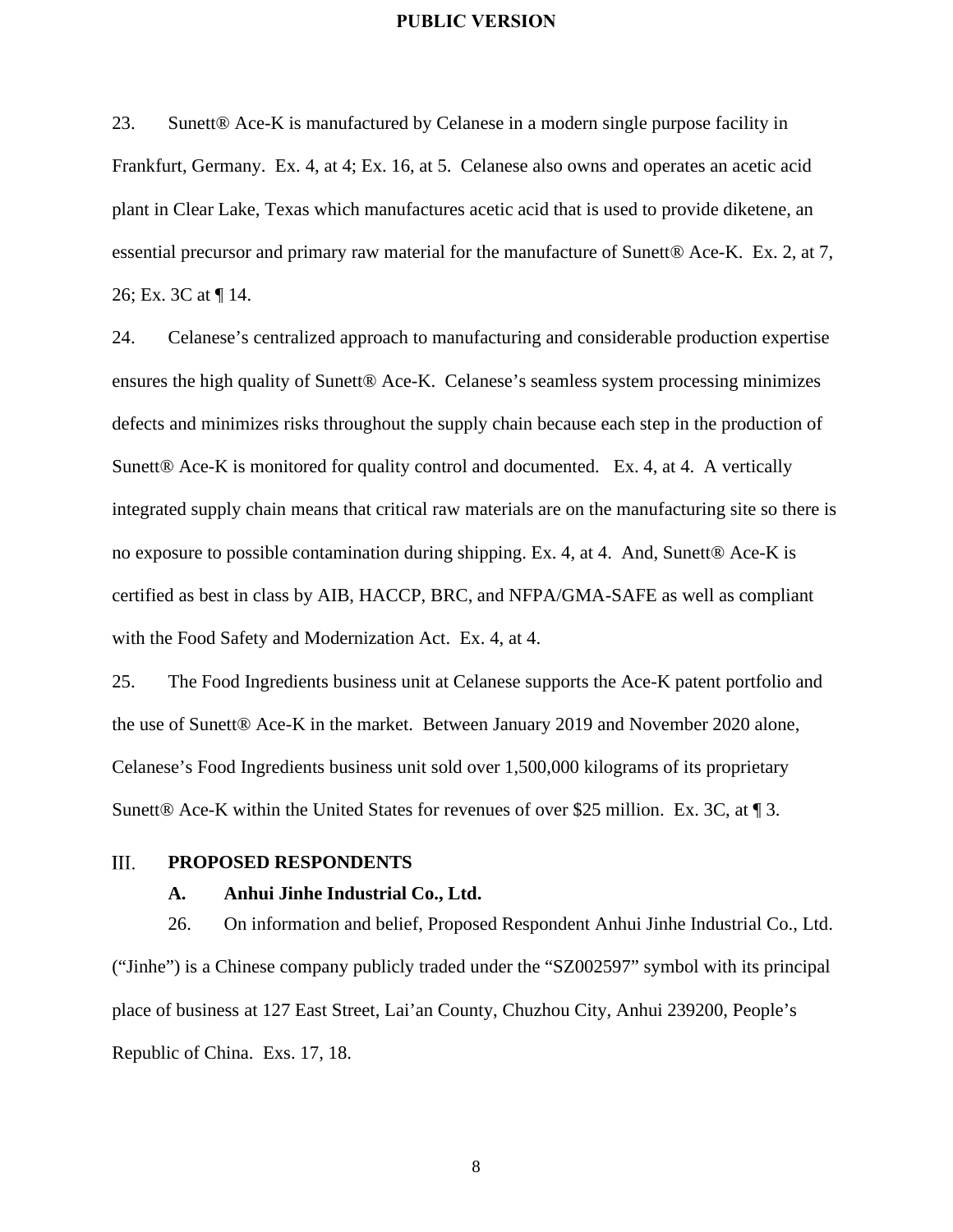27. Jinhe purports to be "an enterprise dedicated to serving healthy life and advanced manufacturing, and specializing in chemical, biological and new material businesses, and is a major manufacturer of sweeteners Ace-K and sucralose and spice maltol." Ex. 17.

28. Jinhe claims to be the largest producer of Ace-K in the world. Ex. 19. On information and belief, Jinhe has two production bases, "Anhui Lai" and "Dingyuan Salt Chemical Industrial Parks," and has set up research institutes and application R&D operations centers in Hefei and Nanjing, China, respectively. Ex. 20. On information and belief, in early 2016, Jinhe enlarged its Ace-K Production capacity from 9,000 t/a to 12,000 t/a. Ex. 20.

29. On information and belief, Jinhe sells its Ace-K Product on its global "Products" website. Ex. 21.

30. On information and belief, Jinhe sells Ace-K for importation into the United States. *See* Section VI. A, *infra*.

#### **B. Jinhe USA LLC**

31. On information and belief, Proposed Respondent Jinhe USA LLC ("Jinhe USA") is a Delaware corporation with its principal place of business at 111 West Jackson Blvd., Suite 1350, Chicago, Illinois 60604. *See* Exs. 22, 23. Jinhe USA is a subsidiary of Proposed Respondent Jinhe. *See* Ex. 26.

32. Jinhe USA claims to be "the preferred sweeteners and food ingredients supplier for major food and beverage companies around the world." *See* Ex. 24. Jinhe USA lists Ace-K as one of its sweetener products available for purchase on its company website. *Id*; Ex. 25.

33. Jinhe USA states that it receives product shipments from its parent company in China in US warehouses. *See* Ex. 26 at 2. Jinhe USA thereafter packages and ships the product, including Ace-K, based on customer specifications and preferences. *See* Ex. 26 at 2.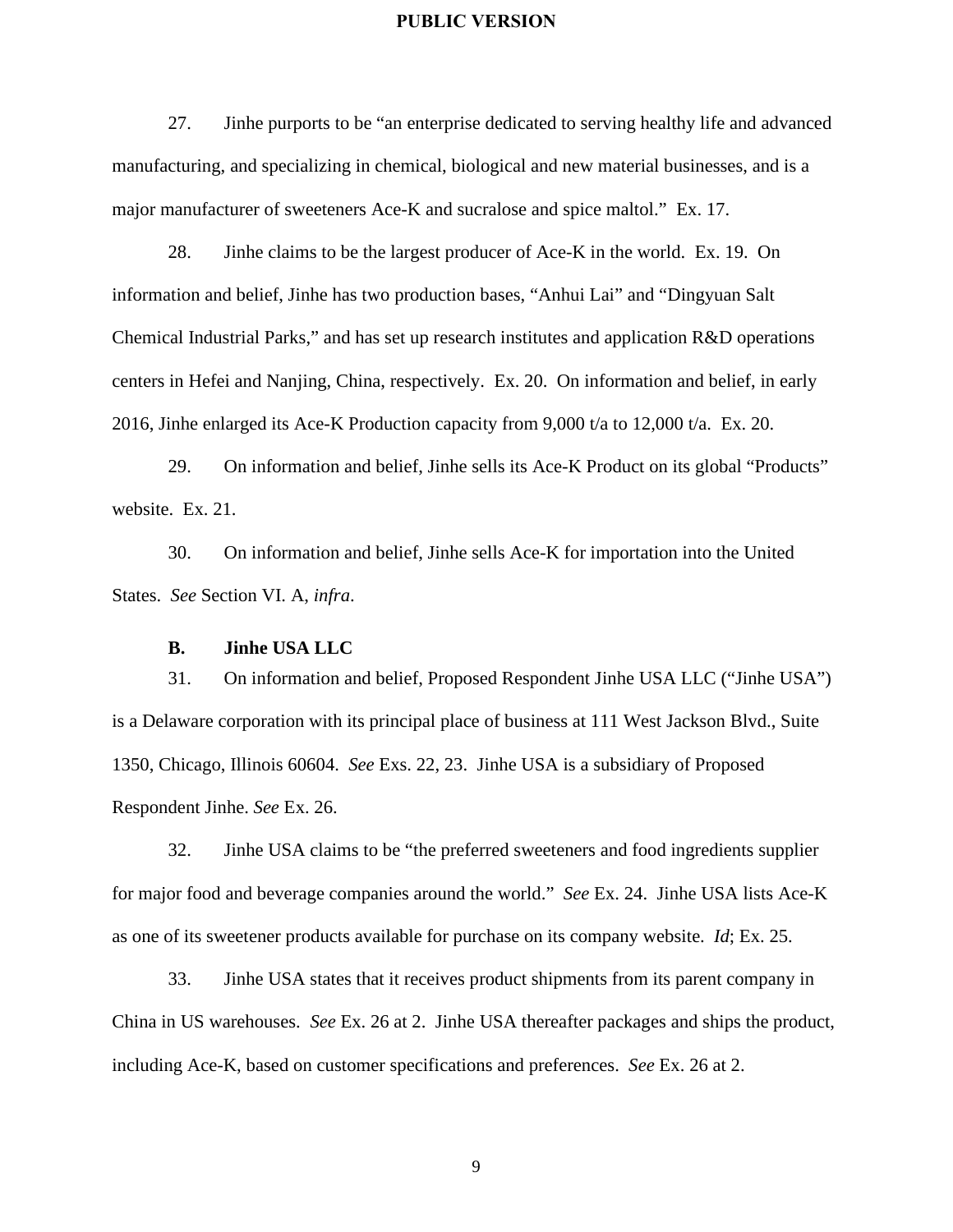34. On information and belief, Jinhe USA is a distributor of Jinhe Ace-K, importing Ace-K manufactured by Jinhe into the United States and selling Ace-K manufactured by Jinhe after importation into the United States. *See* Section VI. B, *infra*.

#### **C. Agridient, Inc.**

On information and belief, Proposed Respondent Agridient, Inc., ("Agridient") is a Delaware corporation with its headquarters at 28580 Orchard Lake Road, Suite 205, Farmington Hills, Michigan 48334. See Ex. 27, 28. Agridient purports to have ten distribution centers across the United States. *See* Ex. 28.

35. Agridient purports to be "a nationally recognized wholesaler of a wide range of agricultural ingredients" sourced "from processing facilities all over the world." *See* Ex. 28. Agridient sells its products under the brand name "De Tulpen" and its core product line includes sweeteners. *Id.* 

36. On information and belief, Agridient is a distributor of Jinhe Ace-K, importing Ace-K manufactured by Jinhe into the United States and selling Ace-K manufactured by Jinhe after importation into the United States. *See* Section VI. C, *infra*.

#### **D. Apura Ingredients Inc.**

("Apura") is a California corporation with its headquarters at 14168 Central Ave., Unit A, Chino, CA 91710. *See* Ex. 29. Apura purports to have additional offices in Jupiter, Florida and Augusta, Georgia and a network of warehouses across the United States, including in Chicago, Illinois, Newark, New Jersey and Los Angeles, California. *See* Ex. 30.

37. On information and belief, Proposed Respondent Apura Ingredients Inc.

38. Apura purports to be a premier supplier of high-quality alternative sweeteners to the food and beverage industry. *See* Ex. 31. Apura further states that it serves manufacturers throughout North America. *Id.*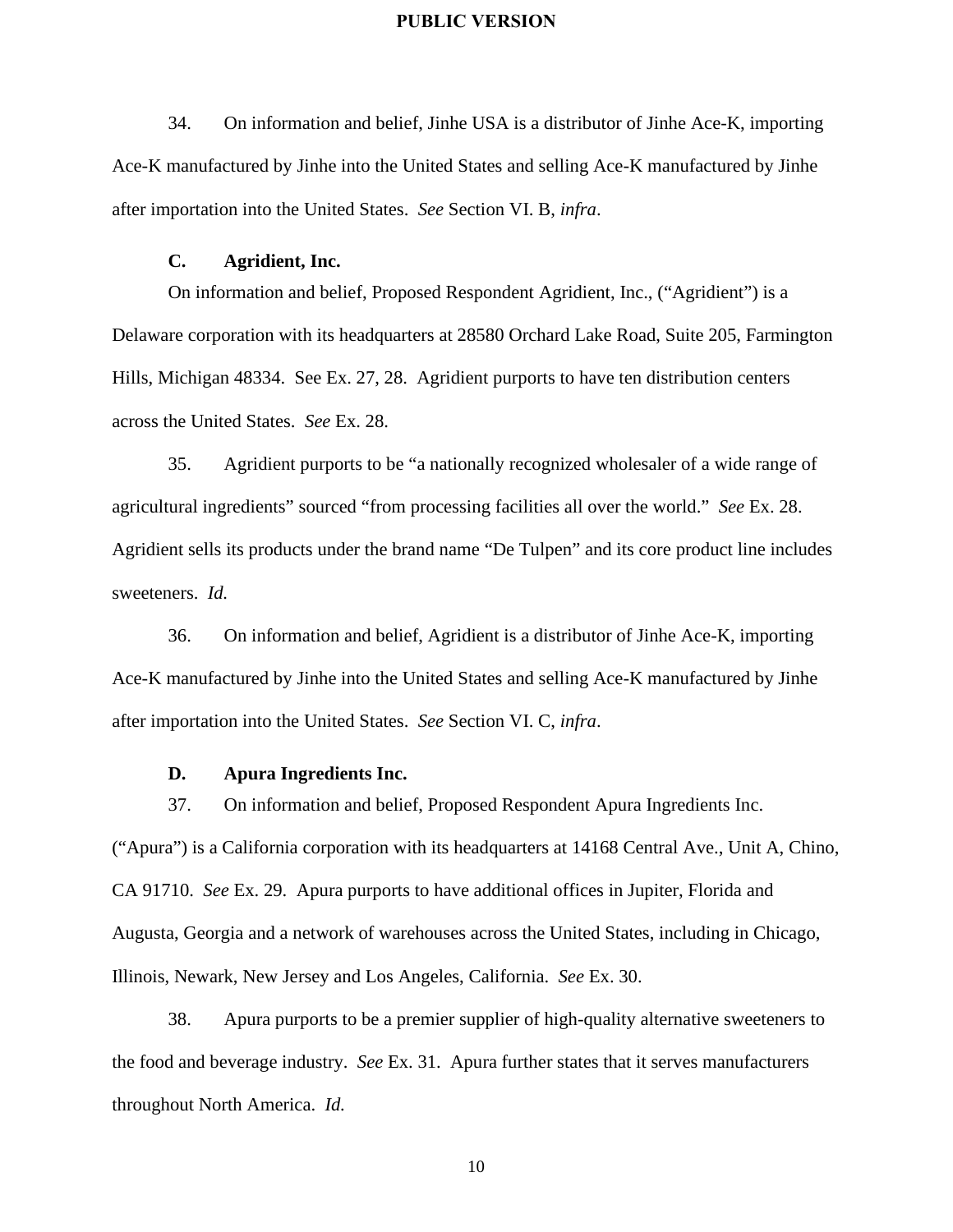39. Apura advertises Ace-K as a "calorie-free, high intensity sweetener" that is "a white, odorless, freely flowing powder . . . approximately 200 times sweeter than sucrose." *See* Exs. 32, 33. Apura advertises both granular and powder forms of Ace-K suggesting uses in carbonated soft drinks, juices, chewing gums, hard candy, ice cream, yogurt and pudding. *See* Exs. 34, 35.

40. On information and belief, Apura is a distributor of Jinhe Ace-K, importing Ace-K manufactured by Jinhe into the United States and selling Ace-K manufactured by Jinhe after importation into the United States. *See* Section VI. D, *infra*.

#### **E. Crossroad Ingredients**

41. On information and belief, Crossroad Ingredients ("Crossroad") is a New Jersey based corporation with its main business address at 271 Route 46 West, Suite H206, Fairfield NJ 07004. *See* Ex. 36.

42. Crossroad purports to deliver "high quality ingredients . . . for leaders in the marketing and manufacturing of food, beverages, nutritionals, [and] sport nutrition." *See* Ex. 37. Crossroad advertises Ace-K on its website and invites potential customers to request samples of products and price quotes potential orders. *See* Exs. 38-40.

43. On information and belief, Crossroad is a distributor of Jinhe Ace-K, importing Ace-K manufactured by Jinhe into the United States and selling Ace-K manufactured by Jinhe after importation into the United States. *See* Section VI. E, *infra*.

#### **F. Hhoya USA Inc.**

44. On information and belief, Hhoya USA Inc. ("Hhoya"), is a New York corporation with its headquarters at 228 East  $45<sup>th</sup>$  Street, Suite 9E, New York, New York 10017. *See* Ex. 41.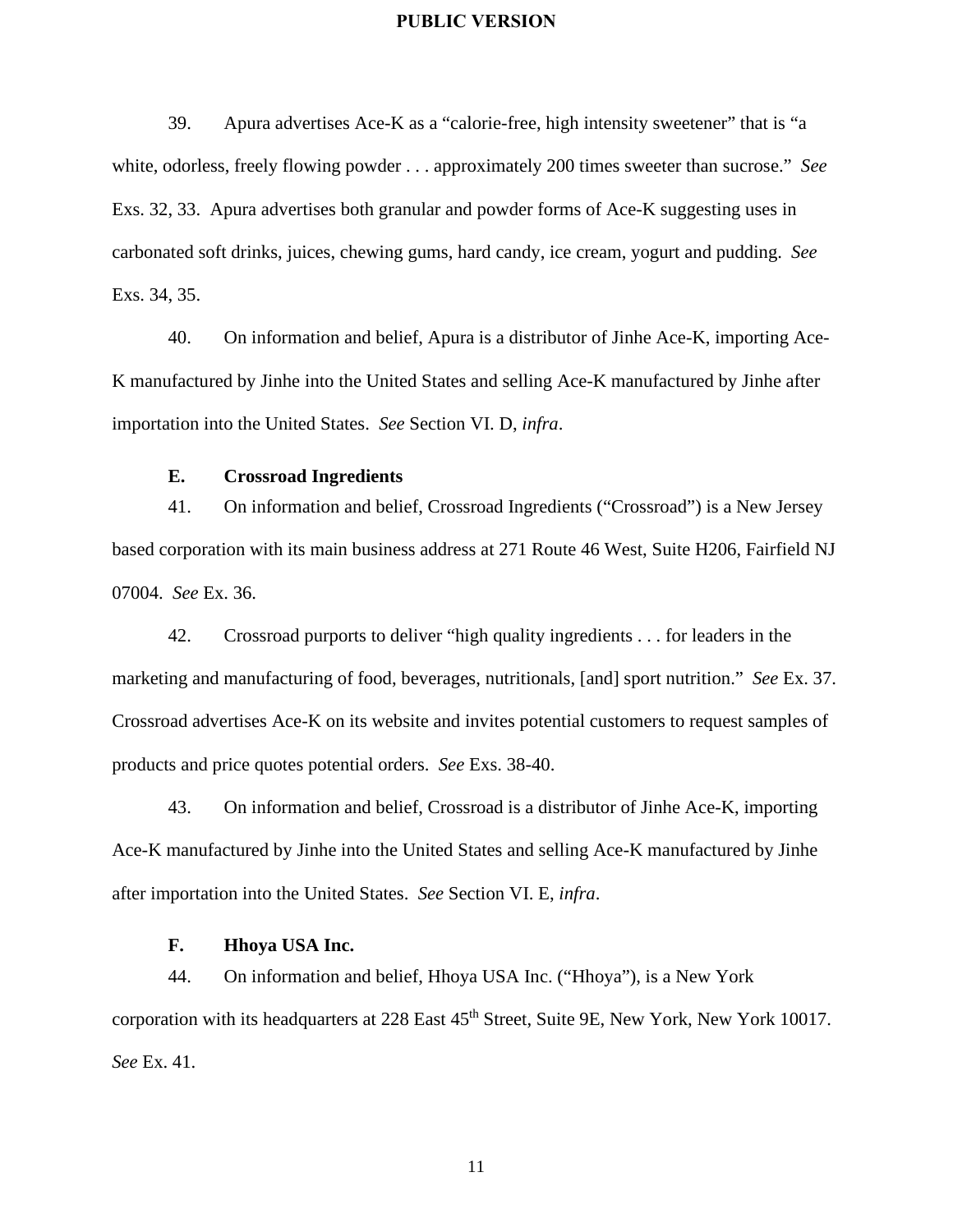45. On information and belief, Hhoya is affiliated with Hhoya BV located in the Netherlands and Hhoya Beijing Ltd. located in China. *See* Ex 42.

46. Hhoya purports to form "a bridge between customer and supplier in a harmonious, reliable and transparent way" and claims that by using "expertise of food technology, sourcing, sales, and distribution, Hhoya provides its customers with tailor-made [and] cost-effective healthy solutions." *See* Ex. 43. Hhoya touts its connections to Europe and China and further claims to have "solid relationships with customers and strong partnerships with suppliers, who highly value Hhoya's principles and fair business approach." *Id.* 

47. Hhoya describes itself as "focused on the marketing and sales of a range of nocalorie high intensity sweeteners" and advertises its sale of Ace-K on its website. *See* Exs. 44, 45.

48. On information and belief, Hhoya is a distributor of Jinhe Ace-K, importing Ace-K manufactured by Jinhe into the United States and selling Ace-K manufactured by Jinhe after importation into the United States. *See* Section VI. F, *infra*.

#### **G. Ingredis US LLC**

49. On information and belief, Ingredis US LLC ("Ingredis") is a New Jersey based company with its main business address at 5 Chandler Court, Plainsboro, New Jersey 08536. *See* Ex. 46. Ingredis also purports to have a warehouse in New Jersey located at 20 Haypress Road, Suite 321, Cranbury, New Jersey 08512. *See* Ex. 47.

50. Ingredis purports to be "a company with a very lean organization (and consequently low cost []structure) that pursues a very clear idea: transparency, integrity and reliability in the distribution of quality ingredients from quality manufacturers, combined with and outstanding level of customer service and responsiveness." *See* Ex. 48.

51. Ingredis lists Ace-K as one of the products it supplies on its website. *See* Ex. 49.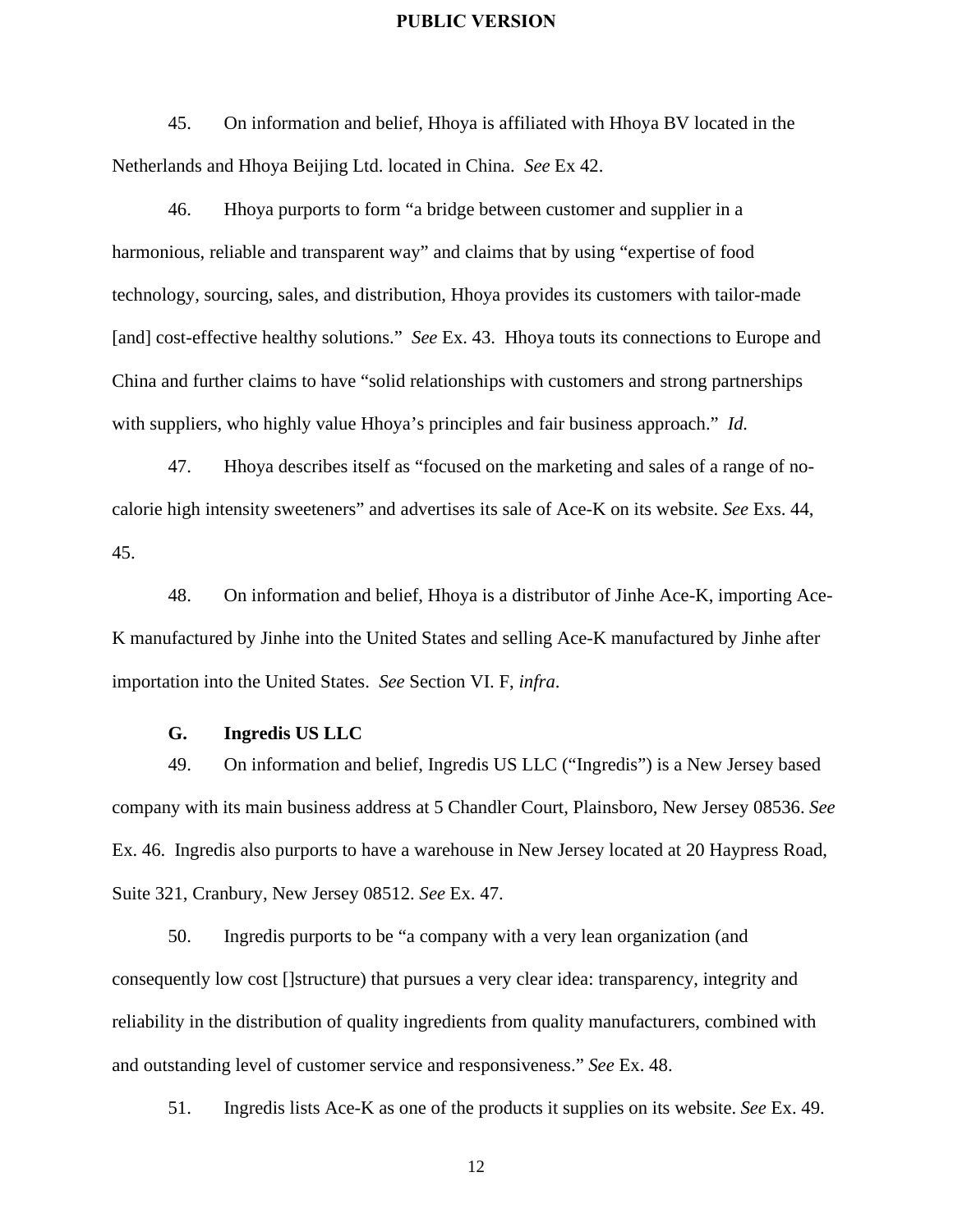52. On information and belief, Ingredis is a distributor of Jinhe Ace-K, importing Ace-K manufactured by Jinhe into the United States and selling Ace-K manufactured by Jinhe after importation into the United States. *See* Section VI. G, *infra*.

#### **H. NiuSource Inc**

53. On information and belief, NiuSource, Inc., ("NiuSource") is a California corporation located at 14266 Euclid Ave., Chino, California 91710. Ex. 50. NiuSource claims to have three warehouses across the United States. *See* Ex. 51 at 2.

54. NiuSource claims that it is "an integrated supplier with a strong presence across the entire value chain, from key Food & Beverage and Nutraceutical Industries to Pharmaceutical Intermediates." *See* Ex. 52 at 1. NiuSource further claims to operate through "a network of dedicated global sales offices and major global manufacturers" and claims to have enjoyed significant growth, increasing both its customer base and expanding its global operations. *Id.* 

55. NiuSource "specializes in and distributes a diverse list of food additives; these include the sweetener[] . . .Ace-K." *See* Ex. 52 at 1; *see also* Ex. 53. NiuSource "always keeps inventory in the United States." *See* Ex. 51 at 1.

56. NiuSource advertises granular and powder Ace-K on its website and invites potential customers to contact NiuSource to connect with a representative. *See* Ex. 54 at 4.

57. On information and belief, NiuSource is a distributor of Jinhe Ace-K, importing Ace-K manufactured by Jinhe into the United States and selling Ace-K manufactured by Jinhe after importation into the United States *See* Section VI. H, *infra*.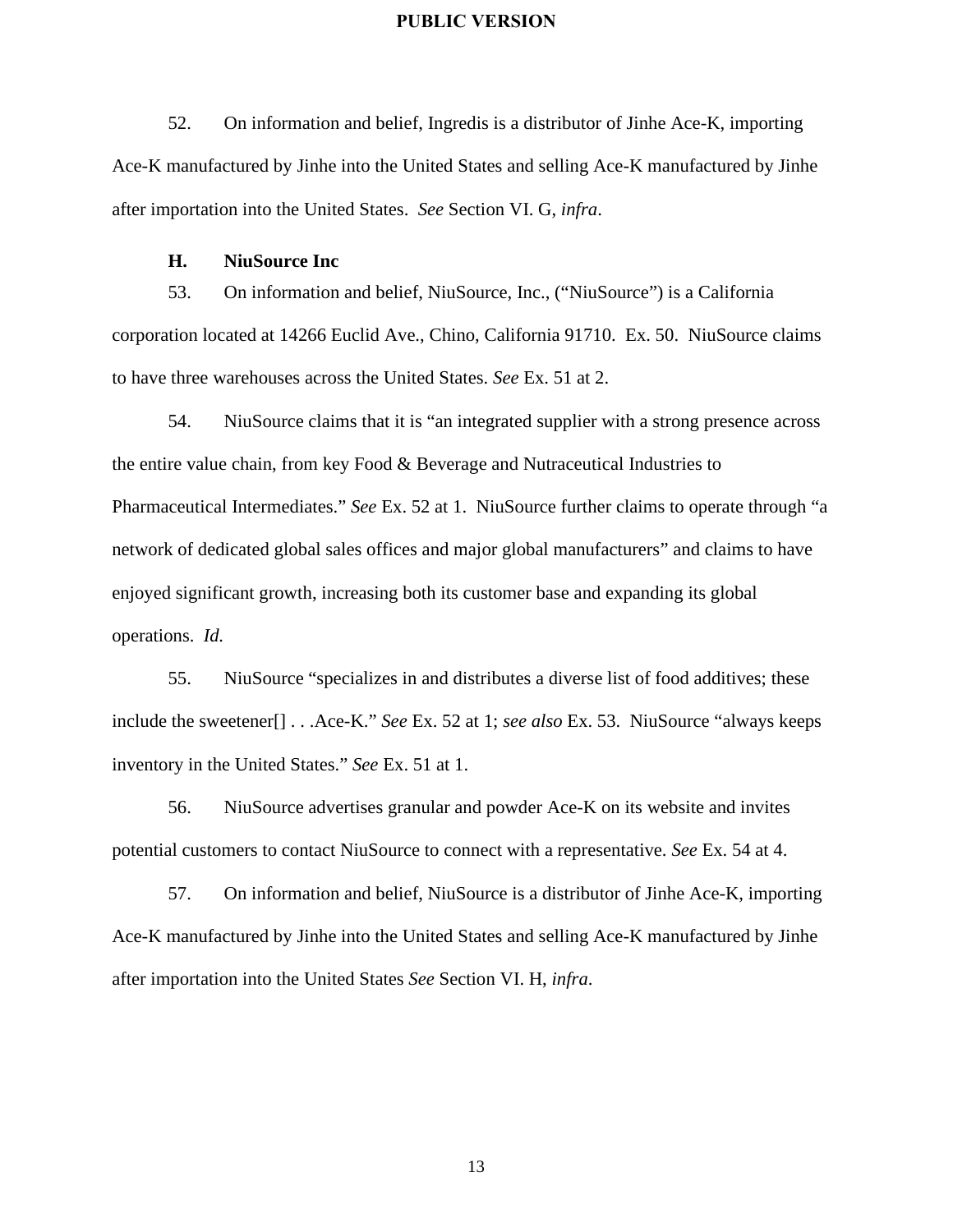#### **I. Prinova US LLC**

58. On information and belief, Proposed Respondent Prinova US LLC ("Prinova") is a Delaware corporation with its principal place of business at 6525 Muirfield Drive Hanover Park, IL 60133. *See* Exs. 55, 56.

59. Prinova touts its "comprehensive portfolio of sweeteners and sugar reduction/sweetness enhancing ingredients." *See* Ex. 57. Prinova advertises Ace-K on its website and invites potential customers to contact a Prinova team member for additional information. *Id. see also* Ex. 56.

60. On information and belief, Prinova is a distributor of Jinhe Ace-K, importing Ace-K manufactured by Jinhe into the United States and selling Ace-K manufactured by Jinhe after importation into the United States. *See* Section VI. I, *infra*.

**J. Prosweetz Ingredients Incorporated d/b/a Panasource Ingredients Inc.** 

61. On information and belief, Proposed Respondent Prosweetz Ingredients Incorporated. ("Prosweetz") is a New Jersey based corporation with its headquarters at 98-A Mayfield Ave, Edison, New Jersey 08837. *See* Ex. 58.

62. On information and belief, Prosweetz also does business as Panasource Ingredients Inc. ("Panasource"). *See* Ex. 58 at 6. Prosweetz and Panasource share both a physical address. *Compare* Exs. 58, 59. Panasource also has a warehouse in Downey, CA. *See* Ex. 60*.* 

63. Panasource purports to be "a leading distribution partner for the US and global chemical and food industry." *See* Ex. 60. Panasource advertises Ace-K on its website and invites potential customers to request a quote. *See* Ex. 61.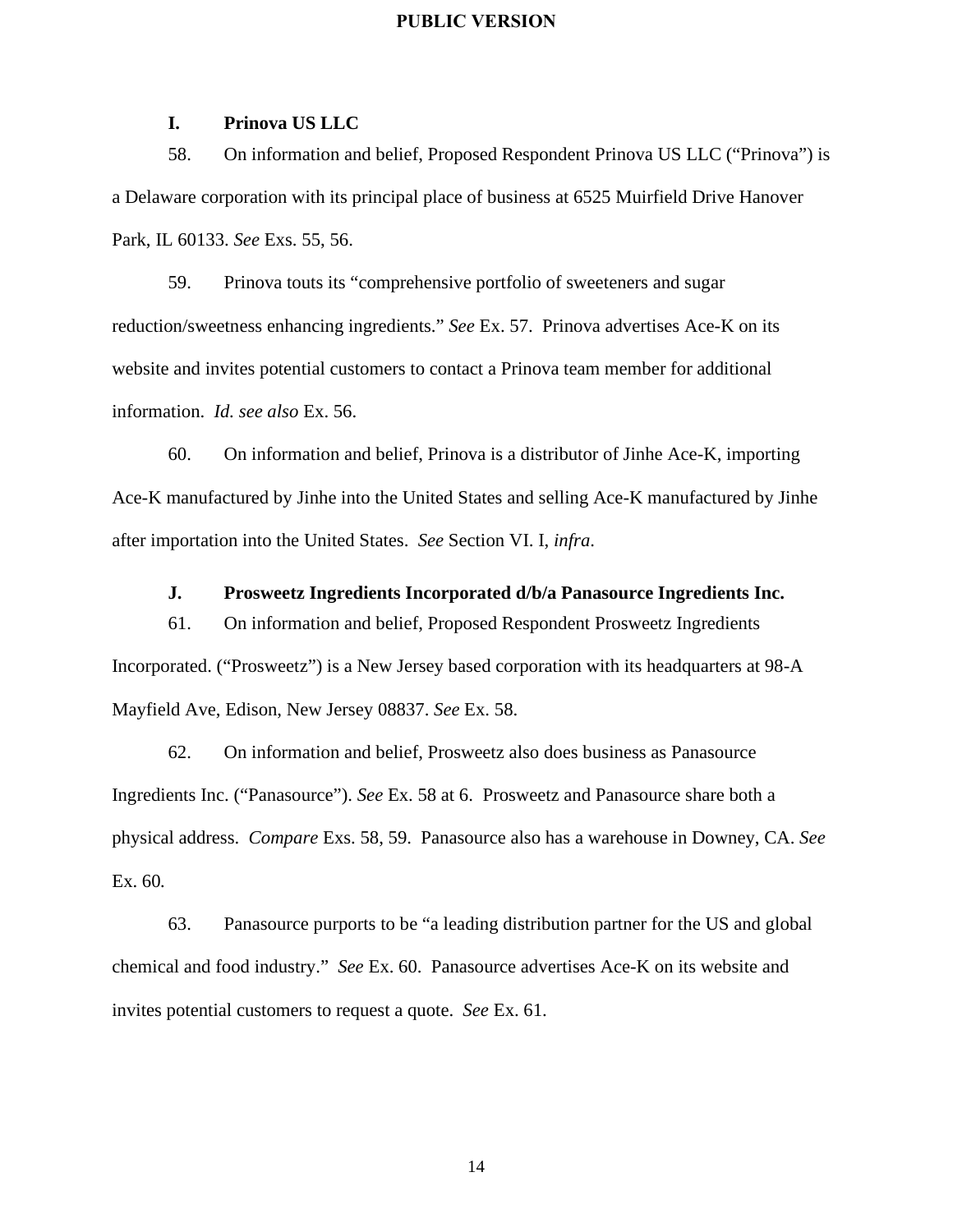64. On information and belief, Panasource is a distributor of Jinhe Ace-K.

Panasource's website posts ISO, FSSC, kosher and halal certifications for Jinhe Ace-K. *See* Exs 61-67.

65. On information and belief, Ace-K manufactured by Jinhe is imported into the United States by Panasource and sold after importation into the United States by Panasource. *See* Section VI. J, *infra*.

#### **K. Suzhou-Chem Inc.**

66. On information and belief, Proposed Respondent Suzhou-Chem Inc. ("Suzhou-Chem") is a Massachusetts based corporation with its headquarters at 396 Washington Street, Suite 318, Wellesley, Massachusetts 02481. *See* Ex. 68. Shuzo-Chem purports to "maintain a strategic network of distribution centers across North America" including warehouses in New Jersey, New York, Texas, California, Utah, and Illinois. *See* Ex. 69.

67. Suzhou-Chem purports to have 19 years of experience bringing quality products at competitive prices to customers in the United States. Suzhou-Chem further purports to "carefully partner with selected ingredients manufacturers in China to provide excellent service to [it's] customers." *See* Ex. 70. Suzhou-Chem states that it specializes in vitamin C derivatives and "high intensity sweeteners." *Id.* 

68. On information and belief, Suzhou-Chem is a distributor of Jinhe Ace-K, importing Ace-K manufactured by Jinhe into the United States selling Ace-K manufactured by Jinhe after importation into the United States. *See* Section VI. K, *infra*.

#### **L. UMC Ingredients, LLC fka JRS International LLC**

69. On information and belief, UMC Ingredients, LLC ("UMC") is a Delaware corporation with its main business address located at 160 Chubb Avenue, Suite 206, Lyndhurst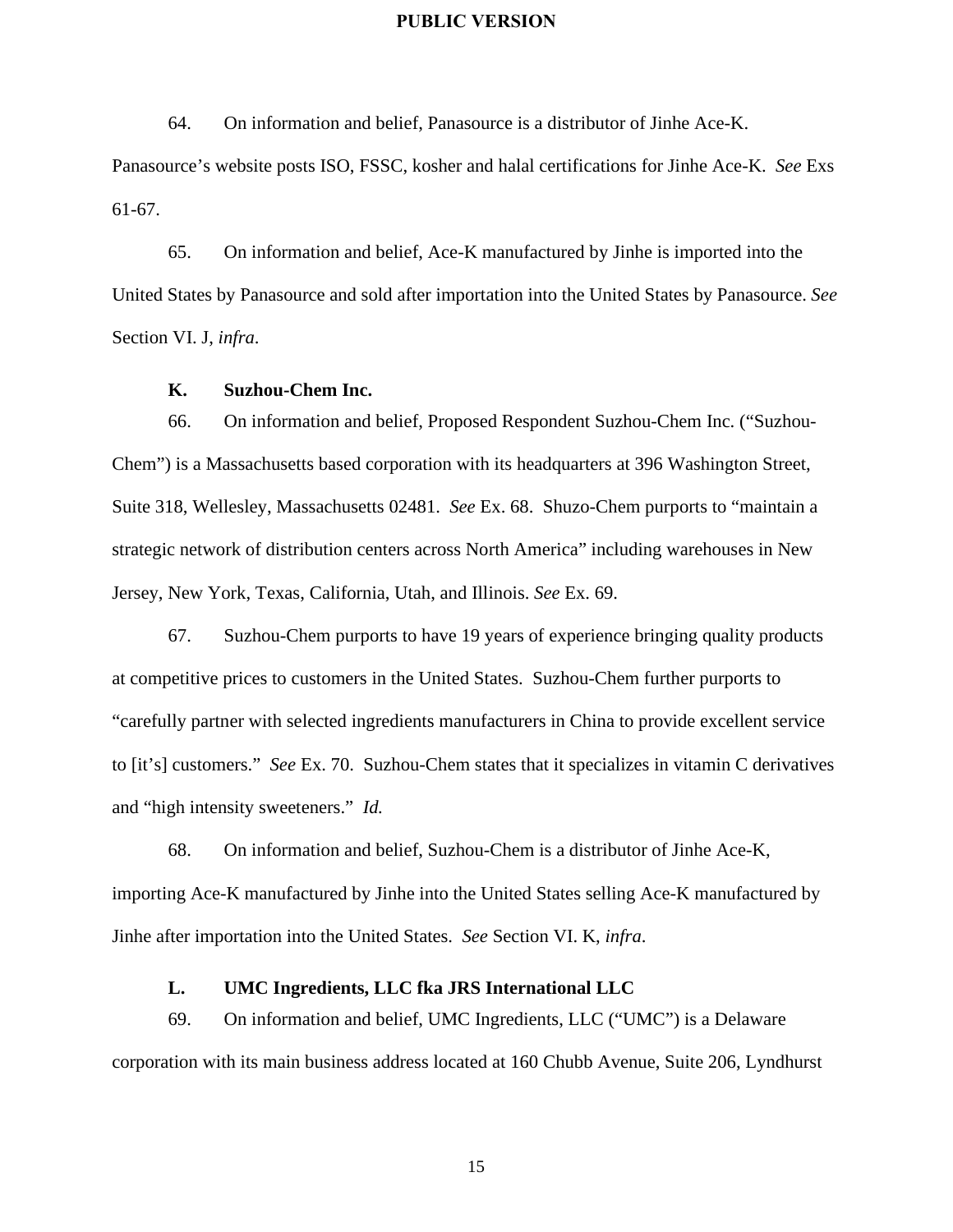New Jersey, 07071. *See* Ex. 71. UMC was formerly known as JRS International but changed its name to UMC in December 2019. *Id.* at 8.

70. On information and belief, UMC Ingredients is affiliated with United Mineral & Chemical Corp., a company operating from the same physical address and website as UMC Ingredients, LLC. *Compare* Ex. 71 and Ex. 72.

71. United Mineral & Chemical Corporation purports to have warehouses and "strategic stocking locations" across the United States. *See* Ex. 73.

72. UMC advertises Ace-K as a one of the products that it distributes across the world. *See* Ex. 74.

73. On information and belief, UMC is a distributor of Jinhe Ace-K, importing Ace-K manufactured by Jinhe into the United States selling Ace-K manufactured by Jinhe after importation into the United States. *See* Section VI. L, *infra*.

#### IV. **THE TECHNOLOGY AND ACCUSED PRODUCTS AT ISSUE**

74. The technologies at issue relate to high-purity Ace-K, processes for making same, and products containing same. Pursuant to 19 CFR 210.12(a)(12) and 210.10(b)(1), the Accused Products are Jinhe Ace-K sweetener products and manufacture processes thereof. On information and belief, Jinhe Ace-K products are manufactured via the processes claimed in Celanese's Asserted Patents.

75. Conventional manufacture process for Ace-K generates several undesirable impurities such as 5-chloro-acesulfame potassium and acetoacetamide. Governmental regulations and customer guidelines often limit the content of these impurities in the Ace-K products. Complainants were the first to develop improved Ace-K manufacture processes that reduce or avoid generating these undesirable impurities, as further described in the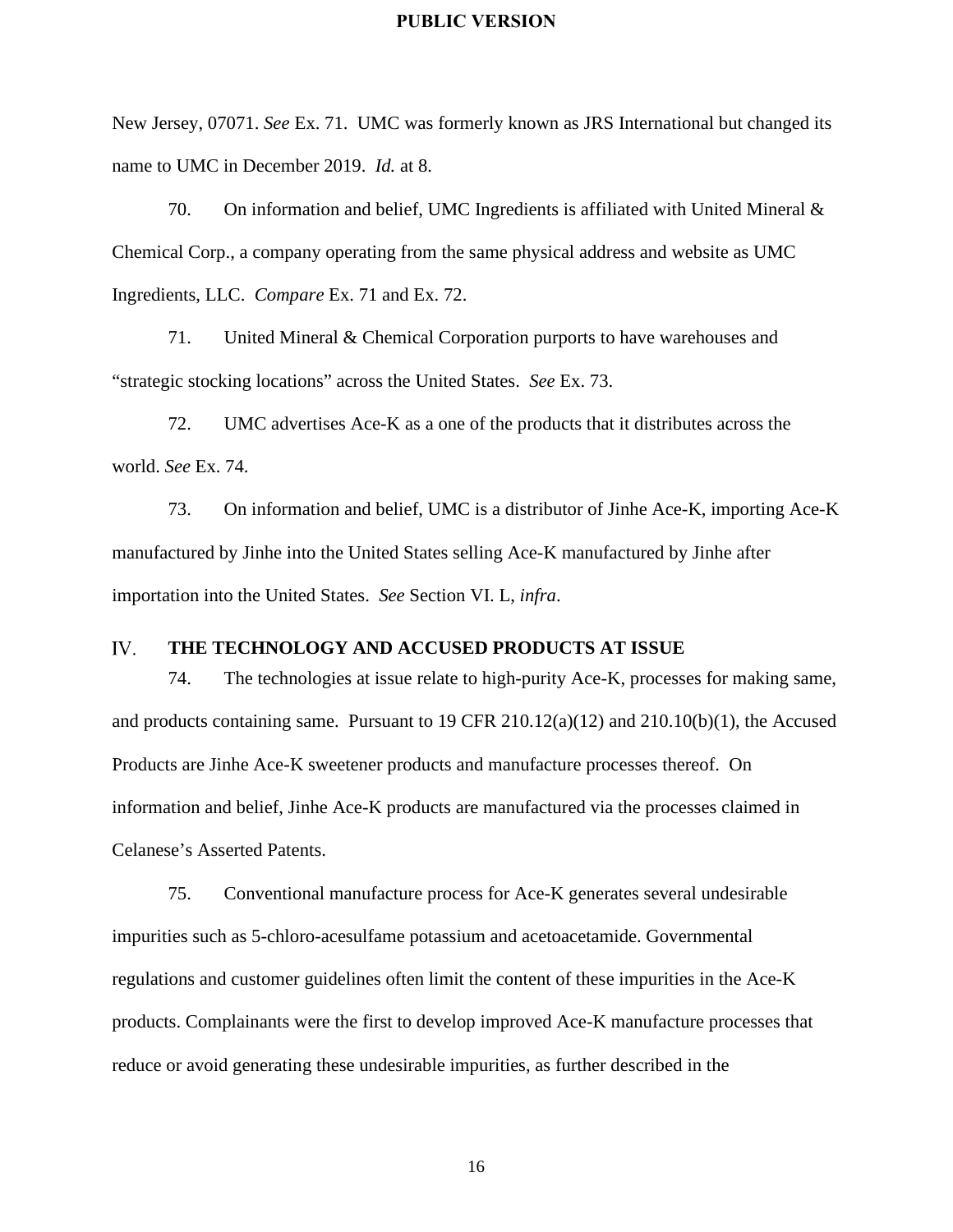accompanying Declaration of Dr. Mollenkopf (Ex. 75C), one of the foremost experts in the manufacture of Ace-K.

#### $V_{\cdot}$ **THE ASSERTED PATENTS AND NON-TECHNICAL DESCRIPTION OF THE INVENTIONS**

#### **A. Ownership of the Asserted Patents**

76. Celanese owns by assignment the entire right, title, and interest in and to each of the Asserted Patents. Certified copies of the assignments for each of the Asserted Patents are attached as Exs. 10-14.

### **B. Introduction to the Asserted Patents**

77. The Asserted Patents are all directed to processes for manufacturing high-purity Ace-K and fall into two families of patents. The '004 and '098 patents claim priority to, and share a specification with, the '546 patent. The '095 patent claims priority to, and shares a specification with, the '163 patent.

78. As a general matter, commercial production of Ace-K involves the cyclization of an acetoacetamide salt with sulfur trioxide in a halogenated solvent such as dichloromethane. Ex. 94C (DeFilippi Declaration) ¶¶ 28-29.

Each of the asserted patents is

directed to improvements to this basic process that result in the production of high-purity Ace-K.

#### **C. U.S. Patent No. 10,023,546**

79. The '546 patent, entitled "Acesulfame Potassium Compositions and Processes for Producing the Same" and issued on July 17, 2018, names Christoph Mollenkopf, Peter Groer, and Arvind Yadav as inventors. The '546 patent is issued from U.S. Patent Application Serial No. 15/704,457, filed on September 14, 2017, and expires on September 14, 2037.

80. A certified copy of the '546 patent is attached as Ex. 5.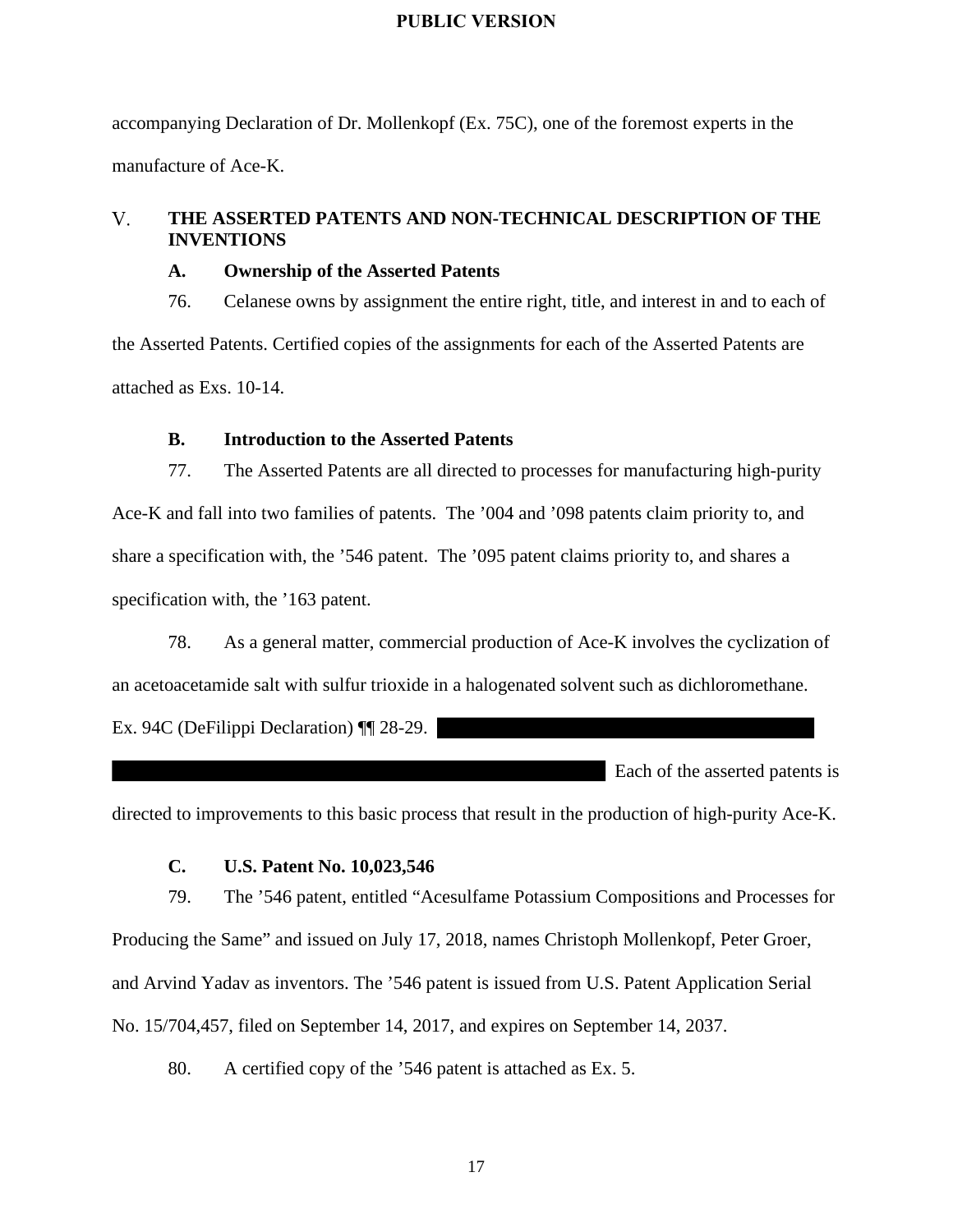81. A certified copy of the assignment for the '546 patent is attached as Ex. 10.

82. A certified copy of the prosecution history of the '546 patent is attached as Appendix A. Copies of each patent and applicable pages of each technical reference mentioned in the prosecution history of the '546 patent are attached as Appendices F and G.

83. The '546 patent has 30 claims, 1 independent claim and 29 dependent claims. Complainants are asserting claims 1, 11-13, 15-18, 22, and 27.

84. The '546 patent relates generally to acesulfame potassium and to processes for producing acesulfame potassium, specifically to processes for producing high purity acesulfame potassium. The inventors of the '546 patent discovered a manufacture process that can provide a finished acesulfame potassium composition with less than 35 wppm 5-chloro-acesulfame potassium, which is an impurity that is difficult to be removed using standard purification procedures such as crystallization. In the first step of the process, a cyclizing agent and a solvent are contacted to form a cyclizing agent composition. In the second step, an acetoacetamide salt is reacted with the cyclizing agent in the cyclizing agent composition to form a cyclic sulfur trioxide adduct. In the third step, the finished acesulfame potassium composition is formed from the cyclic sulfur trioxide adduct. The contact time from the beginning of the first step to the beginning of the second step is less than 60 minutes.

#### **D. U.S. Patent No. 10,208,004**

85. The '004 patent, entitled "Acesulfame Potassium Compositions and Processes for Producing the Same" and issued on February 19, 2019, names Christoph Mollenkopf, Peter Groer, and Arvind Yadav as inventors. The '004 patent is issued from the U.S. Patent Application Serial No. 16/014,552, filed on June 21, 2018, and expires on September 14, 2037.

86. A certified copy of the '004 patent is attached as Ex. 6.

87. A certified copy of the assignment for the '004 patent is attached as Ex. 11.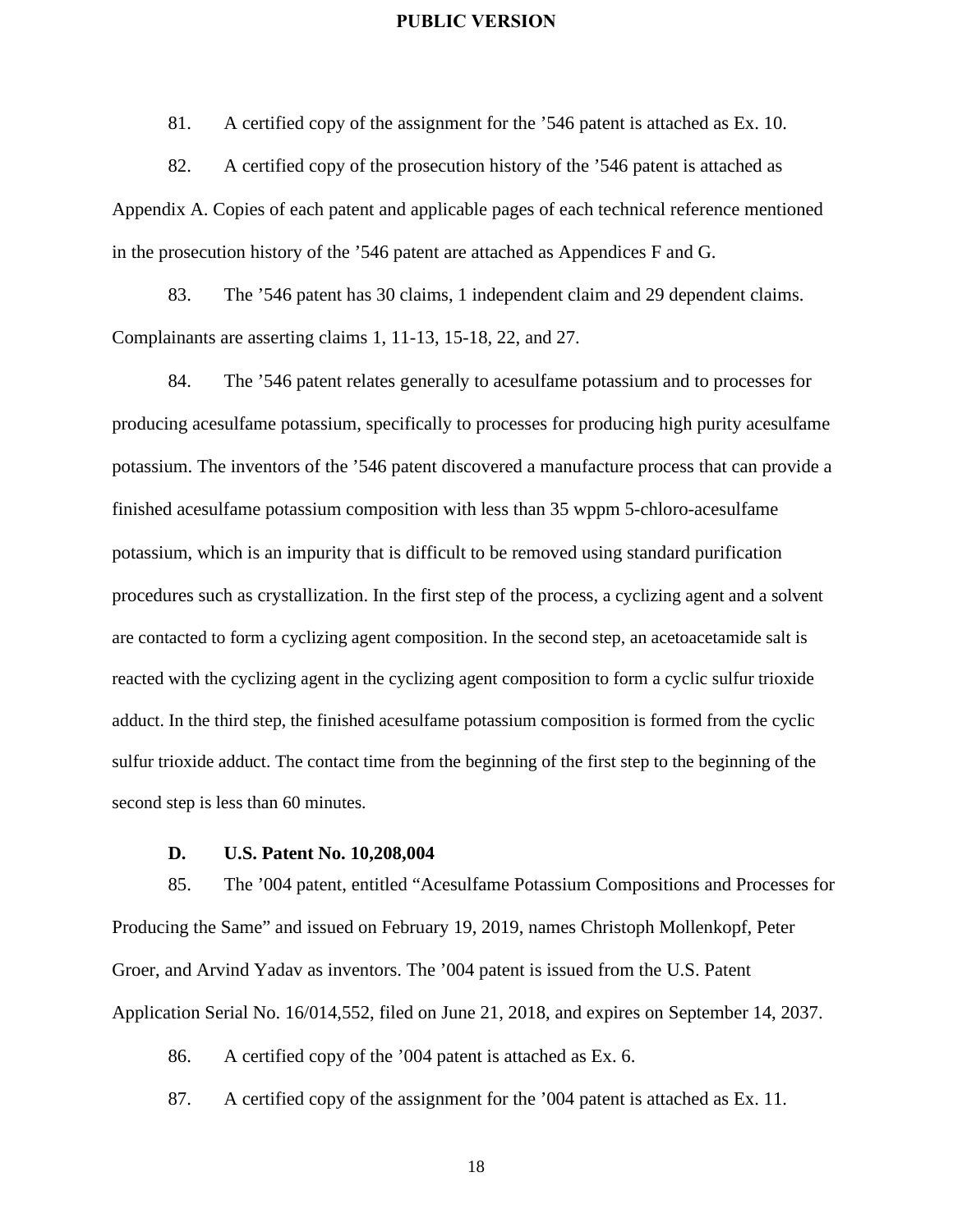88. A certified copy of the prosecution history of the '004 patent is attached as Appendix B. Copies of each patent and applicable pages of each technical reference mentioned in the prosecution history of the '004 patent are attached as Appendix F.

89. The '004 patent has 43 claims, 1 independent claim and 42 dependent claims. Complainants are asserting claims 1-5, 7-9, 11-13, 21-33, and 35-42.

90. The '004 patent relates generally to acesulfame potassium and to processes for producing acesulfame potassium, specifically to processes for producing high purity acesulfame potassium. The inventors of the '004 patent discovered a manufacture process that can provide a finished acesulfame potassium composition with less than 35 wppm 5-chloro-acesulfame potassium, which is an impurity that is difficult to be removed using standard purification procedures such as crystallization. In the first step of the process, a solvent at an initial temperature and a cyclizing agent at an initial temperature are provided. In the second step, the solvent and the cyclizing agent are contacted to form a cyclizing agent composition. In the third step, an acetoacetamide salt is reacted with the cyclizing agent composition to form a cyclic sulfur trioxide adduct, wherein prior to being reacted with the acetoacetamide salt, the cyclizing agent composition has a temperature that is lower than the initial temperature of the cyclizing agent and/or the initial temperature of the solvent. In the fourth step, the finished acesulfame potassium composition is formed from the cyclic sulfur trioxide adduct. The contact time from the beginning of the second step to the beginning of the third step is less than 60 minutes.

#### **E. U.S. Patent No. 10,590,098**

91. The '098 patent, entitled "Acesulfame Potassium Compositions and Processes for Producing the Same" and issued on March 17, 2020, names Christoph Mollenkopf, Peter Groer, and Arvind Yadav as inventors. The '098 patent is issued from the U.S. Patent Application Serial No. 16/273,454, filed on February 12, 2019, and expires on September 14, 2037.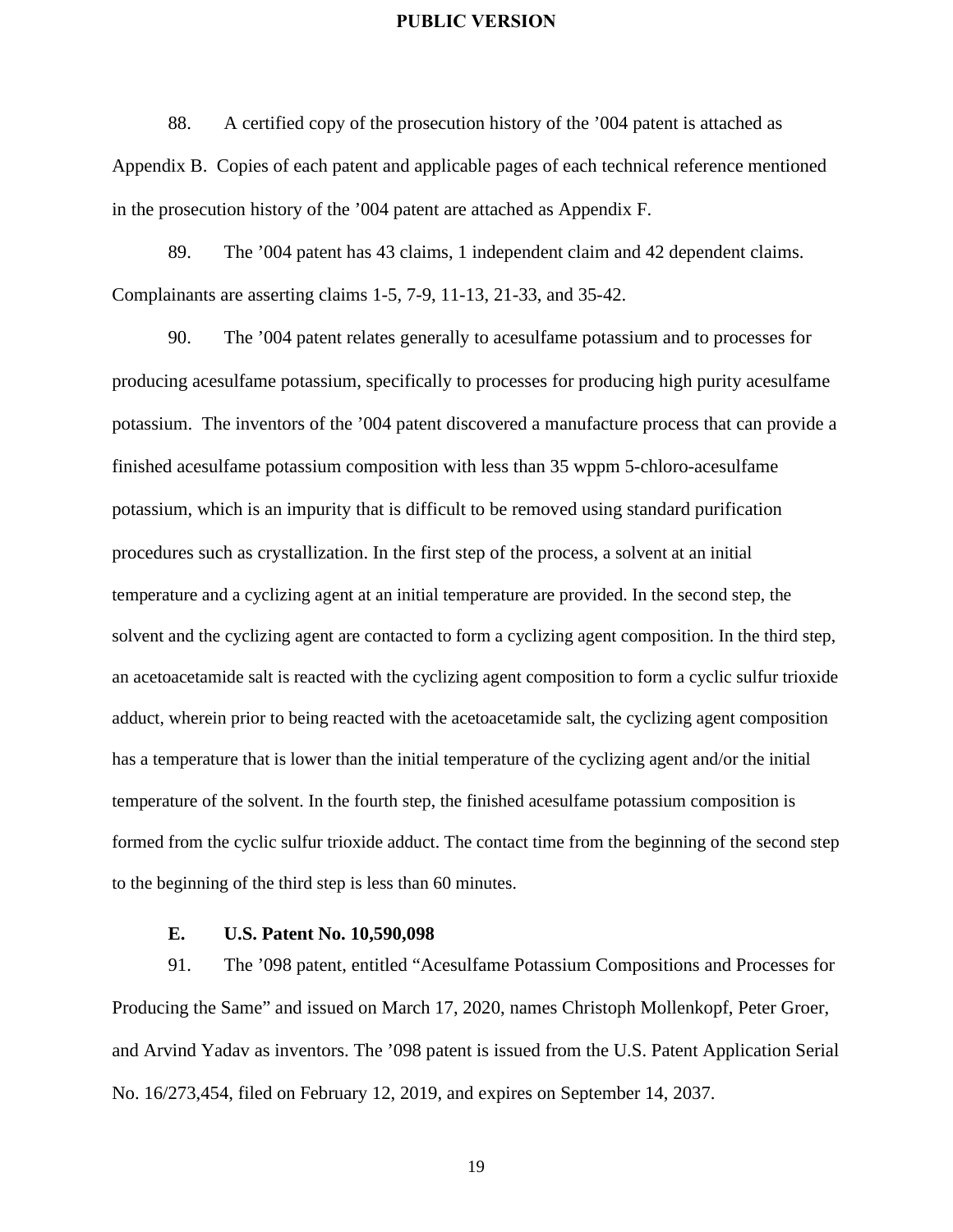92. A certified copy of the '098 patent is attached as Ex. 7.

93. A certified copy of the assignment for the '098 patent is attached as Ex. 12.

94. A copy of the prosecution history of the '098 patent is attached as Appendix C. Copies of each patent and applicable pages of each technical reference mentioned in the prosecution history of the '098 patent are attached as Appendix F.

95. The '098 patent has 39 claims, 1 independent claim and 38 dependent claims. Complainants are asserting claims 1-5, 7-9, 11-12, 20-32, 34, and 36-38.

96. The '098 patent relates generally to acesulfame potassium and to processes for producing acesulfame potassium, specifically to processes for producing high purity acesulfame potassium. The inventors of the '098 patent discovered a manufacture process that can provide a finished acesulfame potassium composition with less than 35 wppm 5-chloro-acesulfame potassium, which is an impurity that is difficult to be removed using standard purification procedures such as crystallization. In the first step of the process, a solvent at an initial temperature and a cyclizing agent at an initial temperature are provided. In the second step, the solvent and the cyclizing agent are contacted to form a cyclizing agent composition. In the third step, an acetoacetamide salt is reacted with the cyclizing agent composition to form a cyclic sulfur trioxide adduct, wherein prior to being reacted with the acetoacetamide salt, the cyclizing agent composition has a temperature that is lower than the initial temperature of the cyclizing agent and/or the initial temperature of the solvent. In the fourth step, the finished acesulfame potassium composition is formed from the cyclic sulfur trioxide adduct. The contact time from the beginning of the second step to the beginning of the third step is less than 15, minutes.

#### **F. U.S. Patent No. 10,233,163**

97. The '163 patent, entitled "Acesulfame Potassium Compositions and Processes for Producing the Same" and issued on March 19, 2019, names Christoph Mollenkopf, Peter Groer,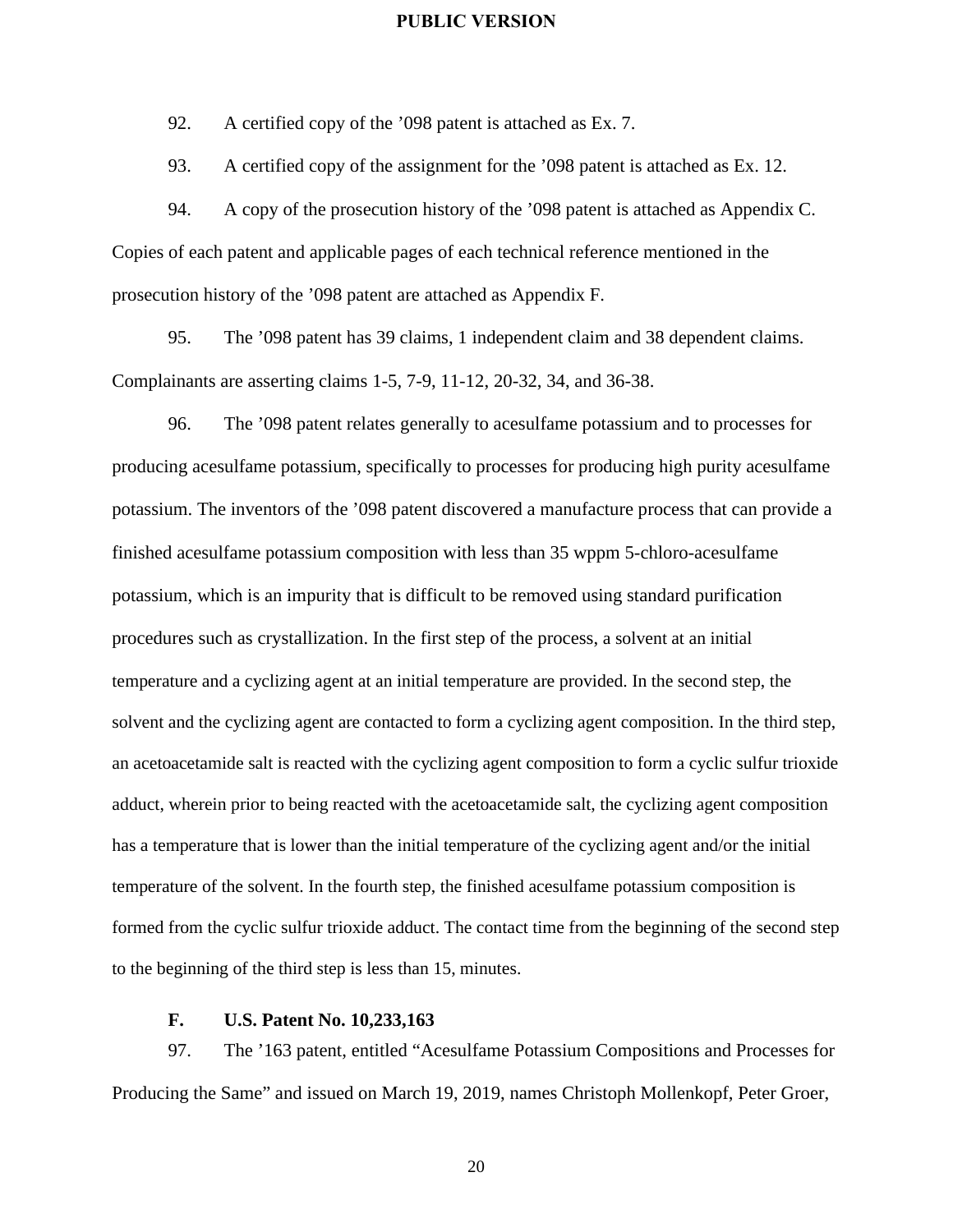and Arvind Yadav as inventors. The '163 patent is issued from the U.S. Patent Application Serial No. 16/014,431, filed on June 21, 2018, and expires on September 14, 2037.

98. A certified copy of the '163 patent is attached as Ex. 8.

99. A certified copy of the assignment for the '163 patent is attached as Ex. 13.

100. A copy of the prosecution history of the '163 patent is attached as Appendix D. Copies of each patent and applicable pages of each technical reference mentioned in the prosecution history of the '163 patent are attached as Appendices F and H.

101. The '163 patent has 37 claims, 1 independent claim and 36 dependent claims. Complainants are asserting claims 1, 4-5, 7-11, 13, 15-16, 18-19, and 22-37.

102. The '163 patent relates generally to acesulfame potassium and to processes for producing acesulfame potassium, specifically to processes for producing high purity acesulfame potassium. The inventors of the '163 patent discovered a manufacture process that can provide a finished acesulfame potassium composition with less than 33 wppm acetoacetamide. In the first step of the process, a crude acesulfame potassium composition is provided, which includes acesulfame potassium, acetoacetamide and water. In the second step, the crude acesulfame potassium composition is concentrated to form a water stream and an intermediate acesulfame potassium composition. In the third step, the intermediate acesulfame potassium composition is separated to form the finished acesulfame potassium composition. The second step concentrating operation is conducted at a temperature below 90 °C. The third step separating operation is conducted at a temperature at or below 35 °C.

#### **G. U.S. Patent No. 10,590,095**

103. The '095 patent, entitled "Acesulfame Potassium Compositions and Processes for Producing the Same" and issued on March 17, 2020, names Christoph Mollenkopf, Peter Groer,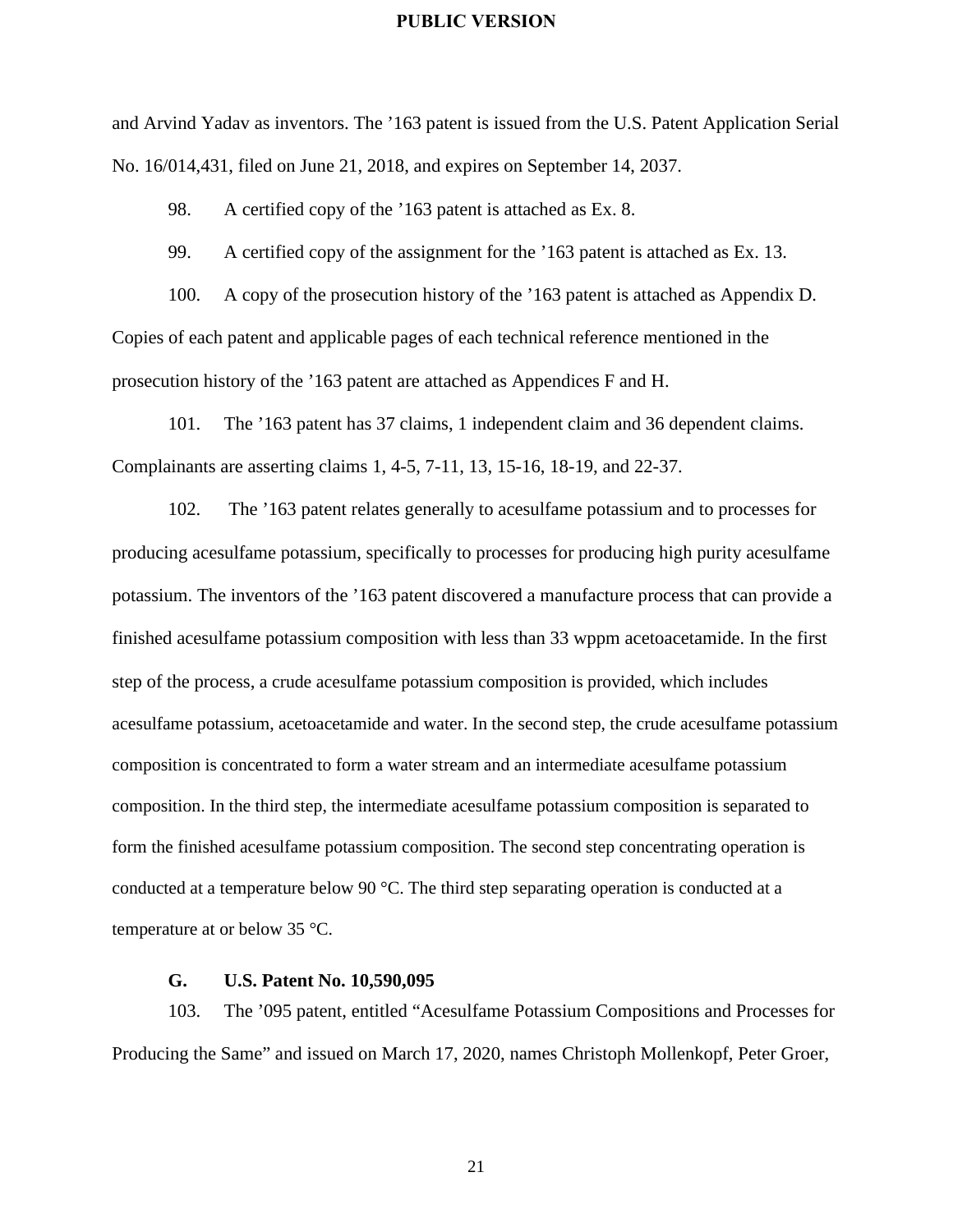and Arvind Yadav as inventors. The '095 patent is issued from the U.S. Patent Application Serial No. 16/273,358, filed on February 12, 2019, and expires on September 14, 2037.

104. A certified copy of the '095 patent is attached as Ex. 9.

105. A certified copy of the assignment for the '095 patent is attached as Ex. 14.

106. A copy of the prosecution history of the '095 patent is attached as Appendix E. Copies of each patent and applicable pages of each technical reference mentioned in the prosecution history of the '095 patent are attached as Appendix F.

107. The '095 patent has 39 claims, 1 independent claim and 38 dependent claims. Complainants are asserting claims 1, 4-5, 7-11, 13, 15, 18-19, and 22-39.

108. The '095 patent relates generally to acesulfame potassium and to processes for producing acesulfame potassium, specifically to processes for producing high purity acesulfame potassium. The inventors of the '095 patent discovered a manufacture process that can provide a finished acesulfame potassium composition with less than 33 wppm acetoacetamide. In the first step of the process, a crude acesulfame potassium composition is provided, which includes acesulfame potassium, acetoacetamide and water. In the second step, the crude acesulfame potassium composition is concentrated to form a water stream and an intermediate acesulfame potassium composition. In the third step, the intermediate acesulfame potassium composition is separated to form the finished acesulfame potassium composition. The second step concentrating operation is conducted at a temperature below 85 °C. The third step separating operation is conducted at a temperature at or below 20 °C

#### **H. Foreign Counterparts of the Asserted Patents**

109. A list of each foreign patent, each foreign patent application, and each foreign application that has been denied abandoned, or withdrawn corresponding to the Asserted Patents, with an indication of the prosecution status of each such foreign patent application, is attached as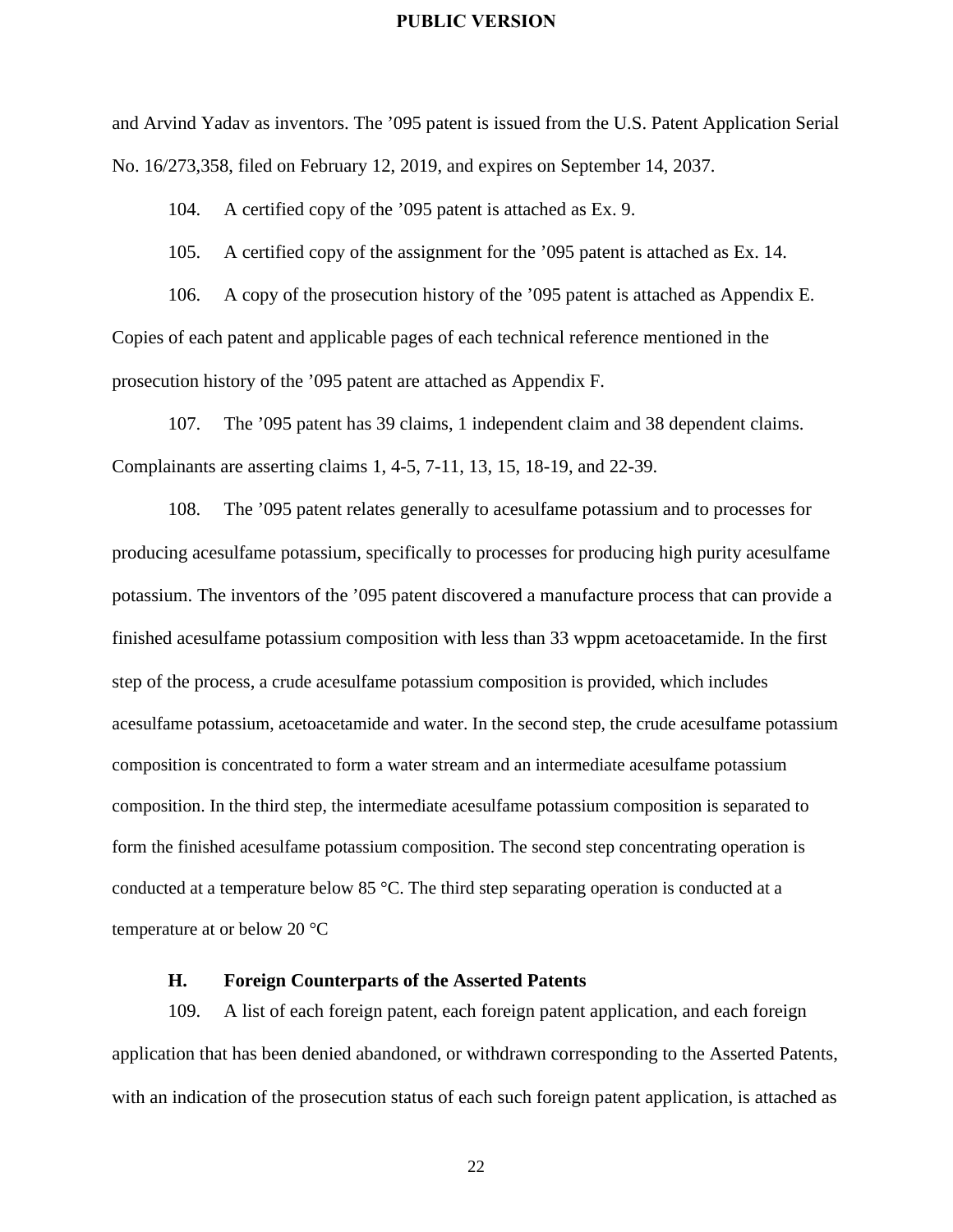Ex. 76. Complainants are aware of no other foreign patent, foreign patent application, or foreign application that has been denied, abandoned, or withdrawn corresponding to the Asserted Patents.

#### VI. **RESPONDENTS' UNLAWFUL AND UNFAIR ACTS**

110. Proposed Respondents sell for importation, import, and/or sell in the United States after importation certain high-potency sweeteners, processes for making same, and products containing same that were manufactured using a process that practices one or more claims of the Asserted Patents. Specific instances of importation, sale for importation into the United States, and/or sale within the United States after importation of Accused Products by the Proposed Respondents are set forth below. Specific examples of infringing products imported into and sold within the United States by or on behalf of the Proposed Respondents are also set forth below in detail. These instances and examples are exemplary in nature and not intended to restrict the scope of any exclusion order or other remedy the International Trade Commission may order.

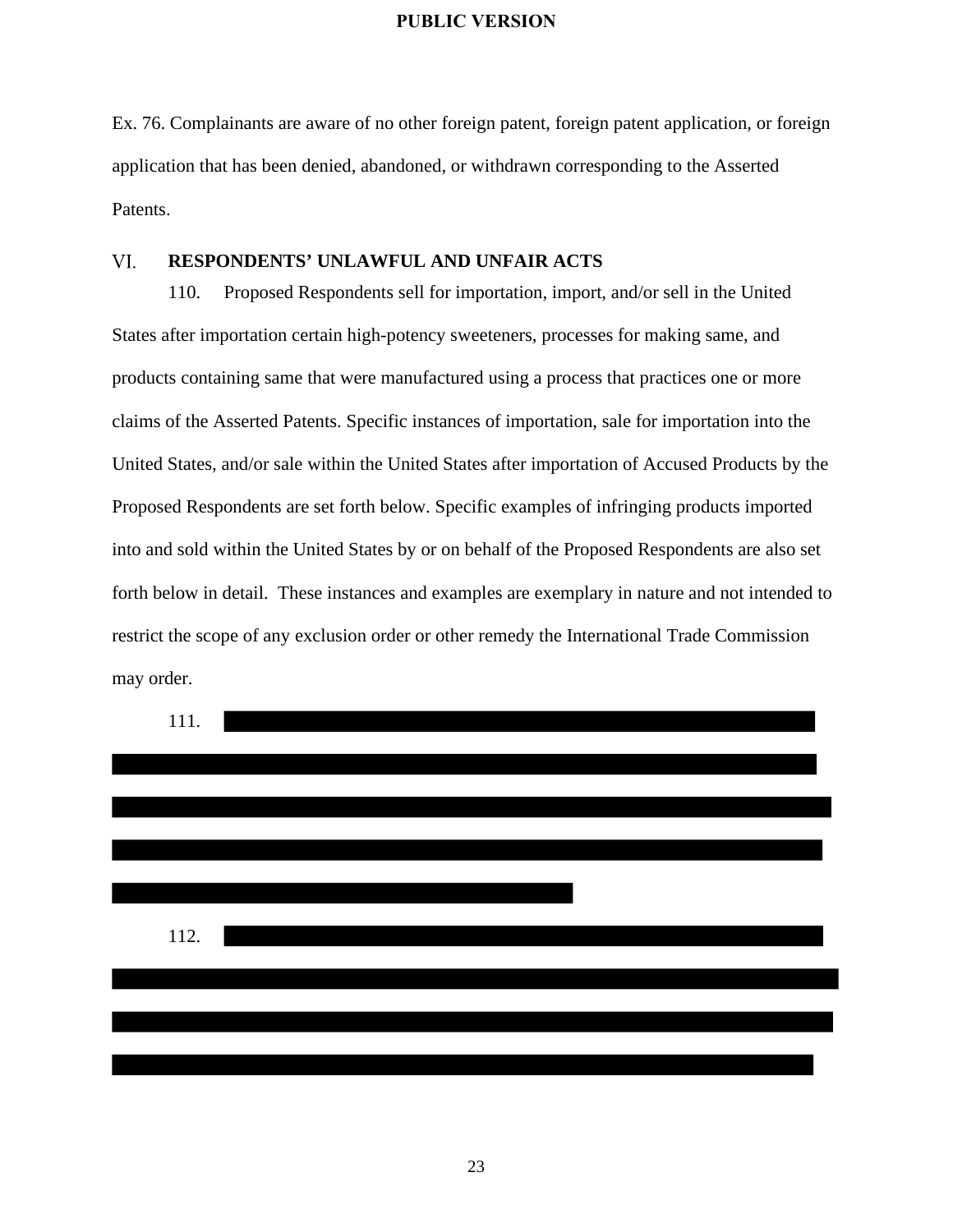#### **A. Anhui Jinhe Industrial Co., Ltd.**

113. On information and belief, Anhui Jinhe imports the accused Jinhe Ace-K into the United States, sells accused Jinhe Ace-K for importation into the United States, and/or sells accused Jinhe Ace-K after importation to the United States. *See* Ex. 101C.

114. U.S. customs records obtained from Import Genius identify Anhui Jinhe as the shipper-of-record for more than 100 shipments that include Jinhe Ace-K into the United States between January 1, 2019 and February 24, 2021 with gross weights totaling 4,065,845 pounds. *See* Ex. 77.

115. On information and belief, Anhui Jinhe manufactures the accused Jinhe Ace-K in China according to claims 1, 11-13, 15-18, 22, and 27 of the '546 patent, claims 1-5, 7-9, 11-13, 21-33, and 35-42 of the '004 patent, and claims 1-5, 7-9, 11-12, 20-32, 34, and 36-38 of the '098 patent. *See* Ex. 101C, and photographs of Jinhe Ace-K below.



1kg size package



25kg size package

Photographs of Jinhe Ace-K product (*See* Exs. 102 and 103)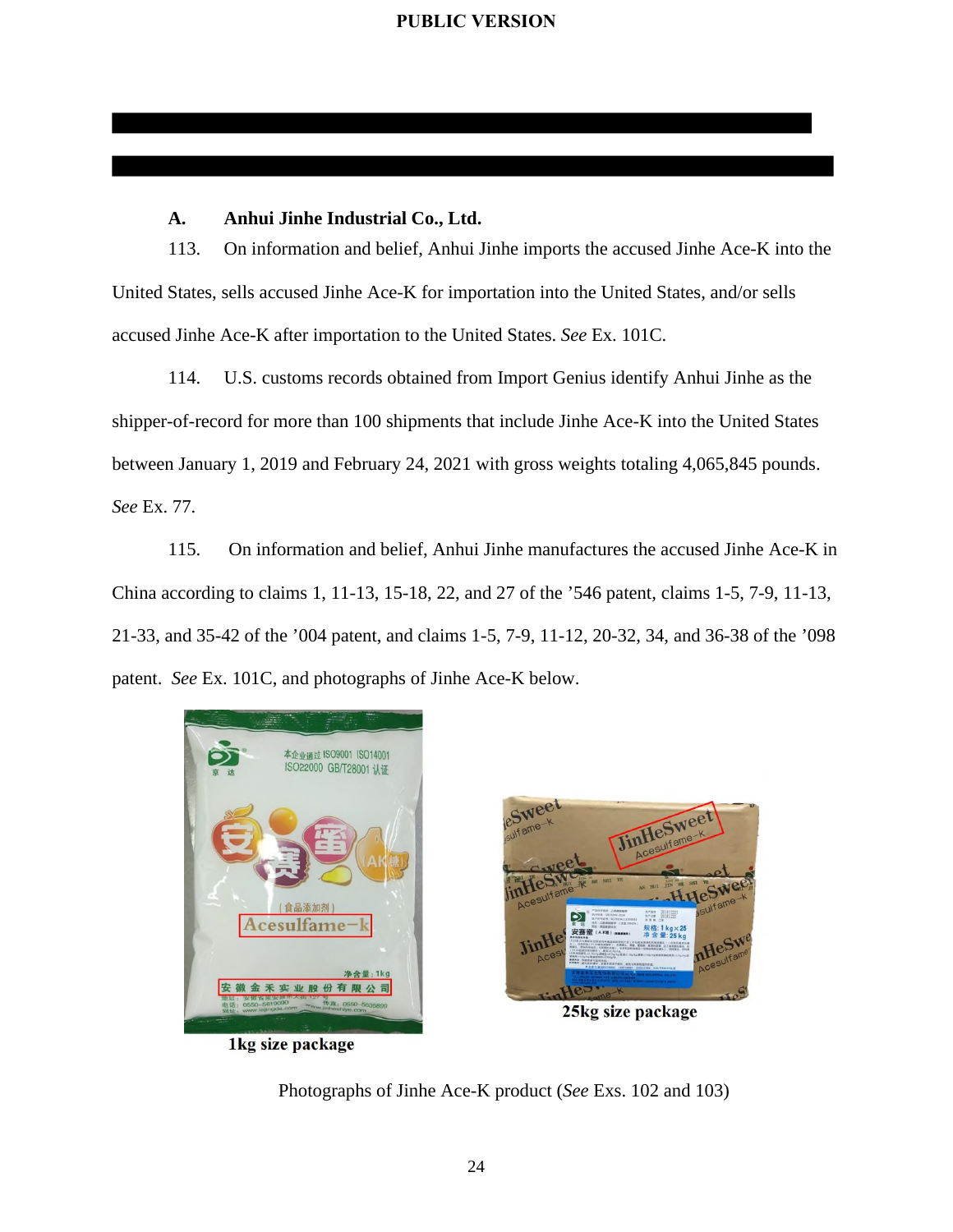116. Jinhe's Ace-K Product Manual shows that its Ace-K product contains 5-chloro-Ace-K at  $\leq$  20 wppm, which is less than 35 wppm as claimed in the '546, '004, and '098 patents. *See* Ex. 100 at 5.



 Specifically, in the first step, a cyclizing agent and a solvent are contacted to form a cyclizing agent composition, the solvent is selected from certain halogenated aliphatic hydrocarbons such as dichloromethane. In the second step, an acetoacetamide salt and the cyclizing agent in the cyclizing agent composition are reacted to form a cyclic sulfur trioxide adduct. In the third step, a finished Ace-K composition including non-chlorinated Ace-K and 5 chloro-Ace-K is formed from the cyclic sulfur trioxide adduct. *See* Declaration of Dr. DeFilippi (Ex. 94C at ¶¶ 85-88).



First, the '546 patent discloses that the 5-chloro-Ace-K impurity cannot be efficiently separated from Ace-K, which indicates that the low level of the 5-chloro-Ace-K impurity in Jinhe Ace-K are a result of the manufacturing conditions used by Jinhe. Second, using a reduced contact time at less than 60 minutes produces Ace-K at the alleged impurity levels at lower cost than not using the reaction parameter. Third, as the largest manufacturer of Ace-K in the world,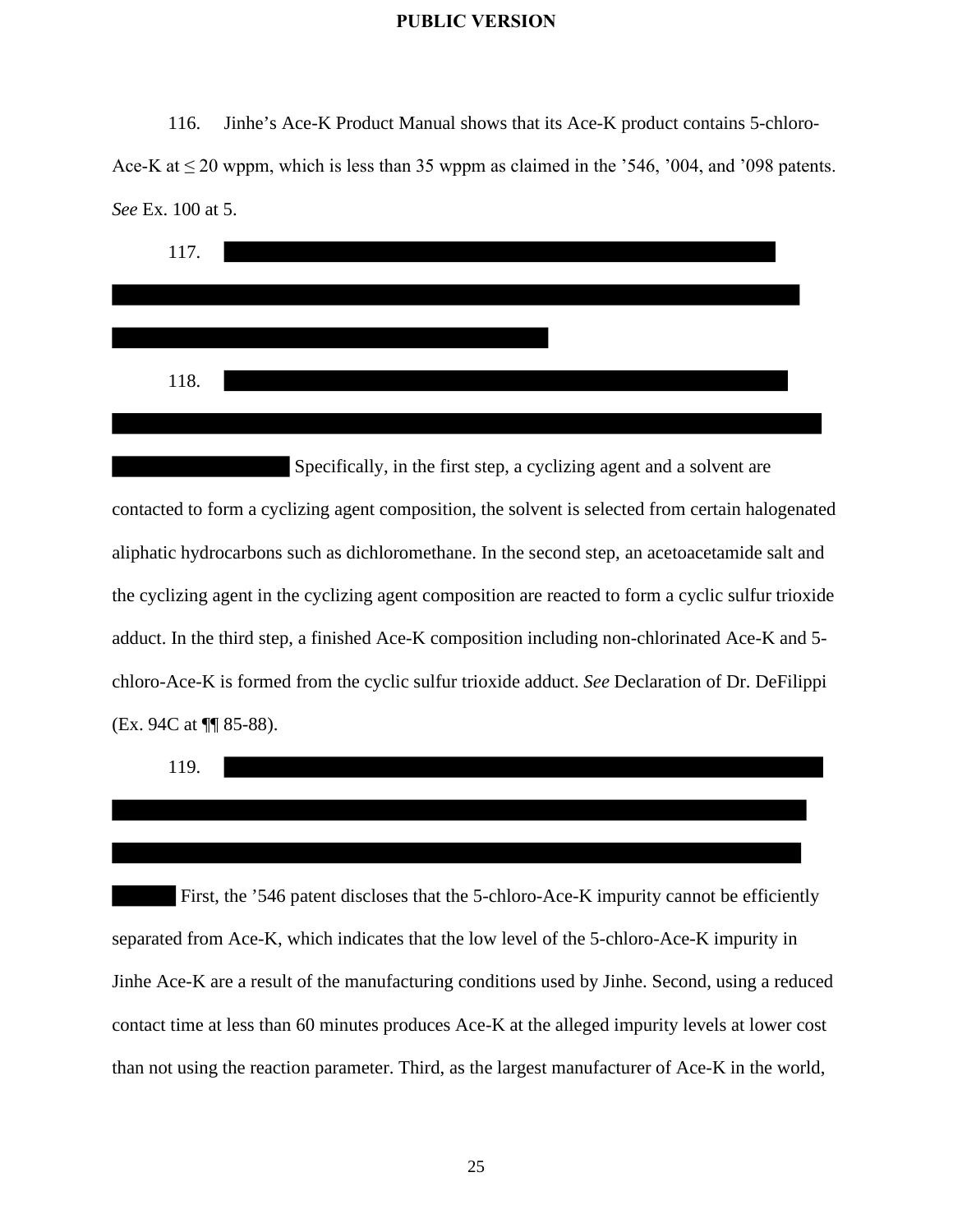Jinhe has a strong incentive to capture the cost savings achievable with the claimed methods. *See* Declaration of Dr. DeFilippi (Ex. 94C at ¶ 89).

120. An exemplary claim chart showing infringement of independent claim 1 of the '546 patent by the Jinhe Ace-K product is attached as Ex. 78C.

| 121. |  |  |  |  |
|------|--|--|--|--|
|      |  |  |  |  |
|      |  |  |  |  |
|      |  |  |  |  |
|      |  |  |  |  |
|      |  |  |  |  |
|      |  |  |  |  |
|      |  |  |  |  |

122. An exemplary claim chart showing infringement of independent claim 1 of the '004 patent by the Jinhe Ace-K product is attached as Ex. 79C.

| 123. |  |  |
|------|--|--|
|      |  |  |
|      |  |  |
|      |  |  |

124. An exemplary claim chart showing infringement of independent claim 1 of the '098 patent by the Jinhe Ace-K product is attached as Ex. 80C.

125. On information and belief, Anhui Jinhe manufactures the accused Jinhe Ace-K in China according to claims 1, 4-5, 7-11, 13, 15-16, 18-19, and 22-37 of the '163 patent, and claims 1, 4-5, 7-11, 13, 15, 18-19, and 22-39 of the '095 patent.



in the first step, a crude Ace-K composition comprising Ace-K, acetoacetamide and water is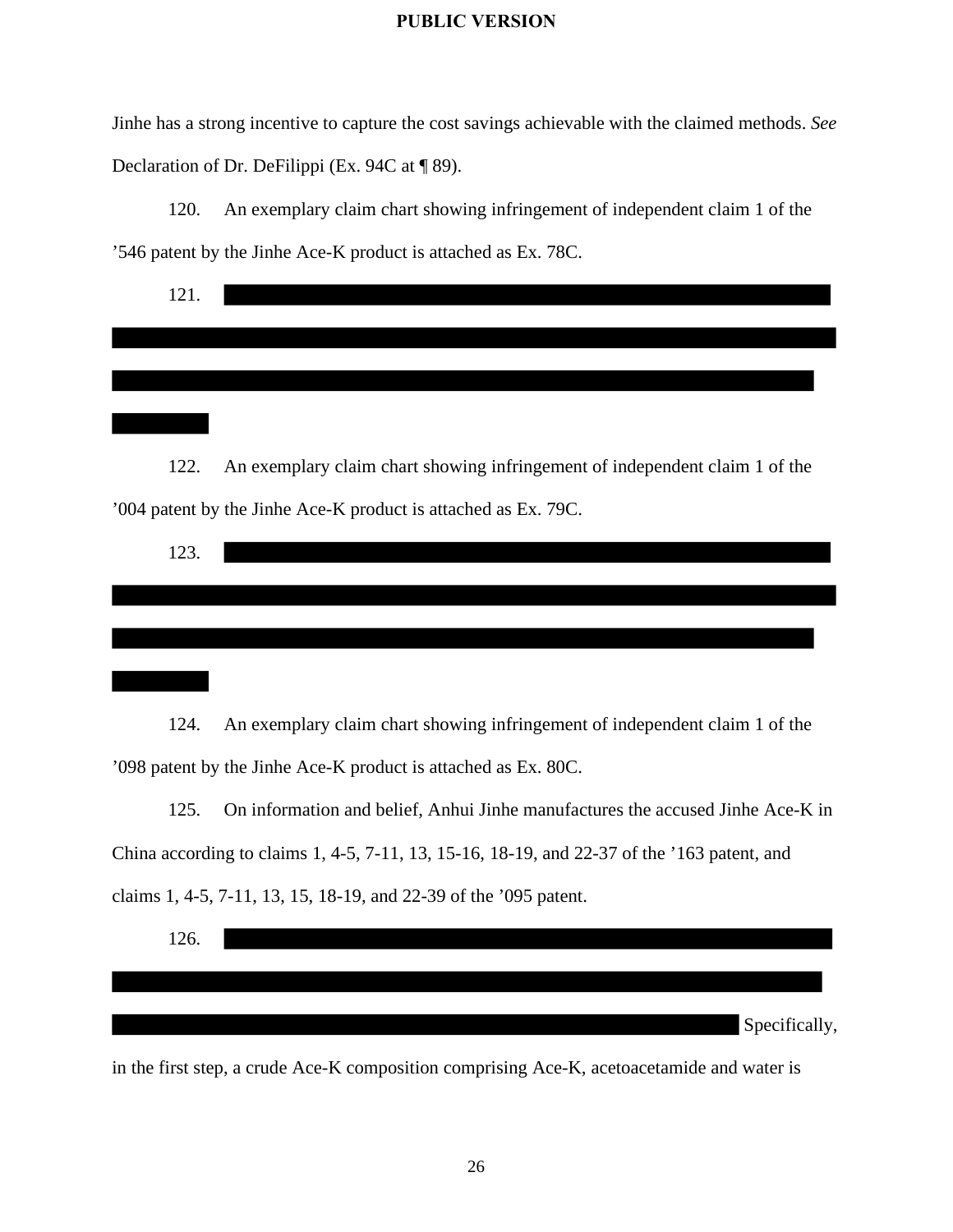provided. In the second step, the crude Ace-K composition is concentrated to form a water stream and an intermediate Ace-K composition. In the third step, the intermediate Ace-K composition is separated to form the finished Ace-K composition comprising Ace-K and acetoacetamide. Also *see* Declaration of Dr. DeFilippi (Ex. 94C at ¶ 95).

127.

128. Jinhe's Ace-K Product Manual shows an overall organic impurity level of less than 20 wppm. *See* Ex. 100 at 5.

First, using a lowered temperature below 90 °C for the concentrating step two and a lowered temperature at or below 35 °C for the separating step three produce Ace-K at the alleged impurity levels at lower cost than not using the reaction parameters. Second, as the largest manufacturer of Ace-K in the world, Jinhe has a strong incentive to capture the cost savings achievable with the claimed methods. *See* Declaration of Dr. DeFilippi (Ex. 94C at ¶ 96).

130. An exemplary claim chart showing infringement of independent claim 1 of the '163 patent by the Jinhe Ace-K product is attached as Ex. 81C.

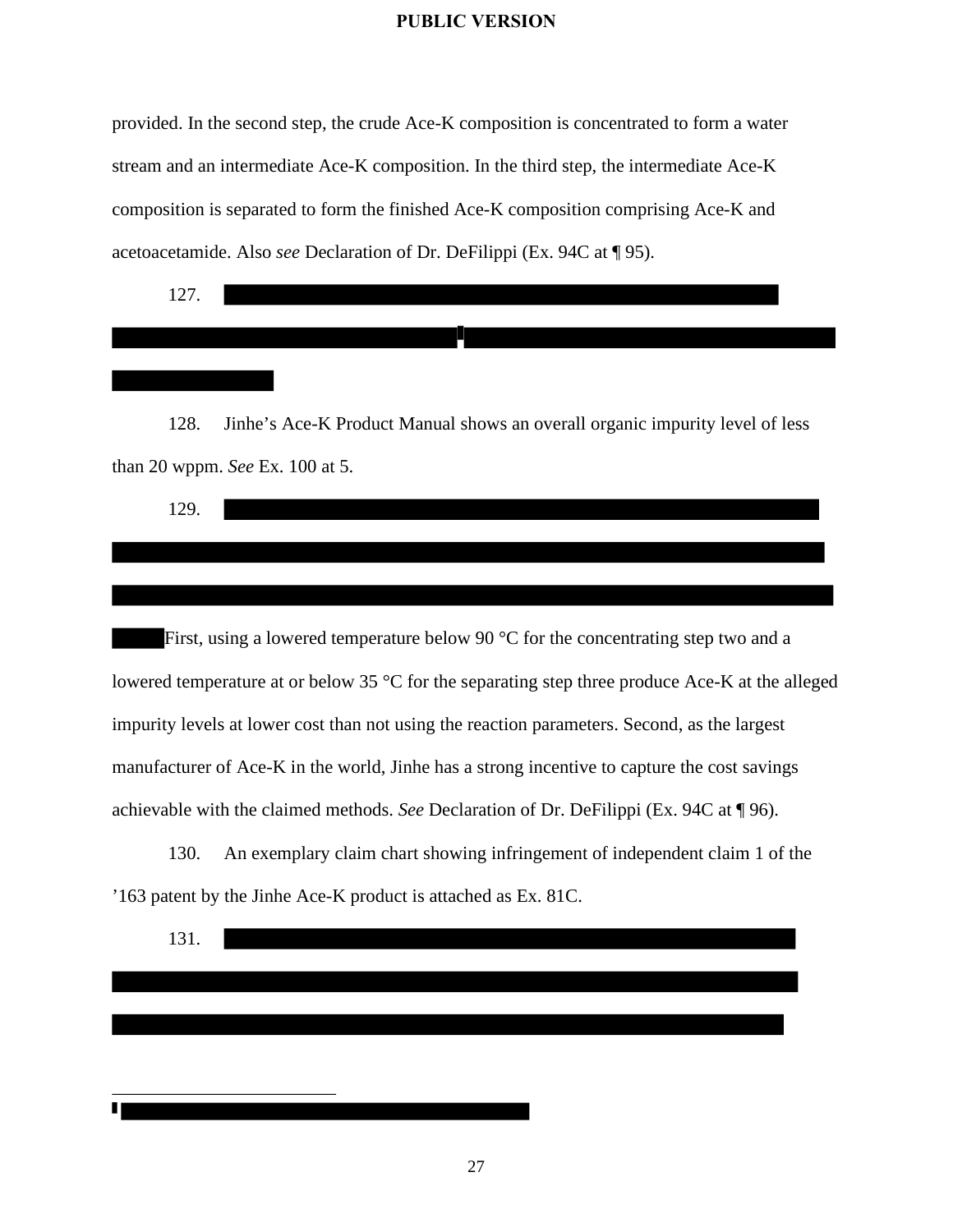132. An exemplary claim chart showing infringement of independent claim 1 of the '095 patent by the Jinhe Ace-K product is attached as Ex. 82C.

#### **B. Jinhe USA LLC**

133. On information and belief, Jinhe USA imports the accused Jinhe Ace-K into the United States, sells accused Jinhe Ace-K for importation, and/or sells accused Jinhe Ace-K after importation to the United States. *See* ¶¶ 32-33 and Exs. 25-26.

134. U.S. customs records obtained from Import Genius identify Jinhe USA as the consignee for 2 shipments that include Jinhe Ace-K into the United States between March 1 and March 25, 2019 with gross weights totaling 77,378 pounds. *See* Ex. 83.

### **C. Agridient, Inc.**

135. On information and belief, Agridient imports the accused Jinhe Ace-K into the United States, sells accused Jinhe Ace-K for importation, and/or sells accused Jinhe Ace-K after importation to the United States. *See* ¶ 35 and Ex. 28.

136. U.S. customs records obtained from Import Genius identify Agridient as the consignee for 2 shipments that include Jinhe Ace-K into the United States between March 10, 2019 to June 10, 2019 with gross weights totaling 90,586 pounds. *See* Ex. 84.

#### **D. Apura Ingredients Inc.**

137. On information and belief, Apura imports the accused Jinhe Ace-K into the United States, sells accused Jinhe Ace-K for importation, and/or sells accused Jinhe Ace-K after importation to the United States. *See* Ex. 101C; ¶ 39 and Exs. 32-35.

138. U.S. customs records obtained from Import Genius identify Apura as the consignee for a shipment that includes Jinhe Ace-K into the United States on May 26, 2019 with a gross weight totaling 40,902 pounds. *See* Ex. 85.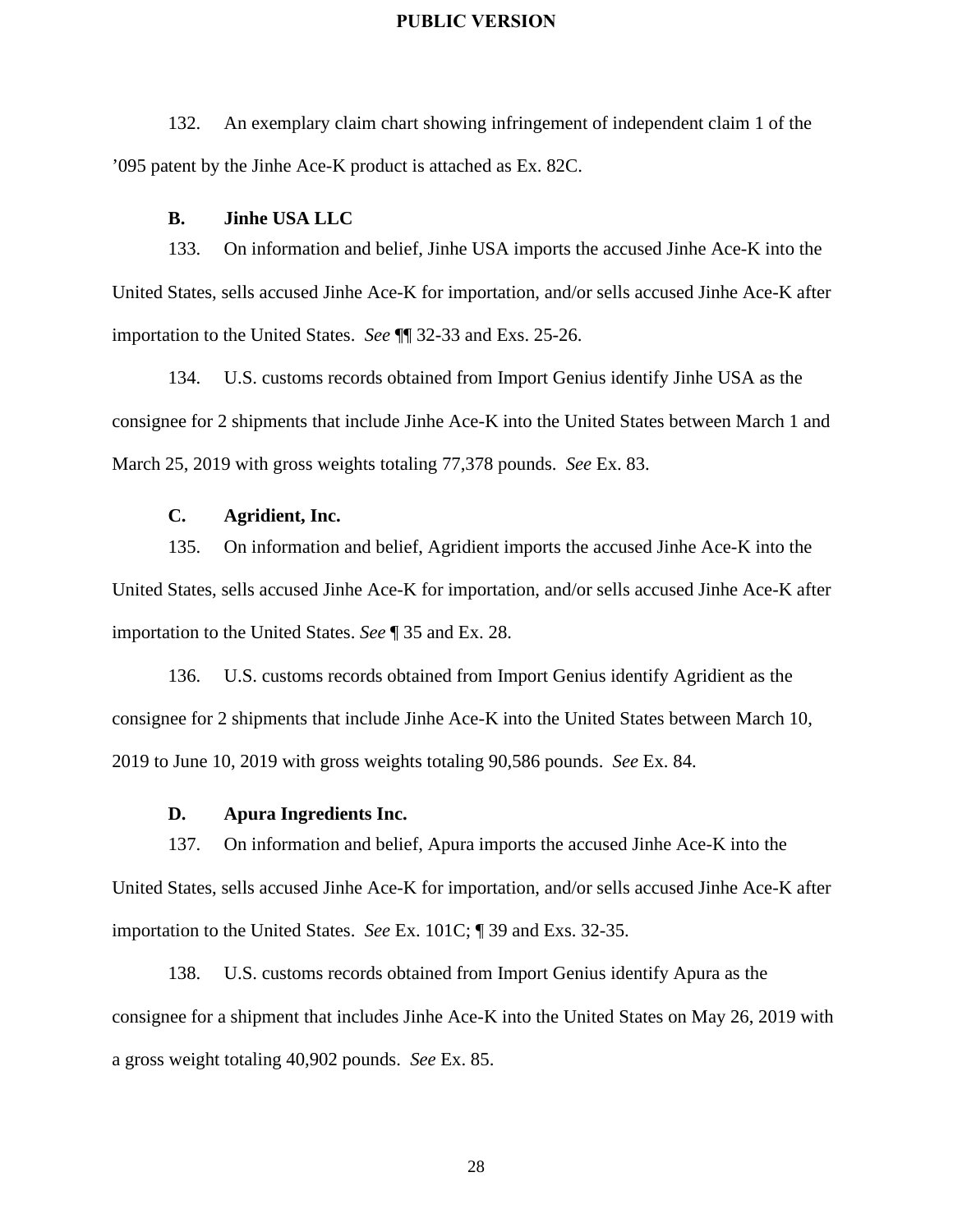#### **E. Crossroad Ingredients**

139. On information and belief, Crossroad imports the accused Jinhe Ace-K into the United States, sells accused Jinhe Ace-K for importation, and/or sells accused Jinhe Ace-K after importation to the United States. *See* ¶ 42 and Ex. 38.

140. U.S. customs records obtained from Import Genius identify Crossroad as the consignee for 4 shipments that include Jinhe Ace-K into the United States between July 7, 2019 and November 23, 2020 with gross weights totaling 158,831 pounds. *See* Ex. 86.

#### **F. Hhoya USA Inc.**

141. On information and belief, Hhoya imports the accused Jinhe Ace-K into the United States, sells accused Jinhe Ace-K for importation, and/or sells accused Jinhe Ace-K after importation to the United States. *See* ¶ 47 and Exs. 44-45.

142. U.S. customs records obtained from Import Genius identify Hhoya as the consignee for two shipment that include Jinhe Ace-K into the United States between April 19, 2020 and August 6, 2020 with gross weights totaling 62,181 pounds. *See* Ex. 87.

#### **G. Ingredis US LLC**

143. On information and belief, Ingredis imports the accused Jinhe Ace-K into the United States, sells accused Jinhe Ace-K for importation, and/or sells accused Jinhe Ace-K after importation to the United States. *See* ¶ 51 and Ex. 49.

144. U.S. customs records obtained from Import Genius identify Ingredis as the consignee for three shipments that include Ace-K into the United States between April 19, 2019 and January 12, 2021 with gross weights totaling 58,924 pounds. *See* Ex. 88.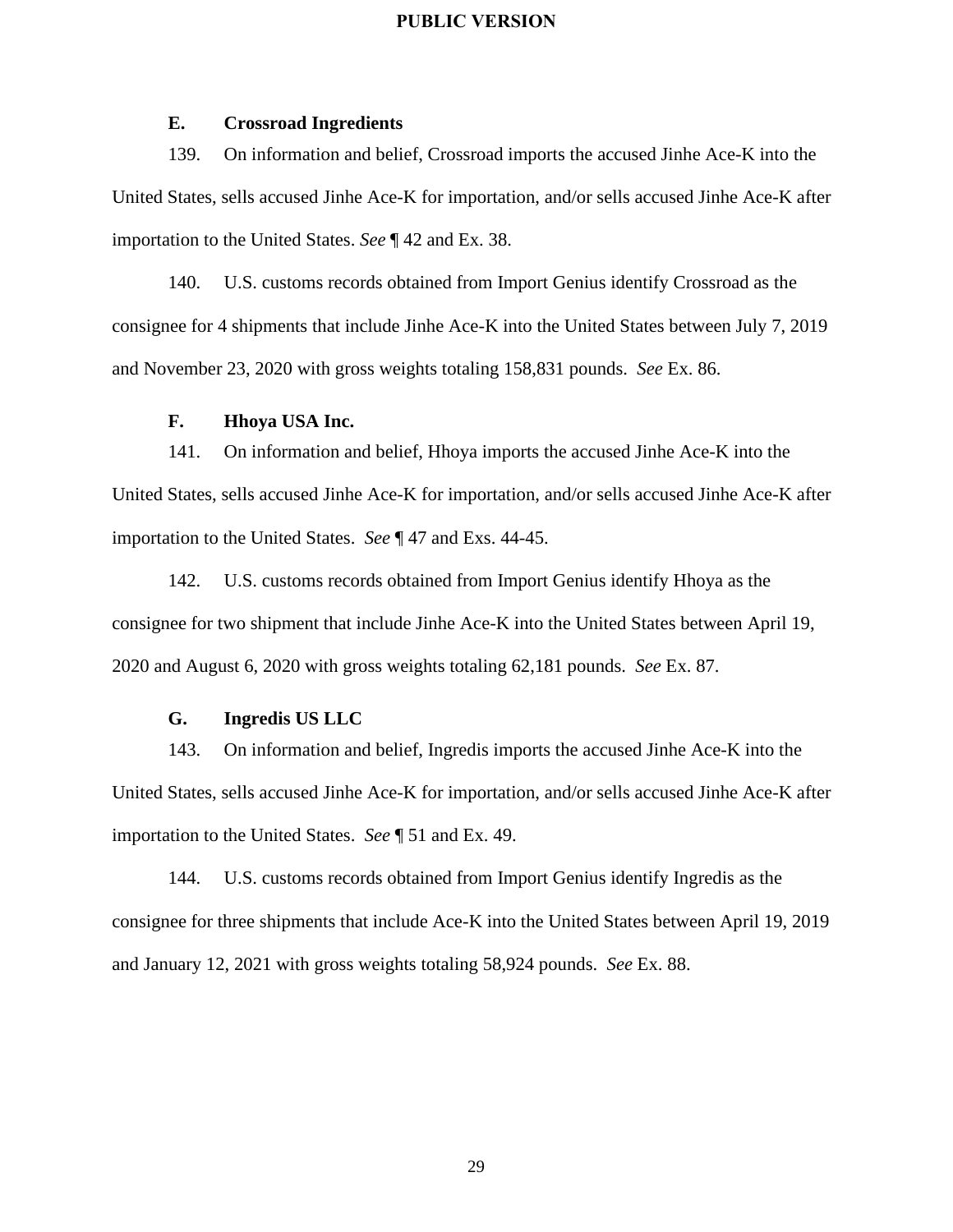#### **H. NiuSource Inc.**

145. On information and belief, NiuSource imports the accused Jinhe Ace-K into the United States, sells accused Jinhe Ace-K for importation, and/or sells accused Jinhe Ace-K after importation to the United States. *See* ¶¶ 55-56 and Exs. 52-54.

146. U.S. customs records obtained from Import Genius identify NiuSource as the consignee for 2 shipments that include Jinhe Ace-K into the United States between January 6, 2019 and May 7, 2019 with gross weights totaling 77,376 pounds. *See* Ex. 89.

#### **I. Prinova US LLC**

147. On information and belief, Prinova imports the accused Jinhe Ace-K into the United States, sells accused Jinhe Ace-K for importation, and/or sells accused Jinhe Ace-K after importation to the United States. *See* ¶ 59 and Ex. 57.

148. U.S. customs records obtained from Import Genius identify Prinova as the consignee for a shipment that includes Jinhe Ace-K into the United States on February 6, 2021 with a gross weight totaling 42,768 pounds. *See* Ex. 91.

#### **J. Prosweetz Ingredients Incorporated d/b/a Panasource Ingredients Inc.**

149. On information and belief, Prosweetz/Panasource imports the accused Jinhe Ace-K into the United States, sells accused Jinhe Ace-K for importation, and/or sells accused Jinhe Ace-K after importation to the United States. *See* ¶¶ 63-64 and Exs. 61-67.

150. U.S. customs records obtained from Import Genius identify Panasource as the consignee for a shipment that includes Jinhe Ace-K into the United States on March 19, 2020 with a gross weight totaling 44,000 pounds. *See* Ex. 90.

151. U.S. customs records obtained from Import Genius identify Prosweetz as the consignee for 16 shipments that include Jinhe Ace-K into the United States between March 9, 2019 and November 22, 2020 with gross weights totaling 821,157 pounds. *See* Ex. 90.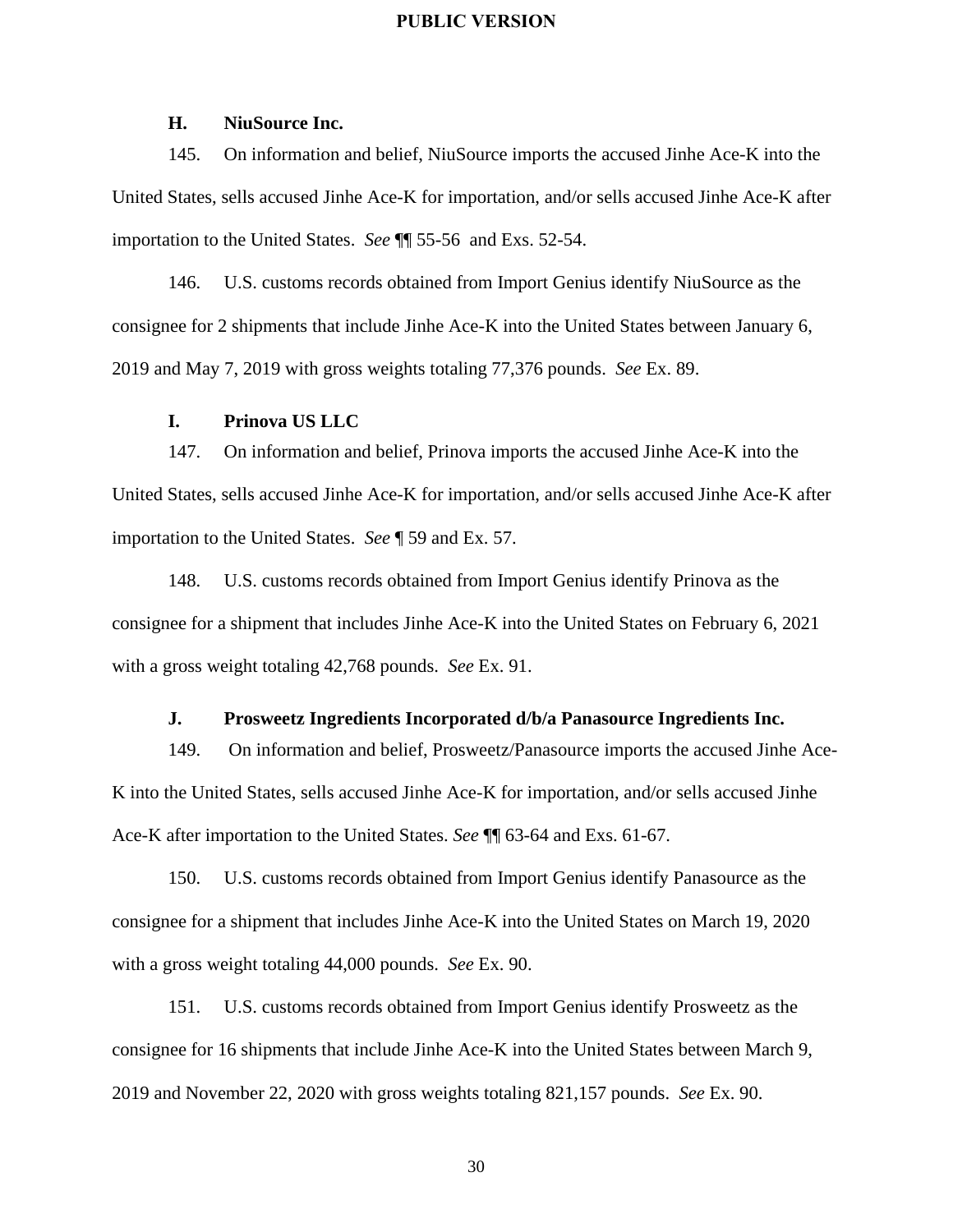#### **K. Suzhou-Chem Inc.**

152. On information and belief, Suzhou-Chem imports the accused Jinhe Ace-K into the United States, sells accused Jinhe Ace-K for importation, and/or sells accused Jinhe Ace-K after importation to the United States. *See* ¶ 67 and Ex. 70.

153. U.S. customs records obtained from Import Genius identify Suzhou-Chem as the consignee for 10 shipments that include Jinhe Ace-K into the United States between June 4, 2019 and May 10, 2020 with gross weights totaling 442,040 pounds. *See* Ex. 92.

#### **L. UMC Ingredients, LLC fka JRS International LLC**

154. On information and belief, UMC imports the accused Jinhe Ace-K into the United States, sells accused Jinhe Ace-K for importation, and/or sells accused Jinhe Ace-K after importation to the United States. *See* ¶ 72 and Ex. 74.

155. U.S. customs records obtained from Import Genius identify JRS International, UMC's predecessor, as the consignee for 2 shipments that include Jinhe Ace-K into the United States between April 15, 2019 and October 28, 2019 with gross weights totaling 48,800 pounds. *See* Ex. 93.

#### **CLASSIFICATION OF THE INFRINGING PRODUCTS UNDER THE**  VII. **HARMONIZED TARIFF SCHEDULE**

156. On information and belief, the Accused Products fall within at least Heading No. 2106 of the Harmonized Tariff Schedules of the United States ("HTSUS"). More specifically, the Accused Products may be classified under the following HTSUS subheadings: 2106.90.6600, 2106.90.99 and/or 2106.90.9972. These classifications are intended for illustrative purposes only, as reflective and representative of a broader set of HTSUS headings, and are not intended to restrict the scope or type of Accused Products.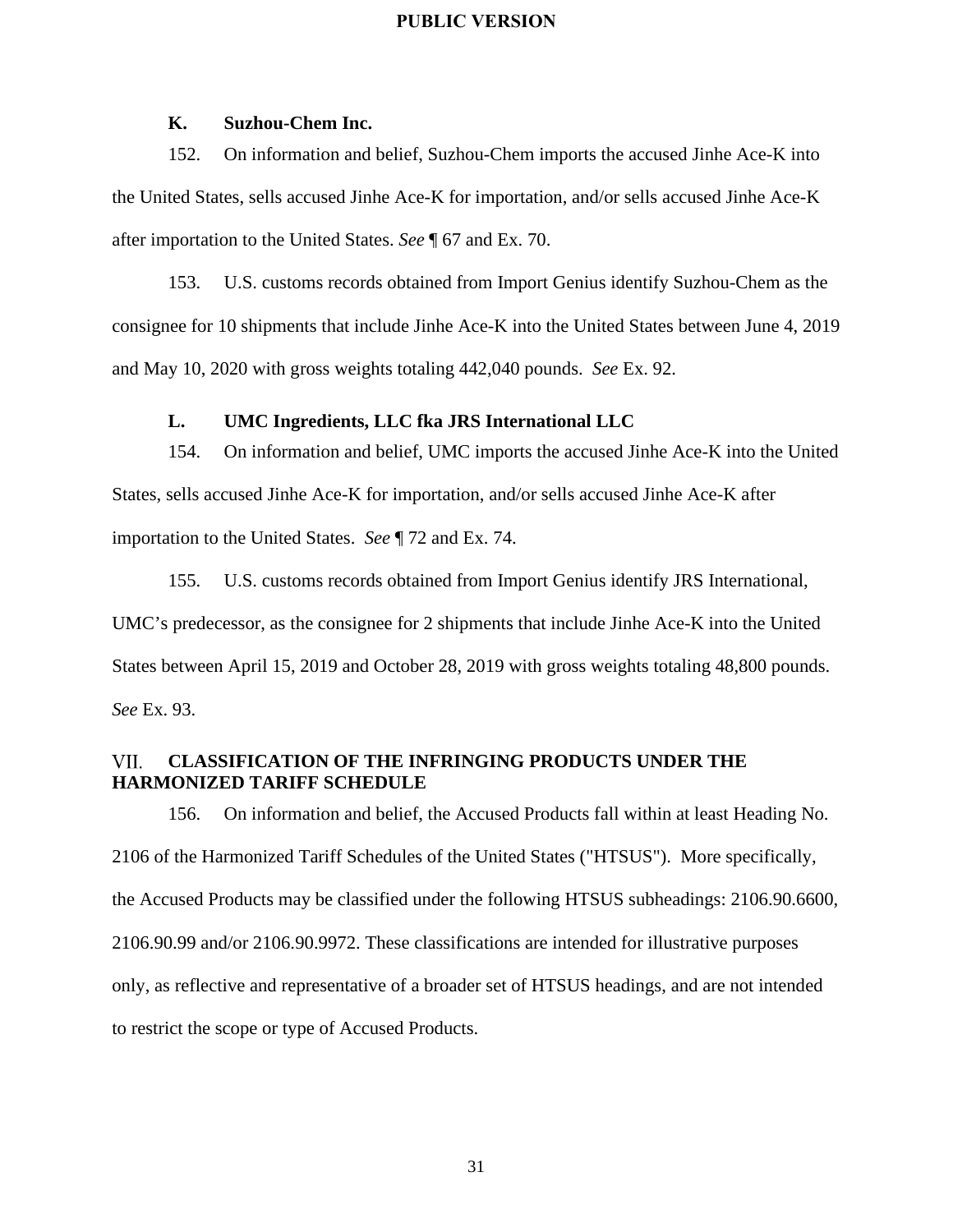#### **VIII. RELATED LITIGATION**

157. Pursuant to 19 CFR 210.12(a)(5), Complainants certify that concurrent with filing this Complaint, Celanese also is asserting each of the Asserted Patents against Proposed Respondents Jinhe, Jinhe USA, Apura, NiuSource, ProSweetz and Suzhou-Chem in the United States District Court for the Central District of California. The Asserted Patents have not previously been the subject of any district court litigation or post-grant Patent Office proceedings.

158. The foreign patents that are counterparts to the United States patents that are the subject of this Complaint are the subject of the following legal proceedings:

(a) EPO Opposition Proceeding against EP3317260B1, the European counterpart of the '546 patent, the '004 patent, and the '098 patent.

#### $IX.$ **LICENSEES**

159. The Asserted Patents have not been licensed to any non-Celanese entities. Celanese Corporation is the global corporate parent of Complainants Celanese International Corporation, Celanese (Malta) Company 2 Limited, and Celanese Sales U.S. Ltd. Celanese International Corporation is the owner of the asserted patents. Celanese (Malta) Company 2 Limited is the exclusive licensee of the Asserted Patents

. The relevant corporate licensing documents are attached as Confidential Exhibit 15C.

#### $X_{\cdot}$ **DOMESTIC INDUSTRY**

#### **A. Products that Practice the Asserted Patents (Technical Prong)**

160. For purposes of this complaint, Complainants submit that each of the Asserted Patents is used to manufacture at least Celanese's Sunett® Ace-K product, as described in the accompanying Declaration of Dr. DeFilippi (Ex. 94C). "Sunett® acesulfame potassium (Ace-K)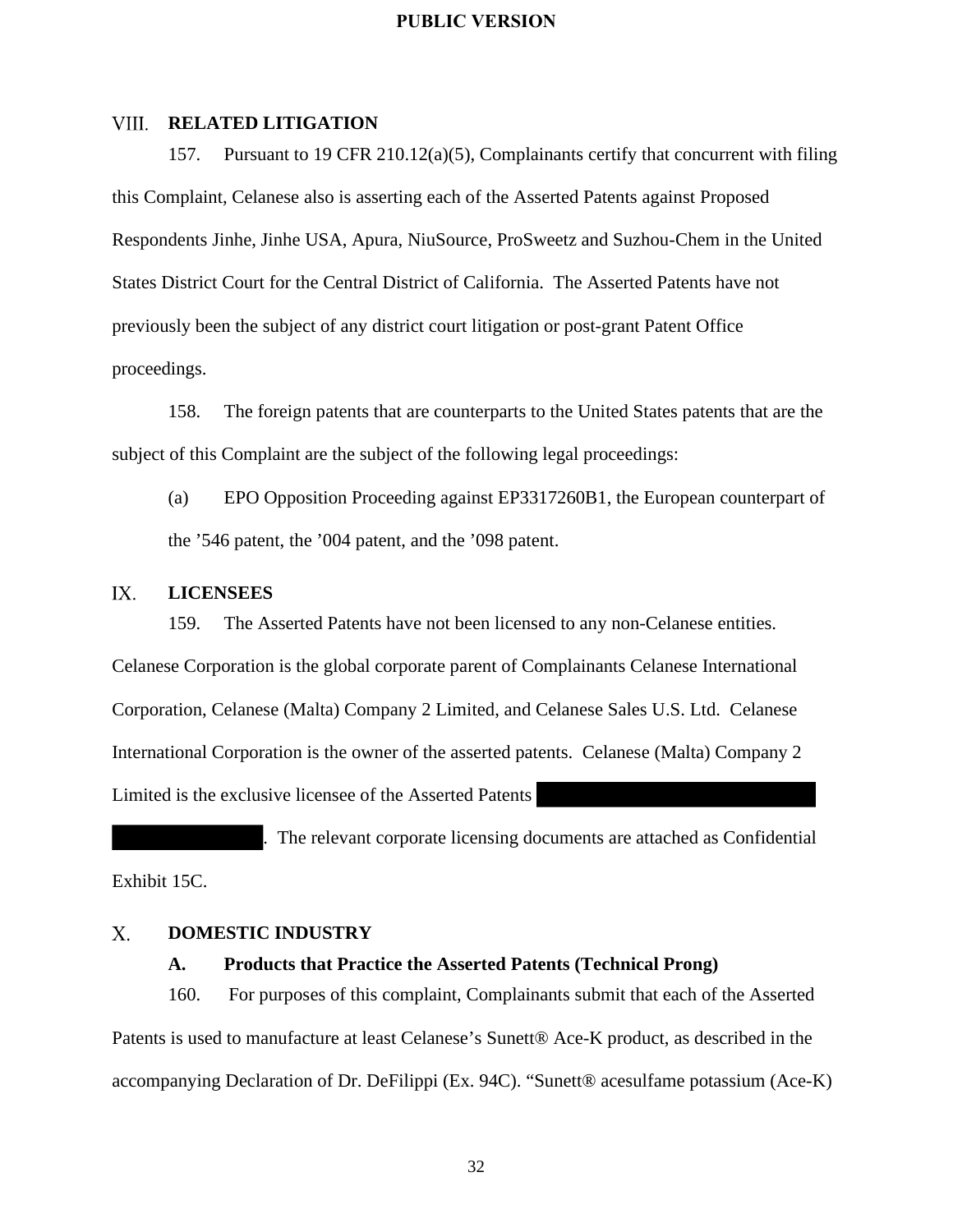is a zero calorie, tooth-friendly high intensity sweetener that is 200 times sweeter than sugar." *See* Ex. 105 at page 1.<sup>2</sup>



A photograph of Celanese Sunett® Ace-K product (*See* Ex. 104)

161. Celanese's Sunett® Ace-K product is manufactured using a process that practices at least claim 1 of the '546 patent.

162. An exemplary claim chart showing that Sunett<sup>®</sup> is manufactured by a process that practices at least claim 1 of the '546 patent is attached as Ex. 95C.

163. Celanese's Sunett® Ace-K product is manufactured using a process that practices at least claim 1 of the '004 patent.

164. An exemplary claim chart showing that Sunett<sup>®</sup> is manufactured by a process that practices at least claim 1 of the '004 patent is attached as Ex. 96C.

165. Celanese's Sunett® Ace-K product is manufactured using a process that practices at least claim 1 of the '098 patent.

166. An exemplary claim chart showing that Sunett<sup>®</sup> is manufactured by a process that practices at least claim 1 of the '098 patent is attached as Ex. 97C.

<sup>2</sup> Samples of Celanese's domestic industry products are available for the Commission upon request.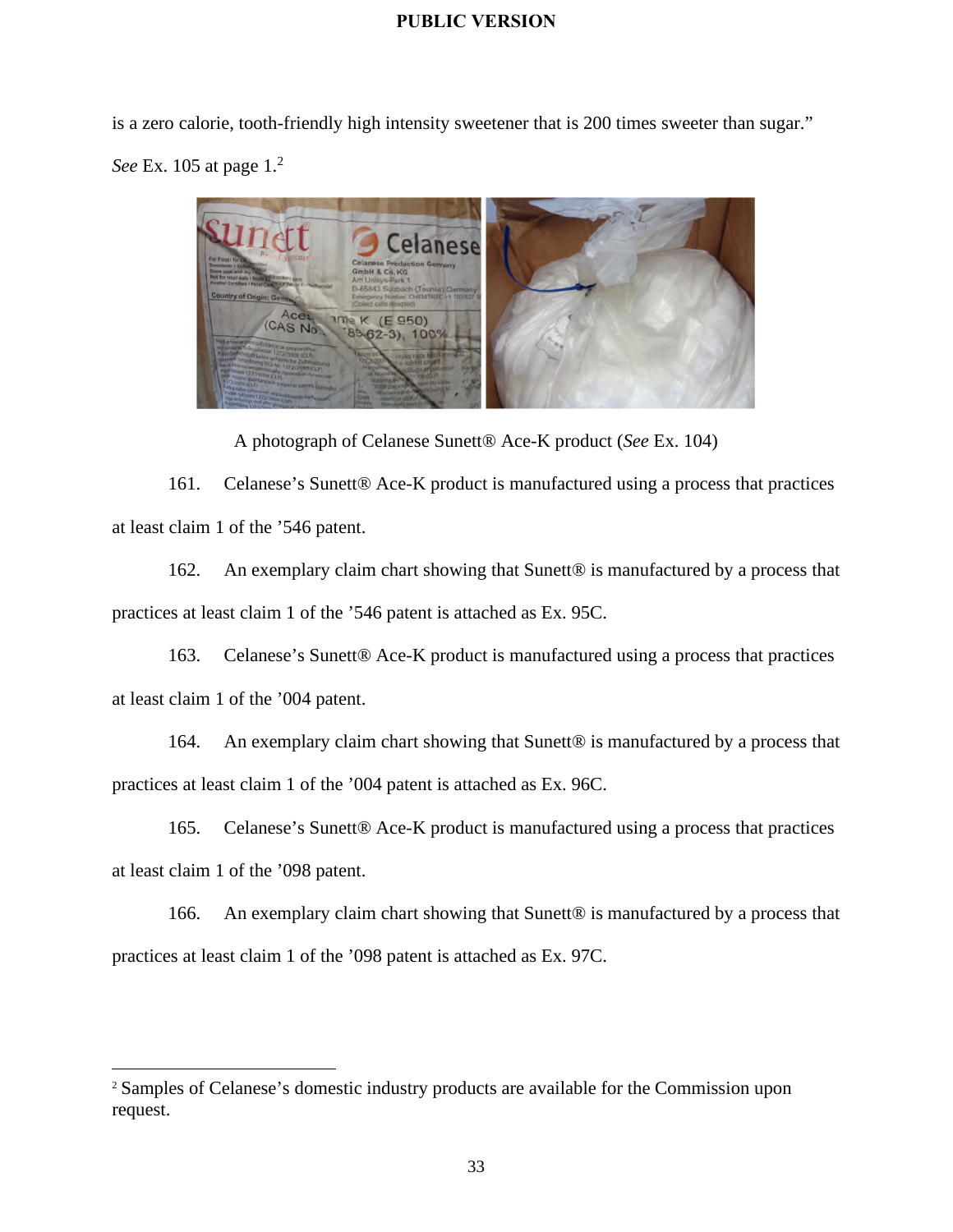167. Celanese's Sunett® Ace-K product is manufactured using a process that practices at least claim 1 of the '163 patent.

168. An exemplary claim chart showing that Sunett® is manufactured by a process that practices at least claim 1 of the '163 patent is attached as Ex. 98C.

169. Celanese's Sunett® Ace-K product is manufactured using a process that practices at least claim 1 of the '095 patent.

170. An exemplary claim chart showing that Sunett<sup>®</sup> is manufactured by a process that practices at least claim 1 of the '095 patent is attached as Ex. 99C.

### **B. United States Economic Activity Relating to the Domestic Industry Products and the Asserted Patents (Economic Prong)**

171. A domestic industry as defined under 19 U.S.C. § 1337(a)(3) exists, comprised of Celanese's significant and substantial investments in plant and equipment and employment of labor and capital in the United States with respect to articles protected by the Asserted Patents. Celanese engages in a broad range of domestic activities, including manufacturing, research, quality control, technical support, technical sales and marketing, and training activities related to the Domestic Industry Sunett® Products.

172. The activities and investments described above are discussed in greater detail in the Confidential Declaration of Thomas Kelly, Senior Vice President, Engineered Materials for Celanese Corporation, attached as Exhibit 3C.

#### XI. **RELIEF REQUESTED**

173. Complainants respectfully request that the Commission:

(a) Institute an investigation pursuant to Section 337 of the Tariff Act of 1930, as amended, 19 U.S.C. § 1337, with respect to Proposed Respondents' violations of that section arising from the importation into the United States, sale for importation, and/or the sale within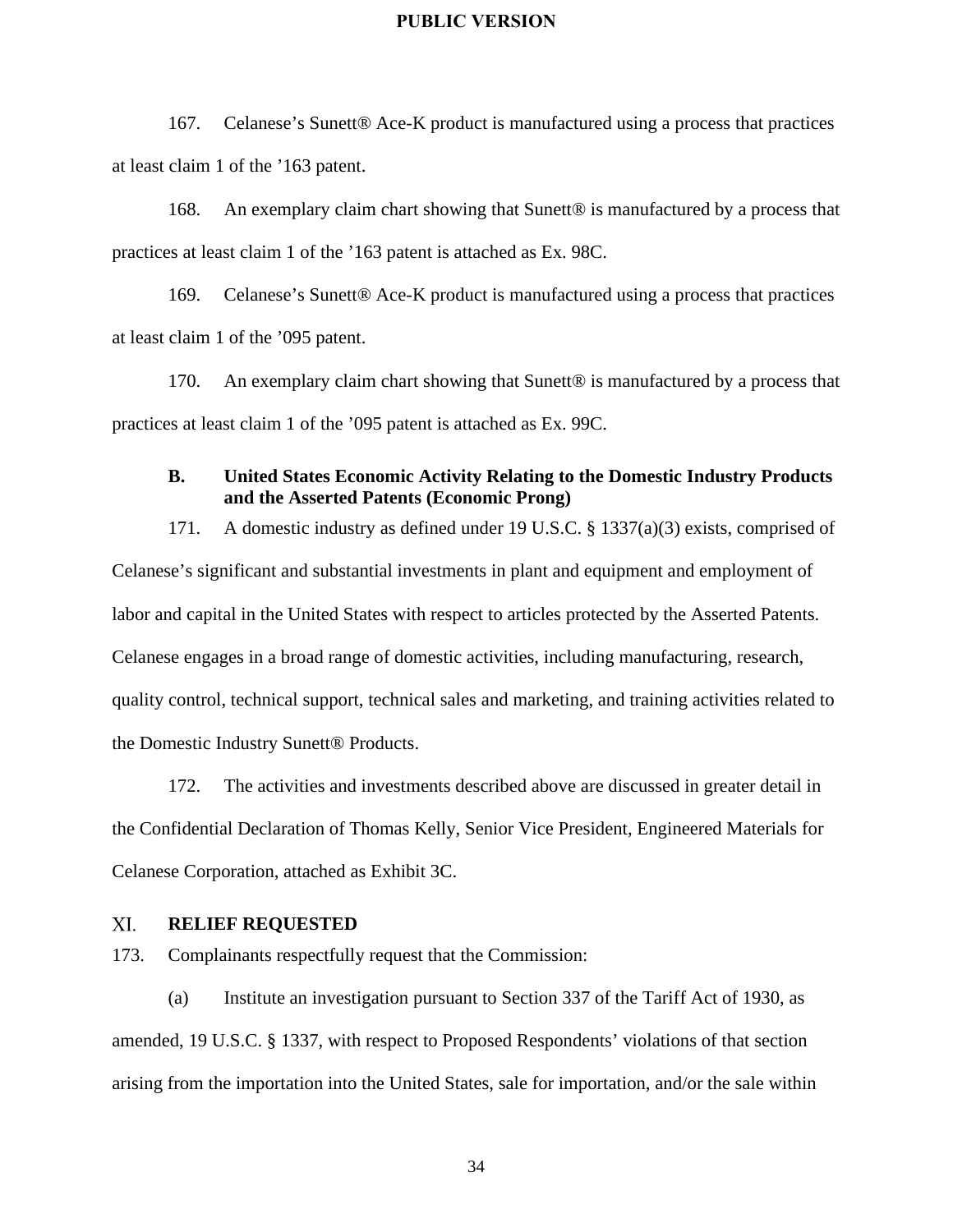the United States after importation of the Accused Products that infringe one or more claims of the Asserted Claims of the Asserted Patents;

(b) Schedule and conduct a hearing pursuant to Section 337(c) for the purposes of: (i) receiving evidence and hearing argument concerning whether there has been a violation of Section 337; and (ii) following the hearing, determining that there has been a violation of Section 337;

(c) Issue a permanent limited exclusion order directed to products manufactured, designed, offered for sale, and/or sold by the Proposed Respondents, their subsidiaries, their related companies, and/or agents pursuant to 19 U.S.C. § 1337(d), excluding from entry into the United States of the Accused Products that infringe one or more claims of the Asserted Patents;

(d) Issue a permanent cease and desist order pursuant to 19 U.S.C. § 1337(f) prohibiting the Proposed Respondents, their subsidiaries, their related companies, agents, and/or other affiliates from conducting any of the following activities in the United States: importing, selling, marketing, advertising, distributing, offering for sale, transferring (except for exportation), soliciting United States agents or distributors, or aiding and abetting other entities in the importation, sale for importation, sale after importation, transfer (except for exportation), or distribution of the Accused Products that infringe one or more claims of the Asserted Patents;

(e) Impose a bond during the 60-day Presidential review period pursuant to 19 U.S.C. § 1337 (e)(1) and (f)(1) to prevent further injury to Celanese's domestic industry related to each of the Asserted Patents;

(f) Issue such other and further relief as the Commission deems just and proper under the law, based on the facts determined by the investigation and the authority of the Commission.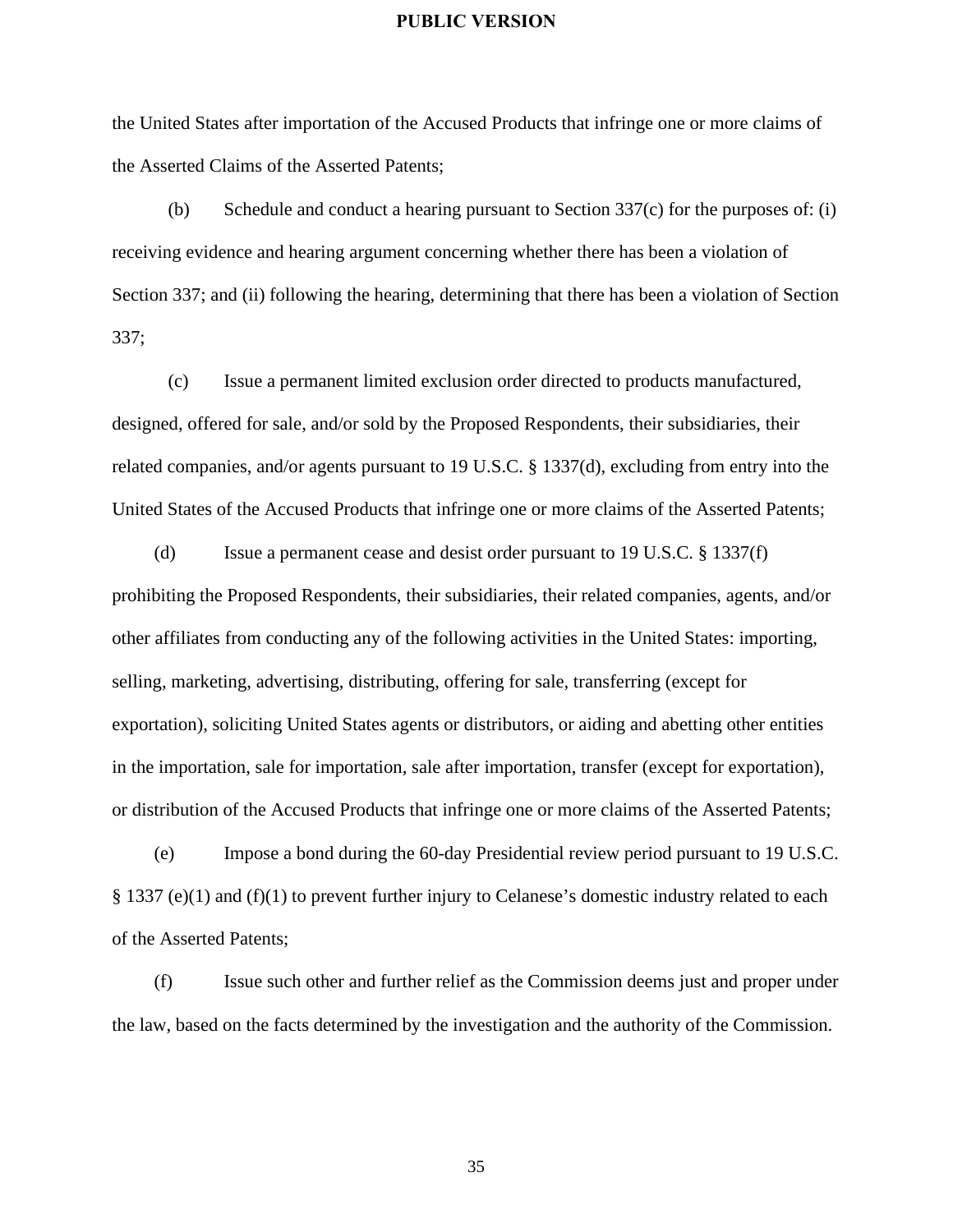Dated: April 8, 2021 Respectfully submitted,

By: */s/ Aaron Wainscoat*

Aaron G. Fountain **DLA Piper LLP (US)** 303 Colorado Street, Suite 3000 Austin, TX 78701 Telephone: (512) 457-7000 Facsimile: (512) 457-7001

Aaron Wainscoat Susan M. Krumplitsch **DLA Piper LLP (US)** 2000 University Avenue East Palo Alto, CA 94303 Telephone: (650) 833-2000 Facsimile: (650) 833-2001

Erin McLaughlin **DLA Piper LLP (US)** 1251 Avenue of the Americas New York, NY 10020 Telephone: (212) 335-4500 Facsimile: (212) 335-4501

Ellen A. Scordino Kristin M. Beale **DLA Piper LLP (US)** 33 Arch Street, 26th Floor Boston, MA 02110 Telephone: (617) 406-6000 Facsimile: (617) 406-6100

*Counsel for Complainants Celanese International Corporation, Celanese (Malta) Company 2 Limited, and Celanese Sales U.S. Ltd.*